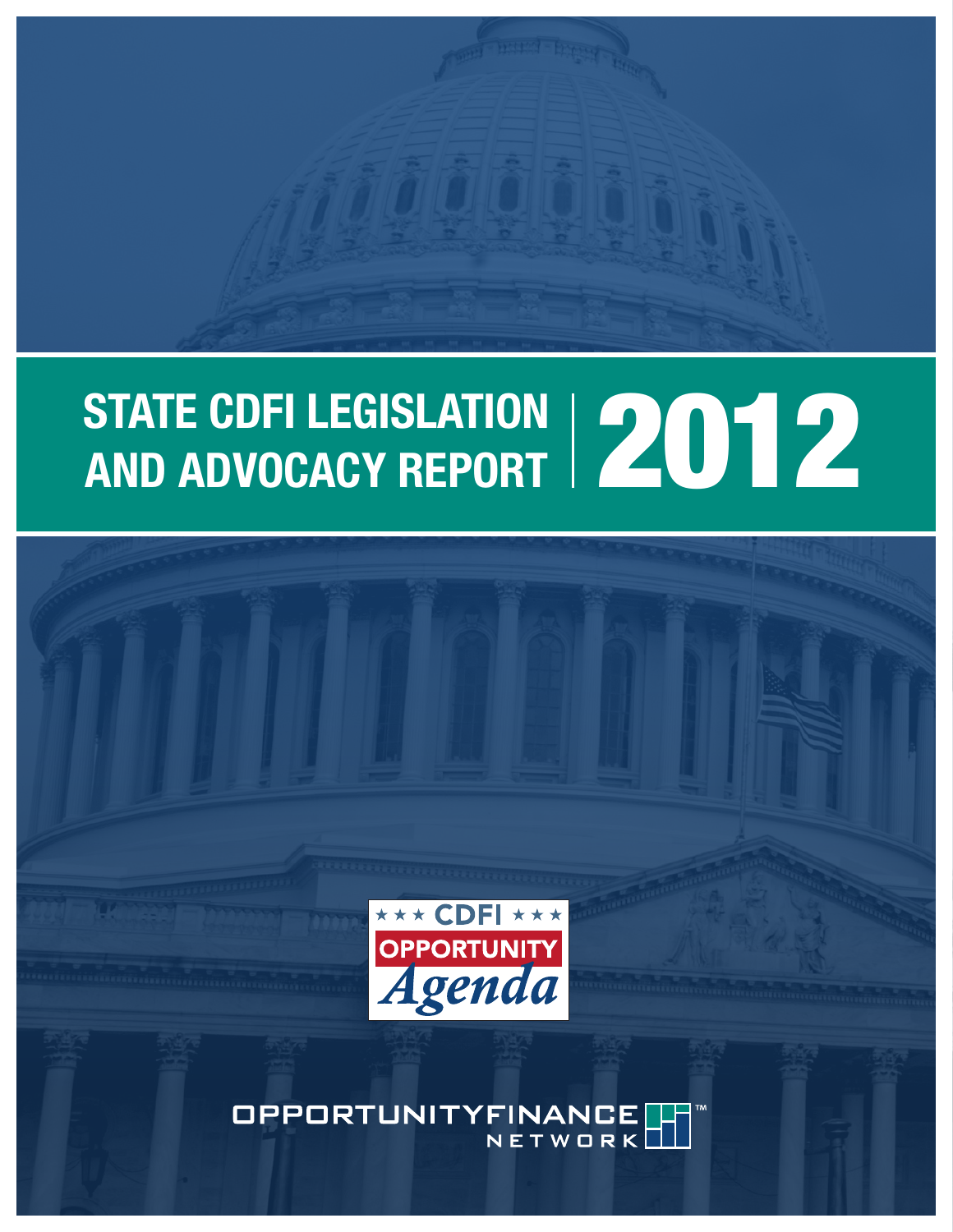## TABLE OF CONTENTS

| <b>ALASKA</b>                                                                                |  |
|----------------------------------------------------------------------------------------------|--|
| SENATE BILL 66: AIDEA NEW MARKETS TAX PROGRAM                                                |  |
| <b>ALABAMA</b>                                                                               |  |
|                                                                                              |  |
| <b>ARIZONA</b>                                                                               |  |
|                                                                                              |  |
| <b>CALIFORNIA</b>                                                                            |  |
|                                                                                              |  |
|                                                                                              |  |
| CONNECTICUT                                                                                  |  |
| HOUSE BILL 5224: AN ACT ESTABLISHING AN URBAN REVITALIZATION PILOT PROGRAM                   |  |
| <b>FLORIDA</b>                                                                               |  |
|                                                                                              |  |
| <b>HAWAII</b>                                                                                |  |
|                                                                                              |  |
| <b>INDIANA</b>                                                                               |  |
|                                                                                              |  |
| <b>MISSISSIPPI</b>                                                                           |  |
|                                                                                              |  |
|                                                                                              |  |
| <b>MISSOURI</b>                                                                              |  |
| HOUSE BILL 1593: CHANGES THE LAWS REGARDING THE MISSOURI NEW MARKETS DEVELOPMENT PROGRAM AND |  |
|                                                                                              |  |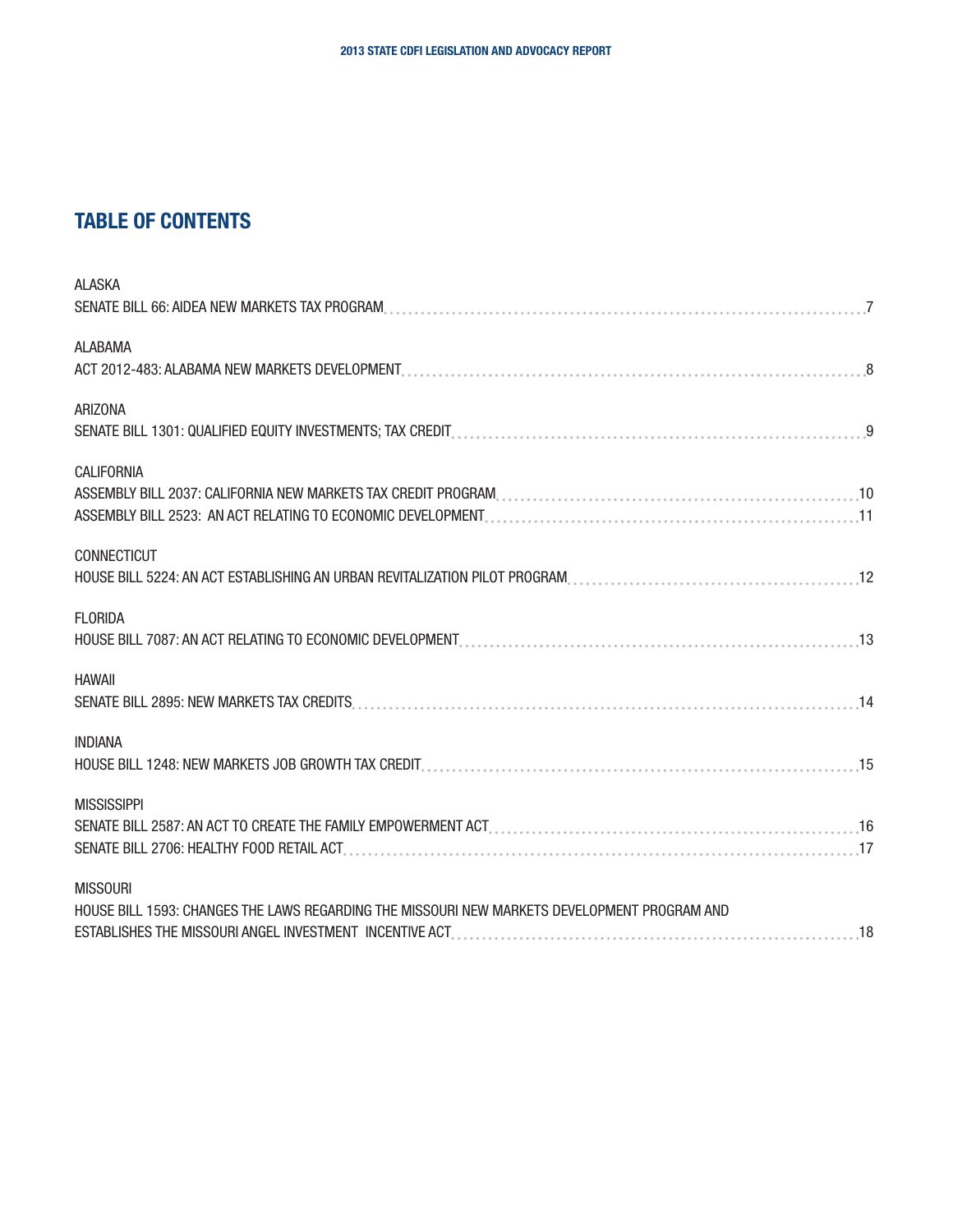[NORTH CAROLINA](#page-18-0)

| <b>NEBRASKA</b>                                                                                                                    | 20 |
|------------------------------------------------------------------------------------------------------------------------------------|----|
| <b>NEW JERSEY</b><br>SENATE BILL 531: CONCERNING FUNDING OF THE NEW JERSEY FOOD ACCESS INITIATIVE WITH CERTAIN SALES TAX REVENUE21 |    |
| <b>NEW MEXICO</b>                                                                                                                  |    |
| OHIO<br>HOUSE BILL 558: TO MAKE VARIOUS CHANGES TO THE ADMINISTRATION OF THE NEW MARKETS TAX CREDIT                                |    |
| <b>WASHINGTON</b><br>HOUSE BILL 1490: CONCERNING A BUSINESS AND OCCUPATION TAX DEDUCTION FOR CERTIFIED COMMUNITY DEVELOPMENT       |    |
|                                                                                                                                    |    |
|                                                                                                                                    |    |
|                                                                                                                                    |    |
|                                                                                                                                    |    |
|                                                                                                                                    |    |
| ANALYSIS.                                                                                                                          |    |
|                                                                                                                                    |    |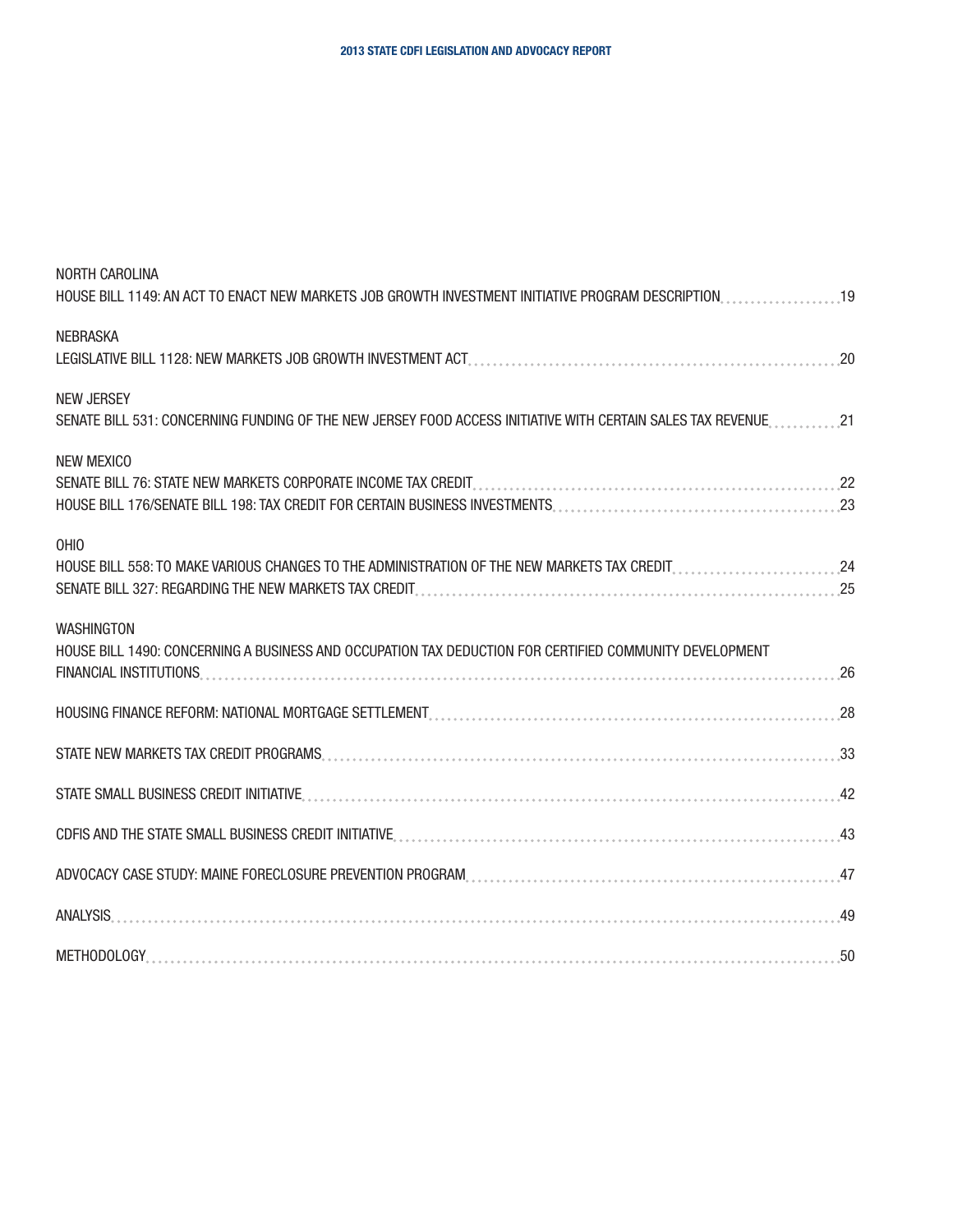#### FORWARD

The Opportunity Finance Network is proud to offer our 2012 State Legislation and Advocacy Report. As a former state elected official, I find this report to be a valuable record of state legislative action, policy and industry advocacy that is influencing the operating environment of CDFIs across the country.

With the ever increasing fiscal pressure on states, governors and legislatures are seeking non-governmental solutions that address poverty, create jobs and improve communities. CDFIs provide a solution, extending private capital and investment to people in low wealth and lowincome communities that mainstream finance does not adequately serve. CDFIs have emerged as a promising channel in a growing number of areas ranging from education to health care to food production and distribution, in addition to housing, nonprofits and small business finance.

States have been incubators of innovation for the opportunity finance industry providing tax credits, access to capital and expanding programs to CDFIs broadening their economic impact. CDFIs have become powerful policy advocates, educating executive and legislative branch decision-makers about the impact this investment makes in the lives of real people and their communities.

OFN's 2012 State Legislation and Advocacy Report provides CDFIs and policymakers state-level data and information about successful CDFI policy initiatives in their markets. We also share success stories of our Members to serve as examples of how they have influenced CDFI state policies and programs.

We hope you will use the 2012 State Legislation and Advocacy Report as a resource to engage in policy and advocacy at your state capitol and work with the Opportunity Finance Network and our Members to align capital with justice. Sincerely,

Totale Ender

Todd A. Eachus Chief External Affairs Officer, Opportunity Finance Network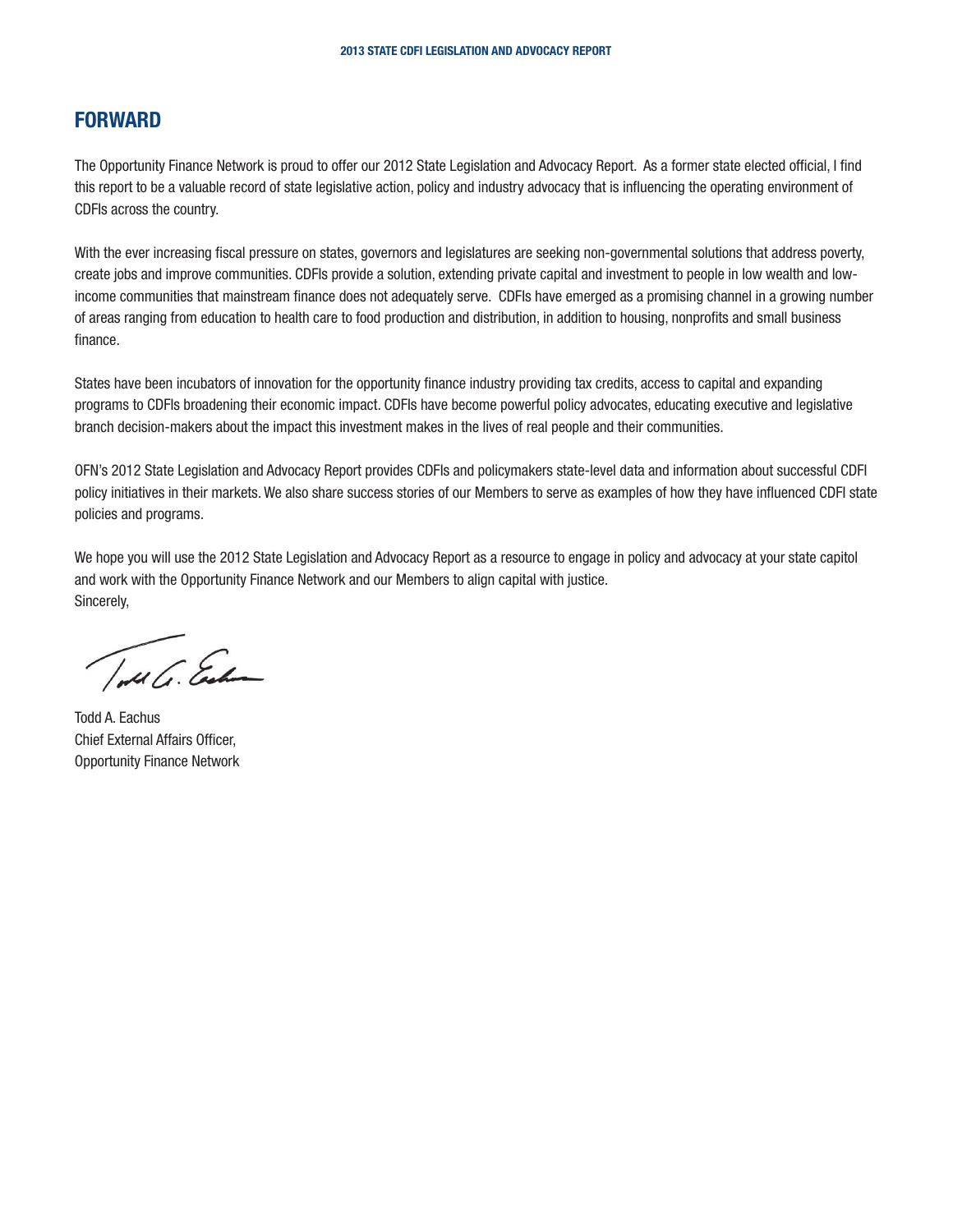## INTRODUCTION

Opportunity Finance Network is pleased to publish its 2012 State Legislation and Advocacy Report. Though OFN's policy work focuses primarily on the federal level, this report provides a snapshot of CDFI-related policy activity in the state level during the 2012 legislative session. As in previous years, in spite of numerous fiscal challenges, CDFIs remain valuable partners for state government in channeling community development resources to underserved communities.

During the Great Recession, fiscal conditions in nearly all states deteriorated dramatically. Between 2008 and 2011, deepening deficits and budget cuts threatened the solvency of many state governments. However, in 2012, states finally began to see improvement in their financial fortunes after years of budget shortfalls and declining revenue. The National Association of State Budget Officer's "The Fiscal Survey of States" showed state finances modestly improved in 2012, recovering in step with the slowly improving national economy, as demonstrated by 42 states enacting higher general fund spending in Fiscal Year 2013 compared to Fiscal Year 2012.1 Despite this progress, a look beneath the surface indicates that the lingering effects of the recession are still hampering state budgets.

While the fiscal picture for many state governments continues to brighten, there are still structural risks facing many vulnerable populations in distressed communities. Many state governments are facing long-term fiscal challenges, particularly in education and health care spending, which is putting pressure on additional budget areas such as economic development or housing where CDFIs might be recipients of state funding.

States also face significant uncertainty surrounding federal funding sources like Community Development Block Grants because of political gridlock over federal spending decisions in Washington, DC. The effect of declining public spending and austerity at the federal level puts growing pressure on states to find other ways to provide funding for critical services.

These factors indicate that some states will face tough budgetary choices in the coming years.<sup>2</sup> Further compounding the challenges, any changes in state budget priorities will likely disproportionately impact the low- and moderate-income communities served by CDFIs. In spite of these challenges, state governments continue to recognize CDFIs as valuable partners in alleviating poverty and deploying capital in underserved communities. CDFIs have emerged as promising channels in a growing number of areas ranging from education to health care to food production and distribution, in addition to more familiar CDFI roles in affordable housing, nonprofit, and small business finance.

This year, state legislatures used the same three primary mechanisms to increase CDFI's access to state government resources as they had in previous years:

- Tax credit legislation—providing investor tax credits for investing in eligible businesses/entities, in particular programs modeled on the federal New Market Tax Credit
- Access to capital through federal programs administered at the state level
- Opening existing programs to CDFIs by making them eligible lenders or participants

This report includes legislative summaries of opportunity finance legislation introduced in the 2012 session, analysis of legislative trends, information about CDFI participation in the National Mortgage Settlement, State New Markets Tax Credit programs, and the State Small Business Credit Initiative programs, and an advocacy case study profiling foreclosure prevention efforts in Maine.

We hope this report will encourage CDFIs to become advocates for opportunity finance with their state governments. Although the fiscal outlook may be challenging, there are still available resources and existing programs at the state level that can provide access to capital for CDFIs and the communities they serve.

OFN supports CDFI advocacy at the state level, and can provide its Members with information on state lawmakers' efforts to tackle the financial and market environments in which CDFIs work. We also can offer technical assistance to CDFIs hoping to build their advocacy capacity. For more information, please contact Dafina Williams, Policy Associate, via phone 215.320.4318 or via email at dwilliams@opportunityfinance.net.

<sup>1</sup> "Fall 2012 Fiscal Survey of States" http://www.nga.org/files/live/sites/NGA/files/pdf/FSS1212.PDF

<sup>2</sup> "Spring 2012 Fiscal Survey of States, National Association of State Budget Officers. http://www.nasbo.org/sites/default/files/Spring%202012%20Fiscal%20Survey\_1.pdf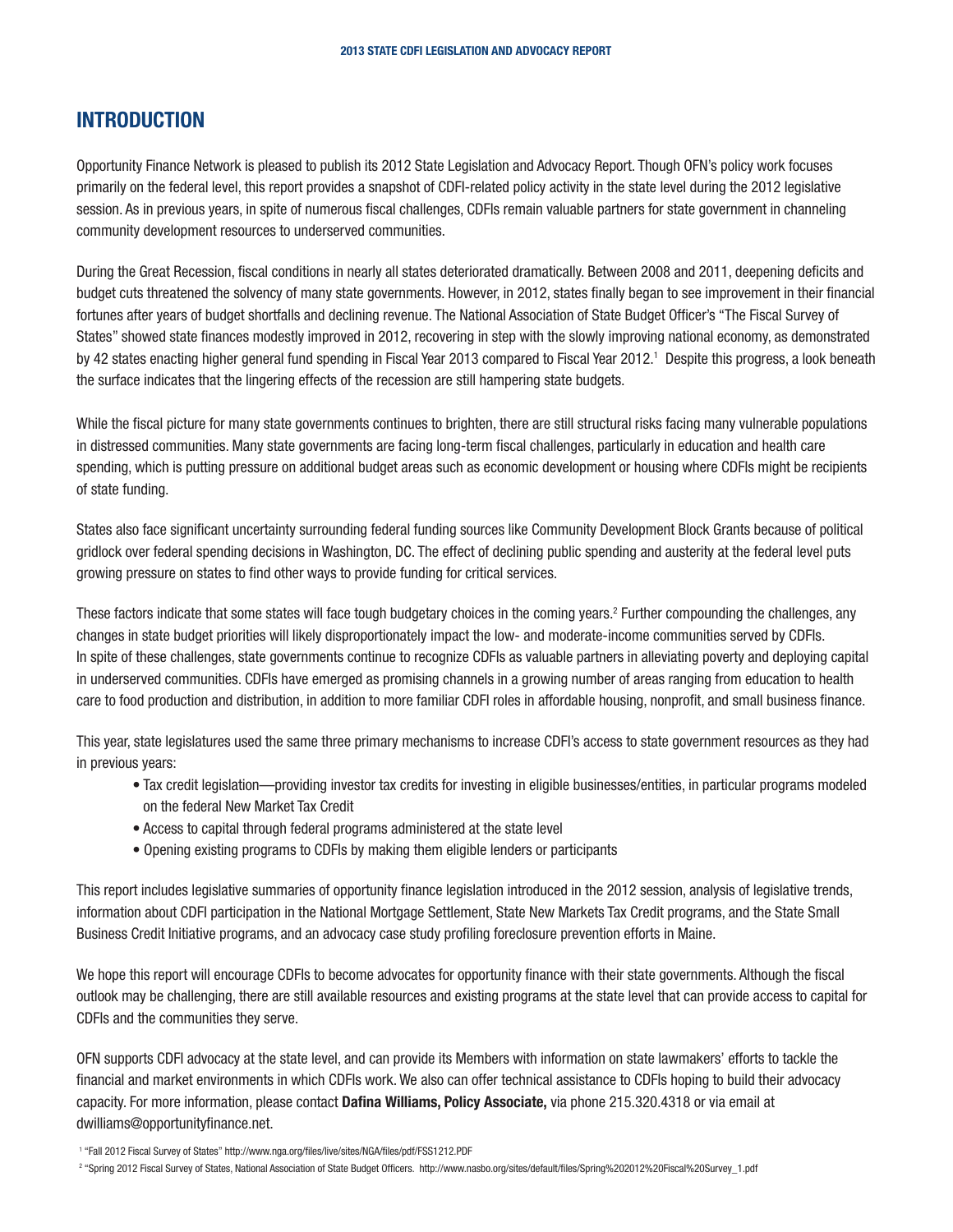# 2012 LEGISLATION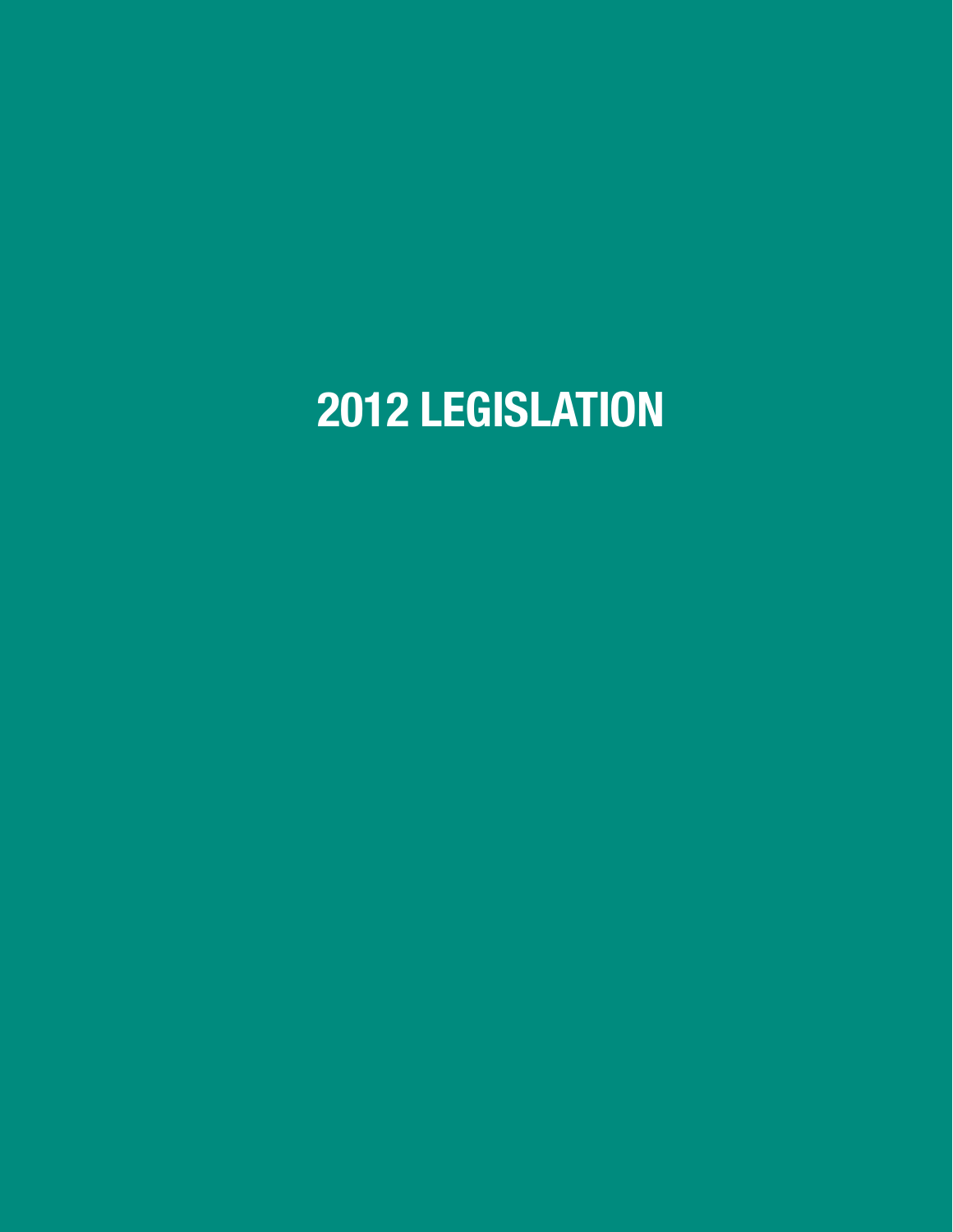## <span id="page-6-0"></span>ALASKA SENATE BILL 66: AIDEA NEW MARKETS TAX PROGRAM\*

#### PROGRAM DESCRIPTION

Senate Bill 66 creates a New Markets Tax Credit assistance guarantee and loan program within the Alaska Industrial Development and Export Authority (AIDEA). The legislation authorizes the use of Alaska's Enterprise Development Account to secure bonds issued to finance the purchase of loans for projects, purchase participation in the loans for projects, guarantee federal New Markets Tax Credit assistance leveraged loans, and make New Markets Tax Credit assistance leveraged loans.

Guarantees and loans are limited to projects in the Alaska for which New Markets Tax Credits are allocated by a qualified community development entity.

The authority must determine that the project will promote economic development in the state before guaranteeing a leveraged loan or making a leveraged loan. The authority may also agree to restrictions and guidelines arising from the federal New Markets Tax Credit program, including, for the seven-year tax credit period of the New Markets Tax Credit project:

- **I** interest-only payments be made on the leveraged loan;
- **E** substantially all capital must remain invested in the project;
- **a** acceptable collateral may be an interest in a qualified community development entity or an investment entity rather than in the project; and
- **E** substantive restrictions on foreclosure of collateral.

#### LEGISLATIVE HISTORY

Senate Bill 66 was originally introduced in the 2011 legislative session, where it was referred to the Labor and Commerce and Finance Committees. The bill passed the full Senate in April 2011. It introduced in the Alaska House April 14, 2012, passed on April 15, 2012, and was signed by Governor Sean Parnell (R-AK) in late September 2012.

URL: http://www.legis.state.ak.us/basis/get\_bill\_text.asp?hsid=SB0066Z&session=27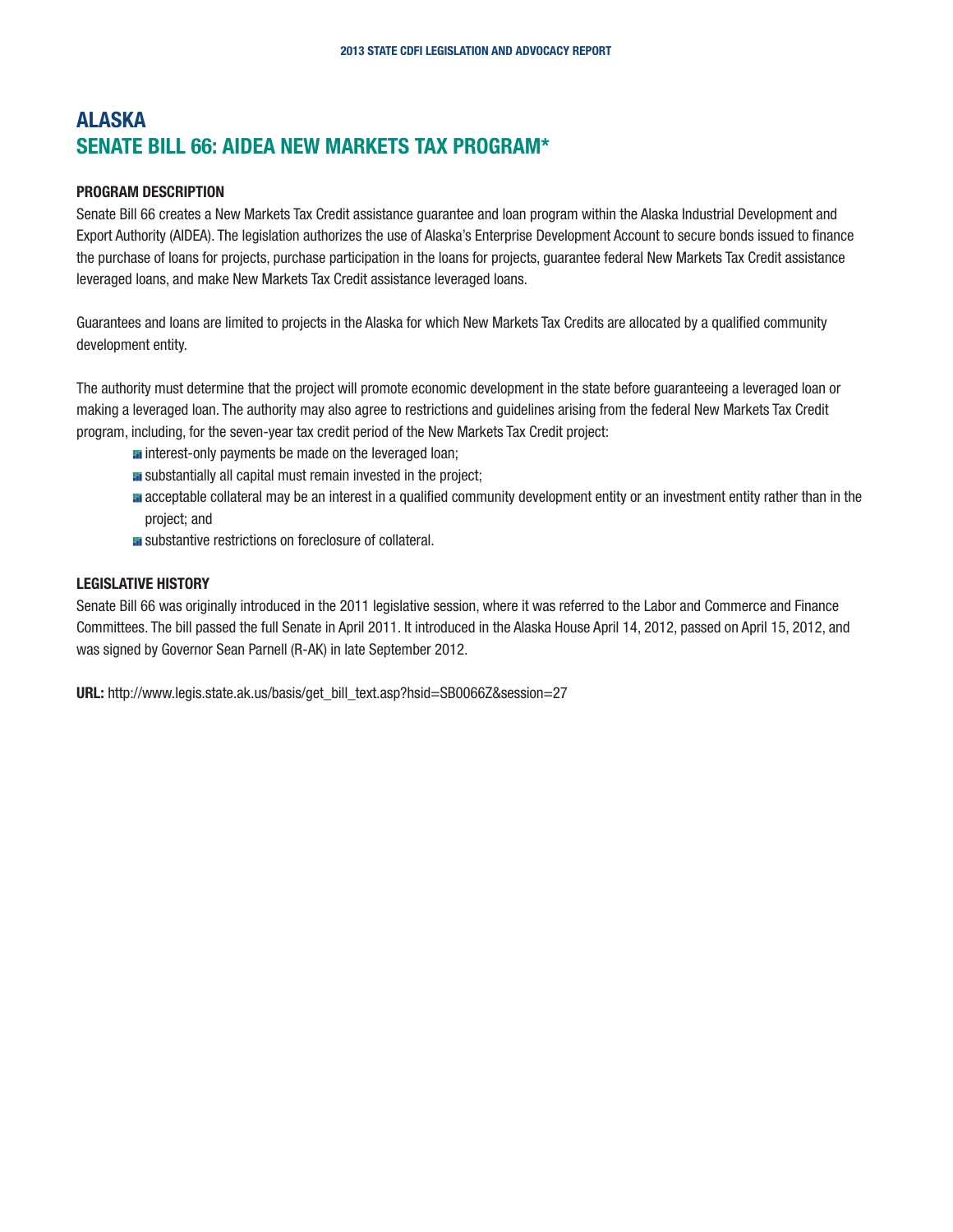## <span id="page-7-0"></span>ALABAMA ACT 2012-483: ALABAMA NEW MARKETS DEVELOPMENT

#### PROGRAM DESCRIPTION

 Act 2012-483establishes the Alabama New Markets Development Act which allows state income, financial institution excise, and premium tax credits for investments in businesses in impoverished and low- income communities. The legislation provides a tax credit for capital or equity investments in or loans to, certain qualified active low-income community businesses.

Eligible allocatees must be a community development entity (CDE) that has received an allocation from the federal program and has Alabama included in the CDE's service area. The credit provided to the investor would be 50 percent of the purchase price of the investment claimed over a seven-year period allocated as follows:

- **E** zero percent for the first credit allowance date;
- **E** eight and one-third percent for the next six credit allowance dates

The amount of investment that may be made in any one qualified active low-income community business is limited to \$10 million, and the total amount of credits available is limited to \$20 million per year.

#### LEGISLATIVE HISTORY

The bill was signed into law by Governor Robert Bentley (R-AL) on May 16, 2012, and went into effect August 1, 2012.

URL: http://alisondb.legislature.state.al.us/acas/searchableinstruments/2012RS/Printfiles//HB257-enr.pdf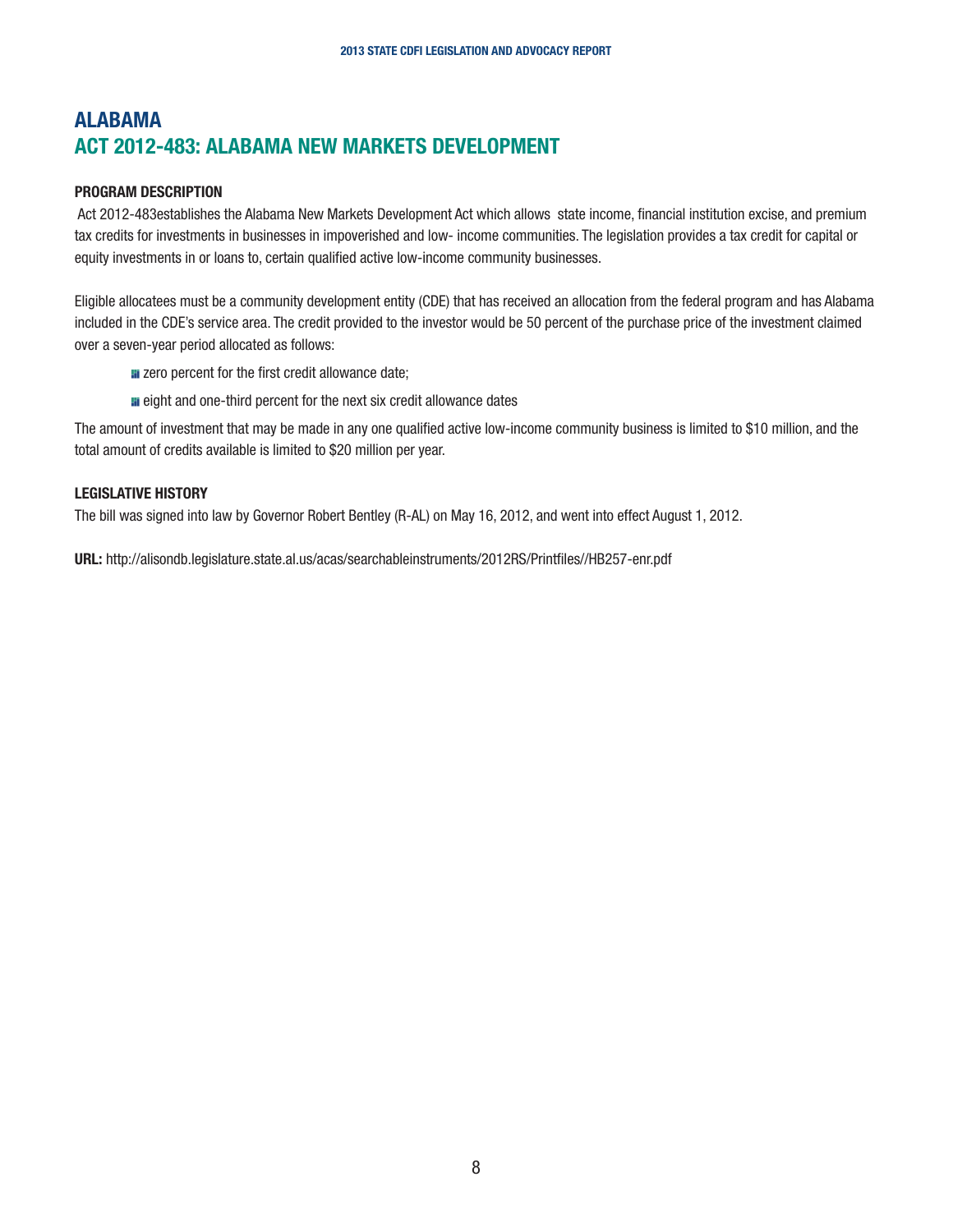## <span id="page-8-0"></span>**ARIZONA** SENATE BILL 1301: QUALIFIED EQUITY INVESTMENTS; TAX CREDIT

#### PROGRAM DESCRIPTION

Senate Bill 1301 establishes vested premium, and corporate and individual income tax credits for qualified equity investments in qualified community development entities (CDEs). Eligible allocatees must be CDEs receiving an allocation from the federal program for which Arizona is included in the CDE service area.

The bill allows a credit equal to 39 percent of the purchase price paid to the investment's issuer, and the credit amount may be claimed annually as follows:

- $\blacksquare$  zero percent in the first two years;
- **E** seven percent in the third year; and
- **E** eight percent in the succeeding four years.

The amount of credit available annually is limited to \$25 million. Qualified equity investments are limited to \$10 million per qualified active community business. The individual and corporate income tax credits can be carried forward for three taxable years.

#### LEGISLATIVE HISTORY

The bill was introduced in the Arizona Senate on January 26, 2012, where it was reviewed in several committees and amended before it passed the Senate. The bill was sent to the Arizona House in late February, where it died after it failed to pass a roll call vote on March 15, 2012.

URL: http://www.trendtrack.com/texis/walks/az/text.html?session=107&bill=SB1301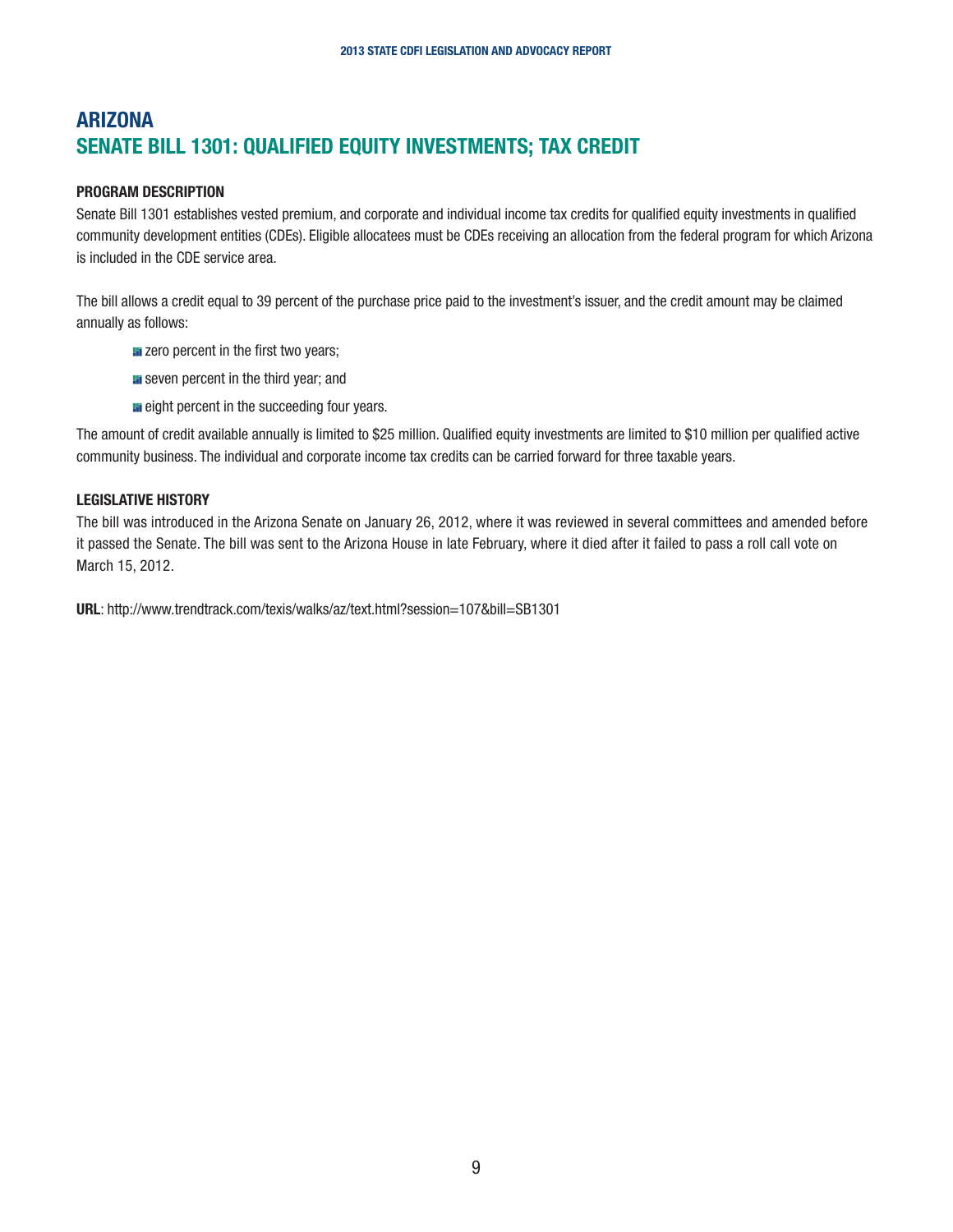## <span id="page-9-0"></span>**CALIFORNIA** ASSEMBLY BILL 2037: CALIFORNIA NEW MARKETS TAX CREDIT PROGRAM

#### PROGRAM DESCRIPTION

Assembly Bill 2037 creates a \$300 million California New Markets Tax Credit Program, administered through the California Tax Credit Allocation Committee (TCAC), to allocate tax credits to qualifying community development entities (CDEs) as a way of stimulating economic development. Assembly Bill 2037 authorizes a tax credit of 39 percent of a taxpayer's qualified equity investment in a CDE, beginning in 2013 and ending in 2019, and allows the credit to be applied against the taxpayer's personal and/or corporate tax liability.

Eligible investments are limited to qualified low-income community investments, which may include loans and capital investments in businesses, real estate and other CDEs that undertake development projects in eligible low-income areas, as defined in the legislation. The bill authorizes up to \$50 million in tax credits to be allocated in any one tax year, for a total allocation of \$300 million over the six years of the program. The California NMTC will be funded by reducing the Small Business Hire Credit (SBHC) from \$400 million to \$100 million. TCAC is required to establish guidelines for implementing the NMTC program and set fees to cover the costs for administering the program.

#### LEGISLATIVE HISTORY

The bill was introduced in February 2012 and referred to the Assembly Committee on Revenue and Taxation and the Assembly Committee on Jobs, Economic Development, and the Economy The bill was amended in Jobs, Economic Development, and the Economy Committee and re-referred to the Revenue and Taxation Committee. The bill was passed out of that committee in mid-May and sent to the Assembly Appropriations Committee, where it died on August 16, 2012.

URL: http://www.leginfo.ca.gov/pub/11-12/bill/asm/ab\_2001-2050/ab\_2037\_bill\_20120503\_amended\_asm\_v98.html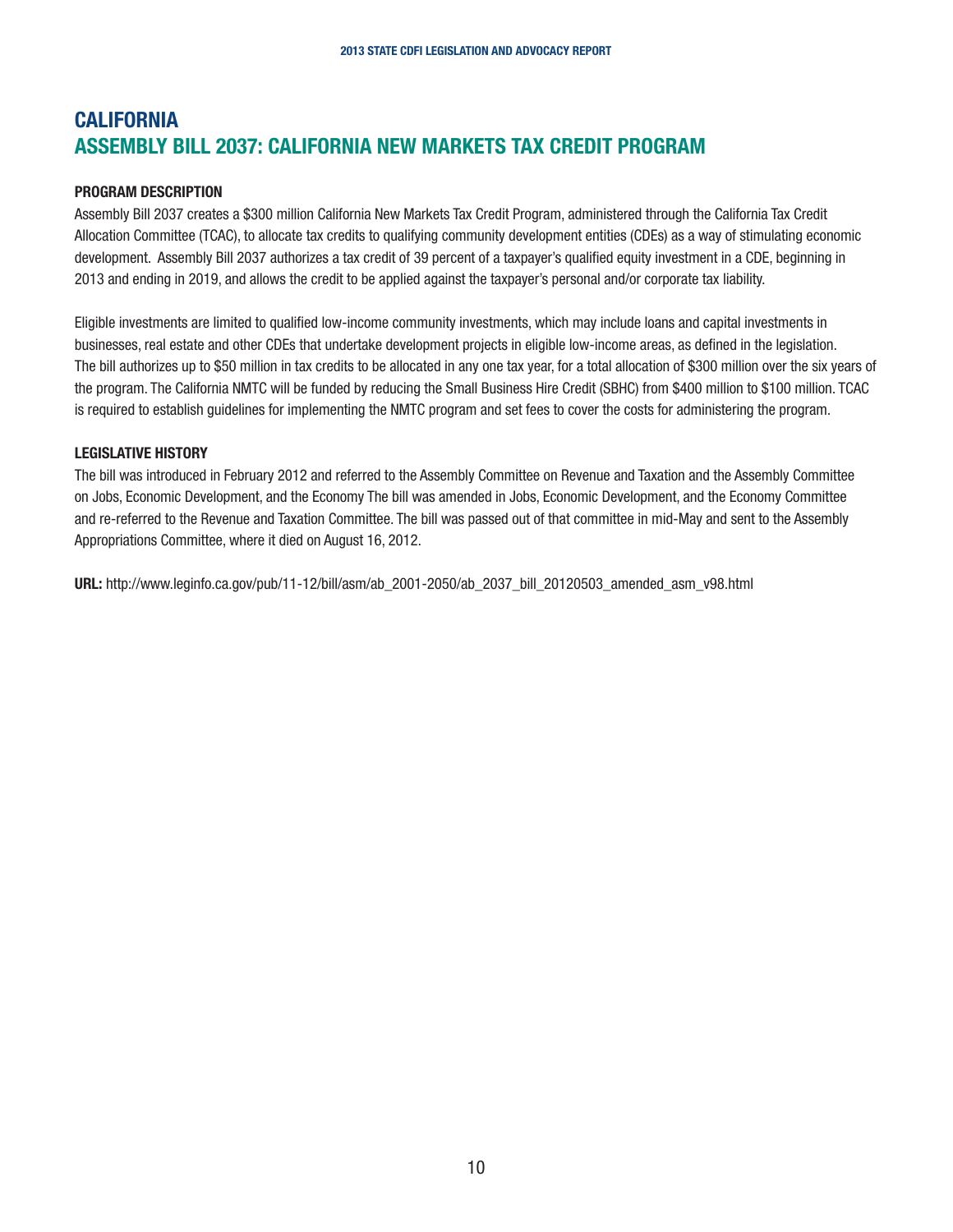## <span id="page-10-0"></span>**CALIFORNIA** ASSEMBLY BILL 2523: AN ACT RELATING TO ECONOMIC DEVELOPMENT.

#### PROGRAM DESCRIPTION

Assembly Bill 2523 would authorize the California Infrastructure and Economic Development Bank (I-Bank) to enter into participation loan agreements and syndicated loan agreements with financial institutions for loans they make to small businesses. Under the definitions provided in the California Code, some CDFIs in California qualify as eligible program participants.

Financial institutions include nonprofit organizations that serve as a financial intermediary or microbusiness lender. A financial intermediary is typically an entity that facilitates the channeling of funds between lenders, investors, foundations, or other entities that have money and are interested in connecting with businesses or communities where their money can be deployed. Financial intermediaries include, but are not limited to, banks, financial development corporations, economic developers, microbusiness lenders, and community development organizations.

Microbusiness lender is defined as a nonprofit or nonbank lender that serves very small businesses in low- and moderate-income communities that experience barriers in accessing capital, including businesses owned by minorities, immigrants, women, and persons with disabilities.

#### LEGISLATIVE HISTORY

The bill was introduced February 24, 2012 in the Assembly Committees on Jobs, Economic Development, and the Economy, Banking and Finance Committees. The bill was amended in these committees as well as the Appropriation Committees before passing the full Assembly on May 31, 2012. The bill was then referred to the Senate Appropriations Committee, where it remained until it died November 30, 2012.

URL: http://www.leginfo.ca.gov/pub/11-12/bill/asm/ab\_2501-2550/ab\_2523\_bill\_20120806\_amended\_sen\_v95.html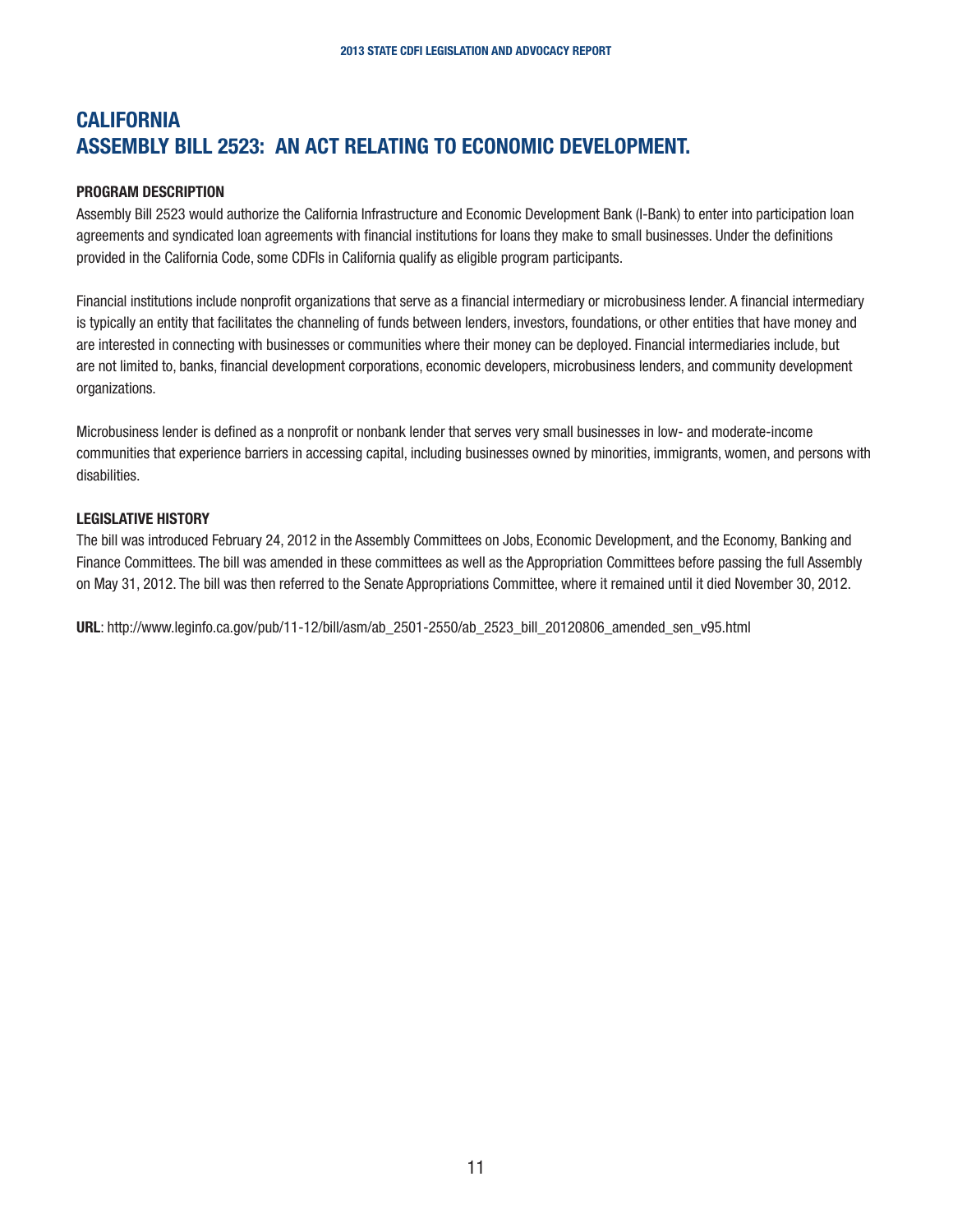## <span id="page-11-0"></span>**CONNECTICUT** HOUSE BILL 5224: AN ACT ESTABLISHING AN URBAN REVITALIZATION PILOT PROGRAM

#### PROGRAM DESCRIPTION

House Bill 5224 encourages revitalization and stabilization of urban neighborhoods by promoting homeownership in targeted neighborhoods with high proportions of one- to four-family properties. The bill authorizes one or more statewide nonprofits to administer the program. The administrator must target neighborhoods where concentrated resources can have a substantial impact on the surrounding community and recruit community stakeholders to provide active support for the program, including local banks, local boards of realtors, neighborhood revitalization zone committees, community-based organizations, CDFIs, and similar entities.

The bill also requires the program administrator to:

- draw on diverse public and private funding sources and programs, including foundations, local loan funds, and other Connecticut agencies
- **u** use public funds to leverage private resources;
- **n** provide financing or investment to support property purchase, rehabilitation, construction, demolition, energy efficiency, and aesthetic improvements, including financial products that promote homeownership and identify other financial resources to support such activities;
- **n** offer incentives to investors to develop tenants into owners, apply income restrictions to housing units to ensure affordability, and conduct energy efficiency improvements to meet weatherization goals;
- identify and coordinate access for program participants to rental assistance and foreclosure prevention resources and other resources that will increase homeownership, stabilize or decrease occupancy costs, and stabilize neighborhoods;
- **n** provide assistance to individuals who are or will become homeowners and nonprofit and for-profit entities that will purchase and rehabilitate properties to sell to individuals who will become homeowners;
- **n** provide support services to program participants to maximize the likelihood of their success in maintaining long-term homeownership, including training in skills necessary to be an effective landlord and assistance in resolving problems that may arise after closing on a home;
- identify and structure incentives to encourage program participation by lenders, investors, and developers with a goal of promoting homeownership;
- **and assist program participants in locating purchase financing and counseling before and after any purchase and direct them to** programs that provide deferred, low, or no-interest or forgivable loans, including the state Rental Housing Revolving Loan Fund.

#### LEGISLATIVE HISTORY

The bill was introduced and referred to Joint Committee on Housing in February 2012. A public hearing was held on the bill in early March 2012, and it passed the Connecticut House on May 4, 2012. It was transmitted to the Senate, where it died when the legislative session ended.

URL: http://www.cga.ct.gov/2012/BA/2012HB-05224-R020647-BA.htm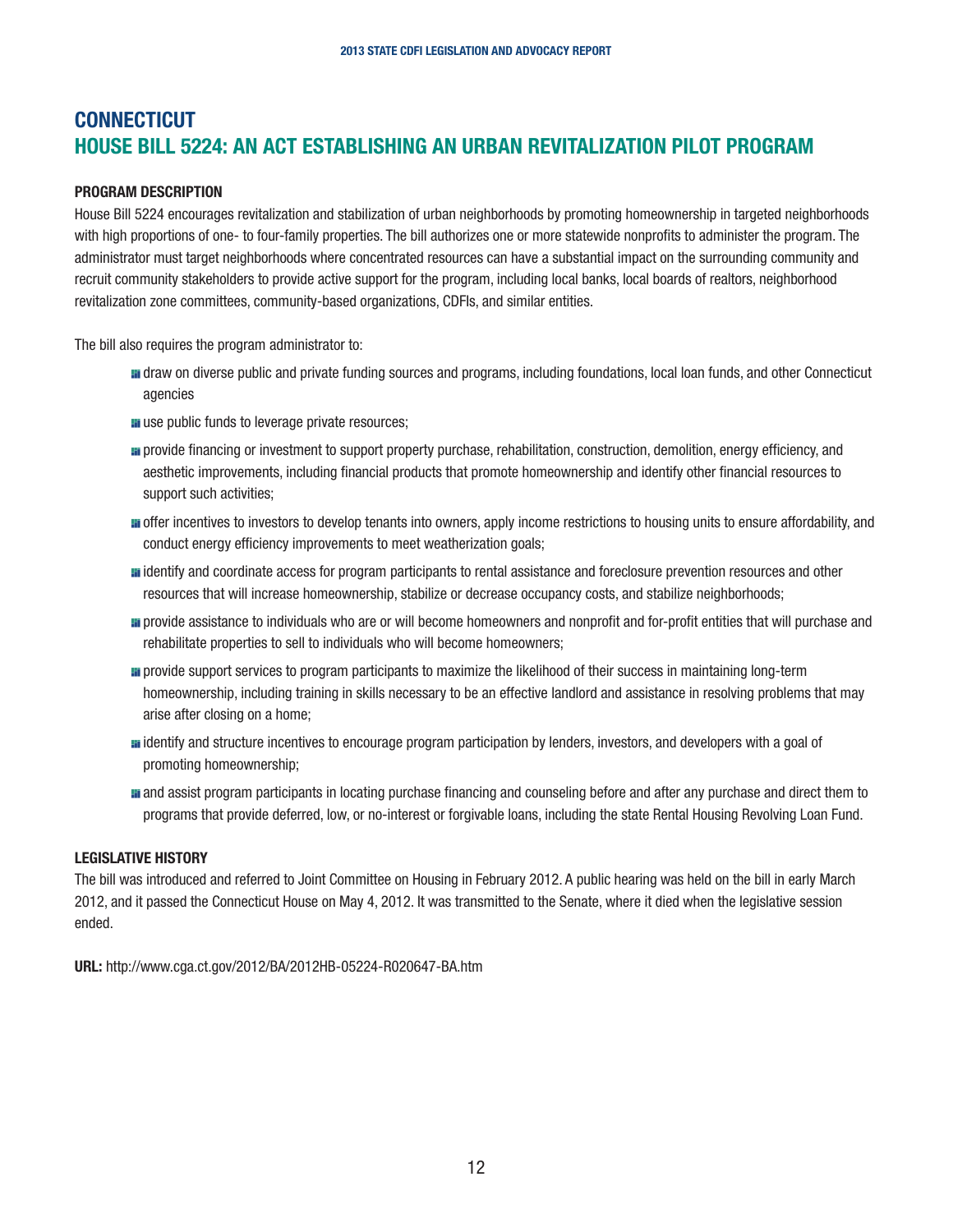## <span id="page-12-0"></span>FLORIDA HOUSE BILL 7087: AN ACT RELATING TO ECONOMIC DEVELOPMENT\*

#### PROGRAM DESCRIPTION

House Bill 7087 increases the amount of available tax credits in the New Markets Development Program. As part of a larger bill to encourage economic development in Florida, the bill raised the cumulative amount of qualified investments eligible for the credit from \$97.5 million to \$163.8 million. It also increases the amount of credits that may be taken in a single fiscal year from \$20 million to \$33.6 million. The Department of Economic Opportunity began accepting applications for the credit on June 1, 2012.

\*For more information on Florida's New Market Development program, see page 35.

#### LEGISLATIVE HISTORY

House Bill 7087 was introduced in the Florida House in February 2012 and placed on a special calendar. It was amended in the House and passed on February 15, 2012. It was then sent to the Florida Senate, where it was amended in the Budget Subcommittee on Finance and Tax. After being reported favorably out of committee, the bill passed the Senate in early March 2012. The bill returned to the House, where it agreed to the amended Senate bill and passed nearly unanimously. The bill was signed into law by Governor Rick Scott (R-FL) March 28, 2012.

URL: http://www.flsenate.gov/Session/Bill/2012/7087/BillText/er/PDF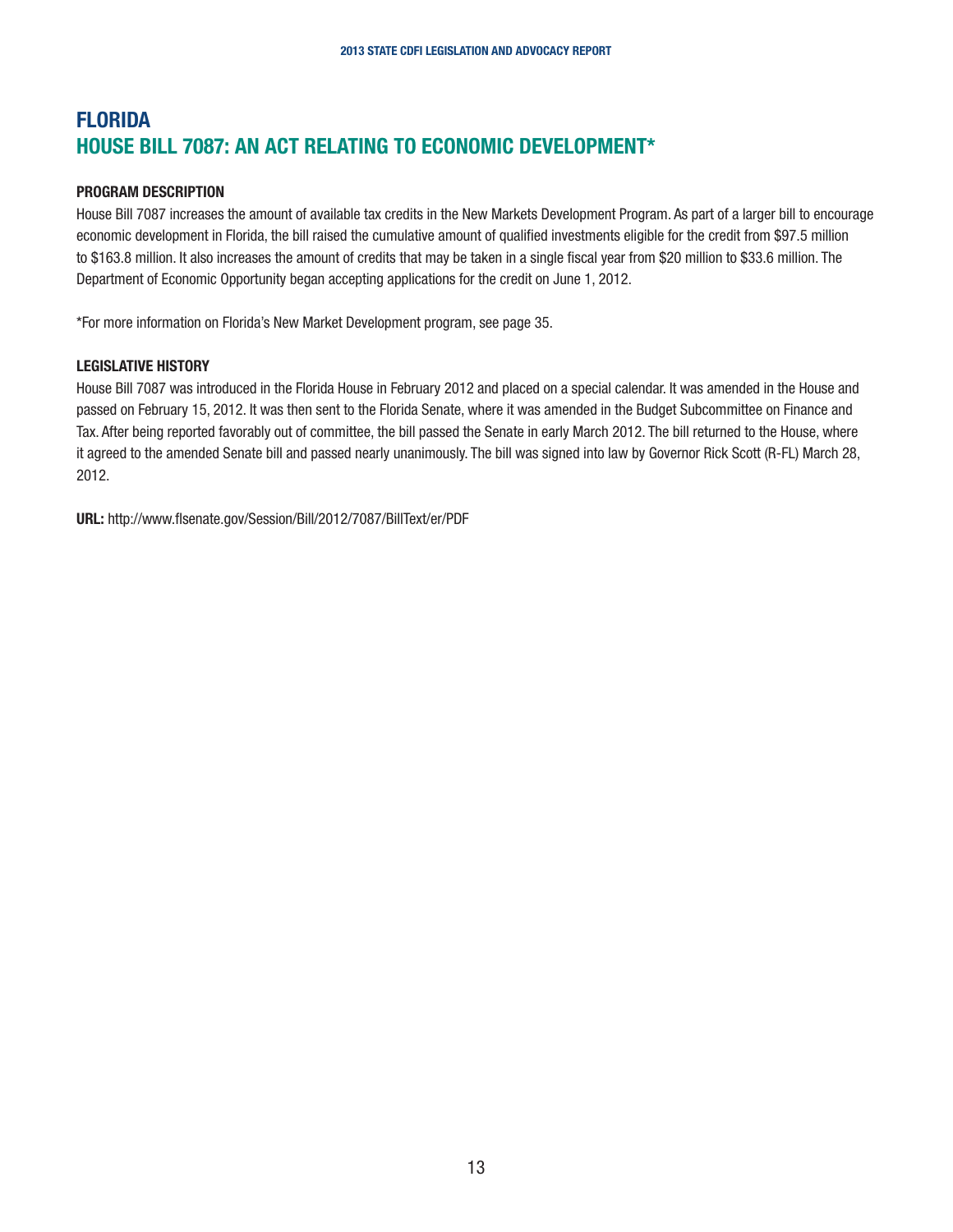## <span id="page-13-0"></span>HAWAII SENATE BILL 2895: NEW MARKETS TAX CREDITS

#### PROGRAM DESCRIPTION

Senate Bill 2895 expands the methods for delivering funding to community development projects by providing loans to capitalize a qualified community development entity (CDE) and providing loan guarantees or other credit enhancements that will facilitate private lenders' participation in federal New Markets Tax Credit financing.

The bill increases total maximum funding amounts from \$250,000 to \$5 million and establishes guarantees or credit enhancements to reflect current available funding and facilitate monetization of existing project assets for purposes of new markets tax credit financing. This measure will allow the Community-Based Economic Development (CBED) Revolving Fund the flexibility to participate in attracting funds through federal programs such as the New Markets Tax Credit for community development projects.

The Hawaii Department of Business, Economic Development and Tourism expressed concern about the cost implications generated by the legislation, in that the bill did not provide the necessary funding for loan guarantees within the Community Based Economic Development (CBED) Revolving Fund or for staff with the necessary expertise to administer complex financial instruments such as the federal government's New Market Tax Credits.3

#### LEGISLATIVE HISTORY

The bill was introduced in the Senate in late January 2012 and referred to the Committee on Economic Development and Tourism and the Ways and Means Committee. The Economic Development and Tourism committee held a public hearing and amended the bill before passing it; the Ways and Means committee also held a hearing and amended the legislation. The bill passed the full Senate March 6, 2012 and went to the Hawaii House, where it died when the legislative session ended.

URL: http://capitol.hawaii.gov/measure\_indiv.aspx?billtype=SB&billnumber=2895

http://www.capitol.hawaii.gov/session2012/CommReports/SB2895\_SD1\_SSCR2284\_.HTM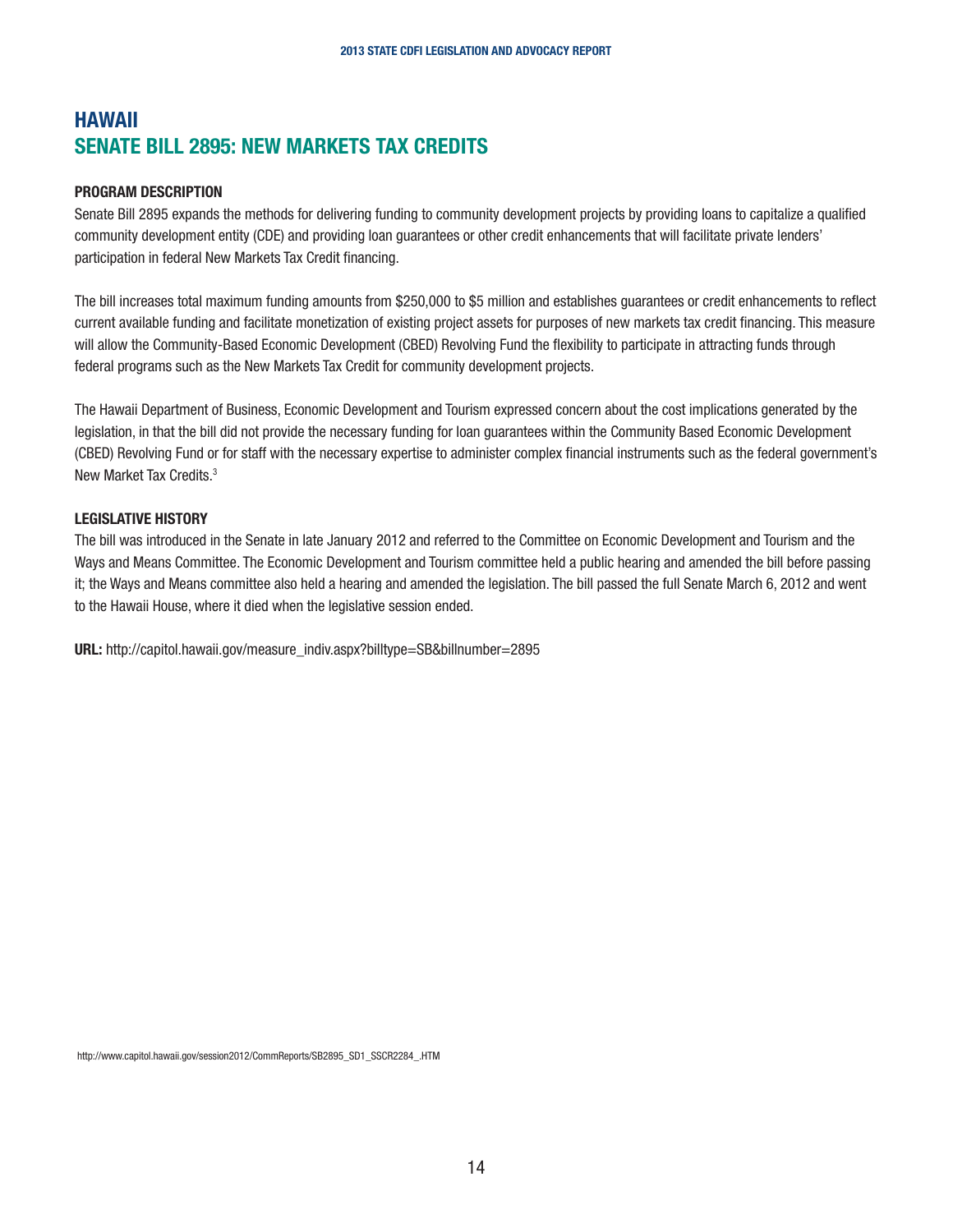## <span id="page-14-0"></span>INDIANA HOUSE BILL 1248: NEW MARKETS JOB GROWTH TAX CREDIT

#### PROGRAM DESCRIPTION

House Bill 1248 establishes a New Markets Job Growth credit against state tax liability for investments made in a qualified community development entity that then uses the proceeds of the investment to make investments in certain qualified low income community businesses located in Indiana.

The bill allows a credit equal to 39 percent of the purchase price paid to the investment's issuer, and the credit may be annually claimed as follows:

- **E** zero percent multiplied by the purchase price paid, in the first two years;
- **E** seven percent multiplied by the purchase price paid, in the third year; and
- **E** eight percent multiplied by the purchase price paid for the succeeding four years.

#### LEGISLATIVE HISTORY

The bill was introduced January 9, 2012 and referred to the House Committee on Ways and Means, where the bill died when the legislative session ended.

URL: http://www.in.gov/legislative/bills/2012/IN/IN1248.1.html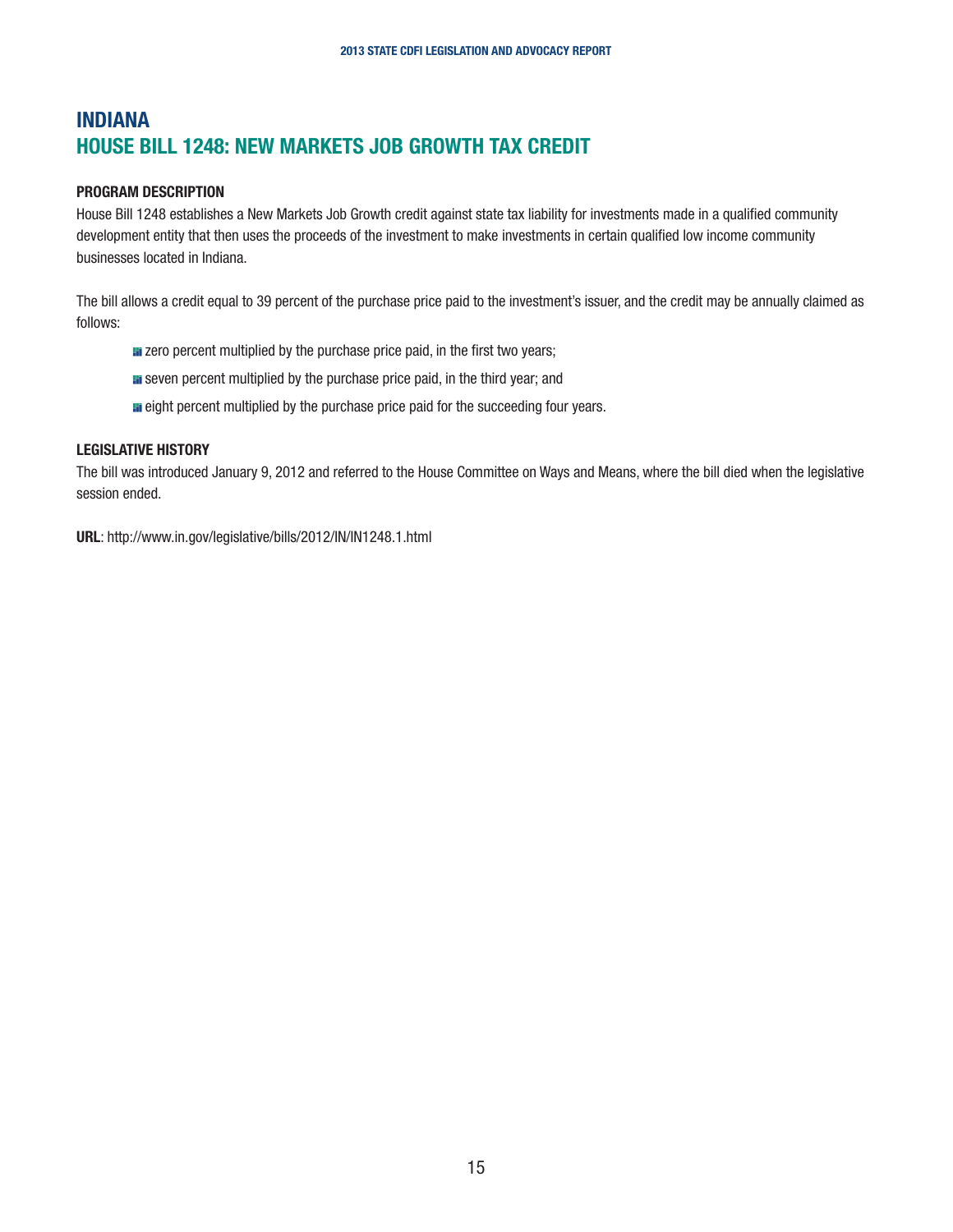## <span id="page-15-0"></span>**MISSISSIPPI** SENATE BILL 2587: AN ACT TO CREATE THE FAMILY EMPOWERMENT ACT

#### PROGRAM DESCRIPTION

Senate Bill 2587 authorizes the Mississippi Development Authority (MDA) to contract with one or more fiduciary organizations to administer Individual Development Account (IDAs). Responsibilities of a fiduciary organization include, but are not limited to marketing participation, soliciting matching contributions, counseling project participants, conducting basic economic and financial literacy training and IDA use training for project participants, and conducting required verification and compliance activities. CDFIs are included as eligible fiduciary organizations.

Organizations' proposals will be evaluated based on geographic diversity and an organization's:

- **a** ability to market the project to potential account holders;
- **a** ability to leverage additional matching and operating funds;
- **a** ability to provide safe and secure investments for individual accounts;
- **n** overall administrative capacity, including, but not limited to, the certifications or verifications required to assure compliance with eligibility requirements, authorized uses of the accounts, matching contributions by individuals or businesses, and penalties for unauthorized distributions;
- **E** capacity to provide financial counseling and other related service to potential participants;
- **n** capacity to provide other activities designed to increase the independence of individuals and families through home ownership, small business development, enhanced education and training, saving for retirement, and automobile purchase, or to provide links to such other activities;
- **and operating costs.**

Any individual, business, organization, or other entity that contributes matching funds to a fiduciary organization is eligible to receive a tax credit against the income tax liability equal to 50 percent of the amount of matching funds contributed to a fiduciary organization during the calendar year. The bill authorizes \$1 million from the Emerging Crops Fund to be used as matching funds.

#### LEGISLATIVE HISTORY

Senate Bill 2587 was introduced in February 2012 and referred to the Finance Committee, where it died when the legislative session ended in early March 2012.

URL: http://billstatus.ls.state.ms.us/documents/2012/html/SB/2500-2599/SB2587IN.htm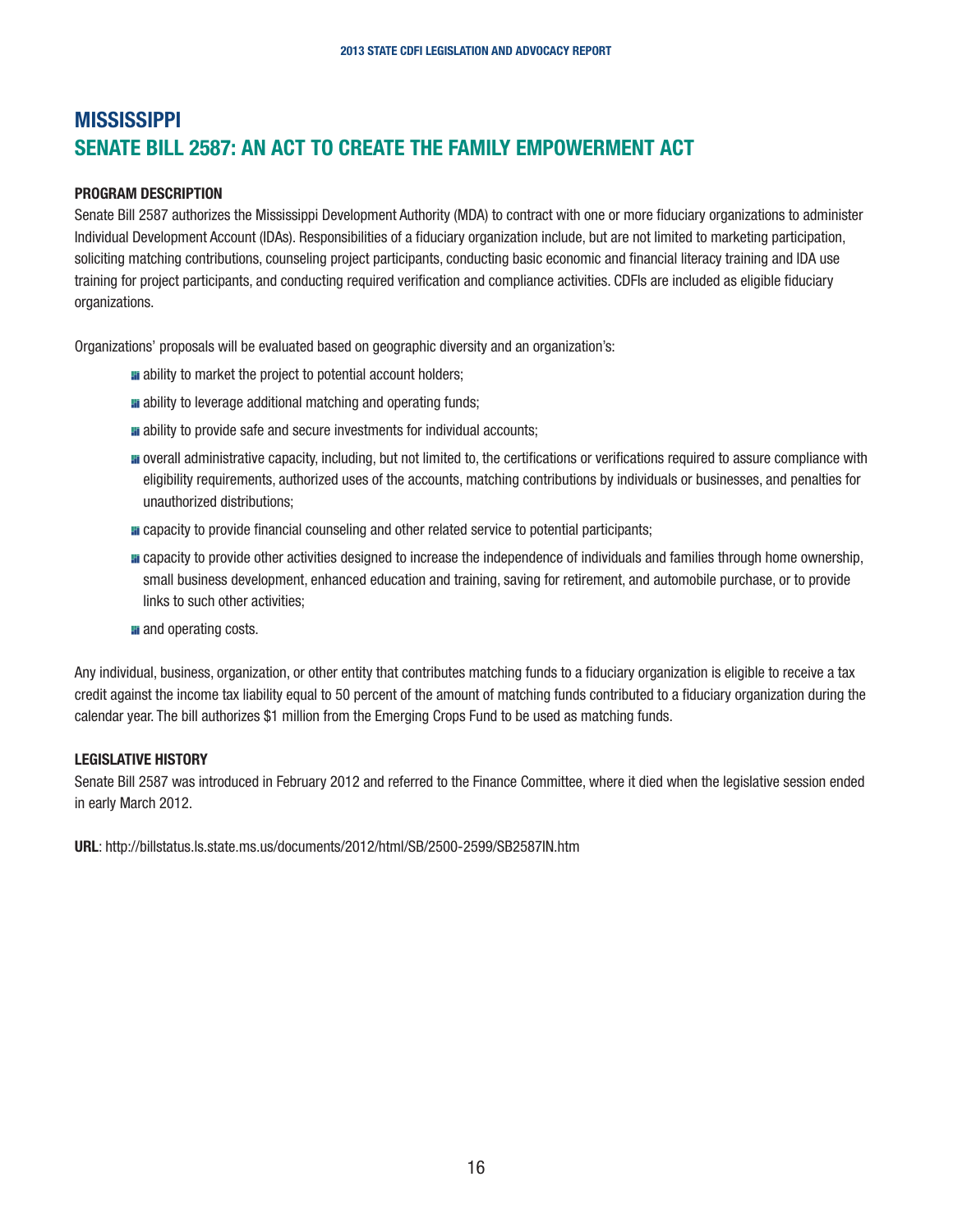## <span id="page-16-0"></span>**MISSISSIPPI** SENATE BILL 2706: HEALTHY FOOD RETAIL ACT

#### PROGRAM DESCRIPTION

Senate Bill 2706 authorizes the Mississippi Department of Human Services, in cooperation with public and private sector partners, to establish a pilot program that provides grants and loans to healthy food retailers that increase access to fresh fruits and vegetables and other affordable healthy food in underserved communities.

The Department may contract with one or more qualified nonprofit organizations or CDFIs to administer the pilot program through a public-private partnership, to raise matching funds, market the program statewide, evaluate applicants, make award decisions, underwrite loans and monitor compliance and impact. The Department and its partners are also required to coordinate with complementary nutrition assistance and education programs.

The pilot program may provide funding for projects such as:

- **n** new construction of supermarkets and grocery stores;
- **s** store renovations, expansion and infrastructure upgrades that improve the availability and quality of fresh produce;
- farmers' markets and public markets, food cooperatives, mobile markets and delivery projects and distribution projects that enable food retailers in underserved communities to regularly obtain fresh produce;
- the installation of equipment at farmers' markets to facilitate the utilization of electronic benefit transfer (EBT) cards at farmers' markets; and
- **n** other projects that create or improve healthy food retail outlets that meet the intent of this chapter as determined by the department.

Funds may be used to leverage other funding, including, but not limited to, federal New Markets Tax Credits, federal and foundation grant programs, incentives available to designated Enterprise Zones or Renewal Communities, operator equity and funding from private sector financial institutions under the federal Community Reinvestment Act.

#### LEGISLATIVE HISTORY

The bill was introduced in the Mississippi Senate on February 20, 2012 and referred to the Senate Committee on Public Health and Welfare and the Senate Appropriations Committee. The bill died when the legislative session ended on early March 2012.

URL: http://billstatus.ls.state.ms.us/documents/2012/html/SB/2700-2799/SB2706IN.htm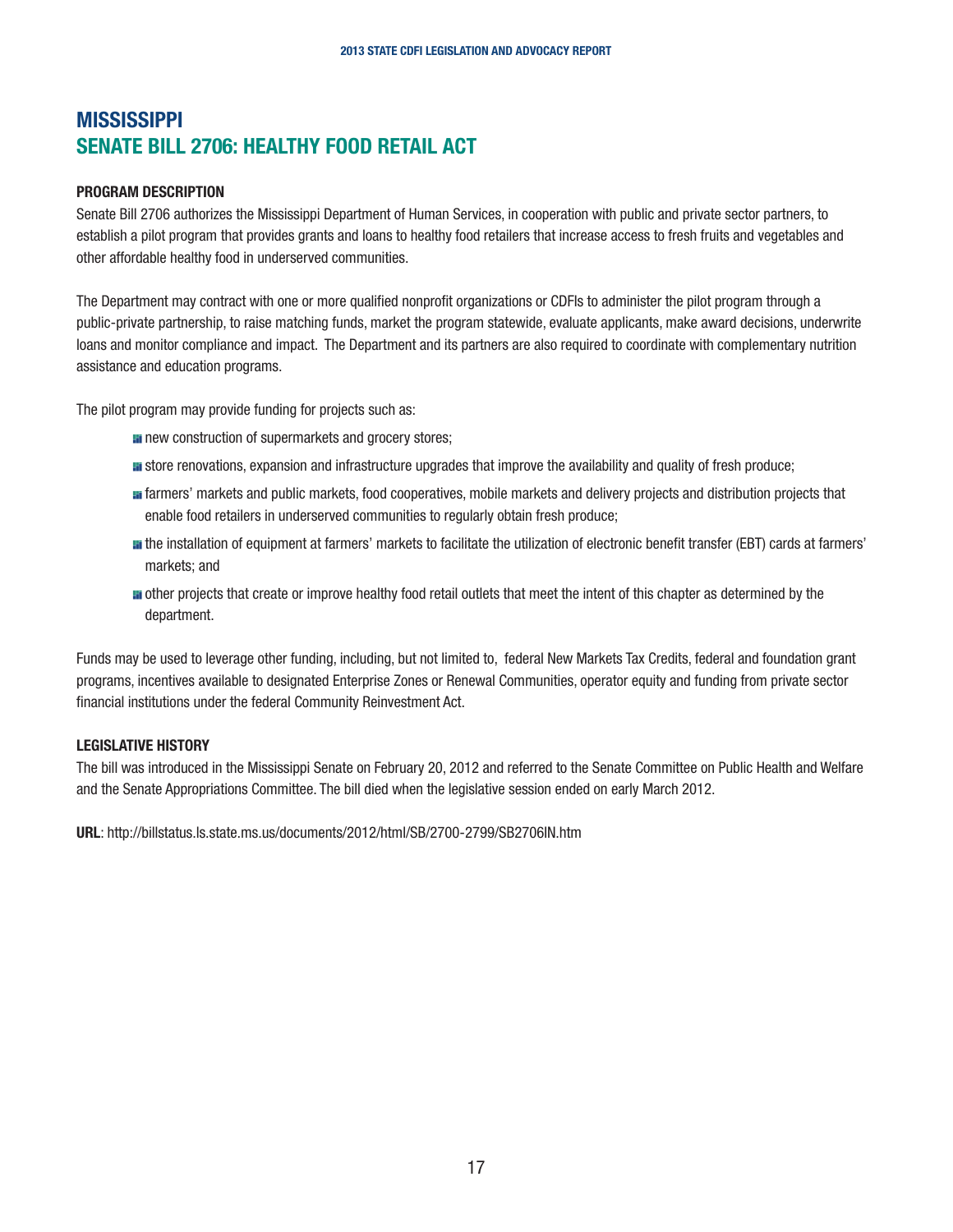## <span id="page-17-0"></span>**MISSOURI** HOUSE BILL 1593: CHANGES THE LAWS REGARDING THE MISSOURI NEW MARKETS DEVELOPMENT PROGRAM AND ESTABLISHES THE MISSOURI ANGEL INVESTMENT INCENTIVE ACT

#### PROGRAM DESCRIPTION

House Bill 1593 establishes the Missouri Angel Investment Incentive Act which is to be administered by the regional Missouri Small Business and Technology Development Center (SBTDC) and the SBTDC home office with the primary goal of encouraging individuals to provide seed-capital financing for emerging Missouri businesses engaged in the development, implementation, and commercialization of innovative technologies, products, and services.

The bill also changes the Missouri New Markets Tax Credit to allow a credit for an investor's cash investment in the qualified securities of a qualified Missouri business. The credit is equal to 50 percent of the investor's cash investment in any qualified Missouri business. Credits not used in their entirety the year the investment was made may be carried forward until the total amount of the credit is used. The maximum tax credit allowed is \$50,000 for a single qualified Missouri business or a total of \$250,000 in tax credits for a single year per investor.

#### LEGISLATIVE HISTORY

House Bill 1593 was introduced in early February 2012 and referred to the House Committee on Economic Development. The bill was the focus of a hearing and an Executive Session before it was amended and passed the Assembly. The bill reached the Missouri Senate on April 2, 2012 and was referred to the committee on Jobs, Economic Development, and Local Government. A public hearing was held on the bill in late April 2012, but the bill failed to pass the Senate before the session ended.

URL: http://www.house.mo.gov/billtracking/bills121/biltxt/perf/HB1593P.htm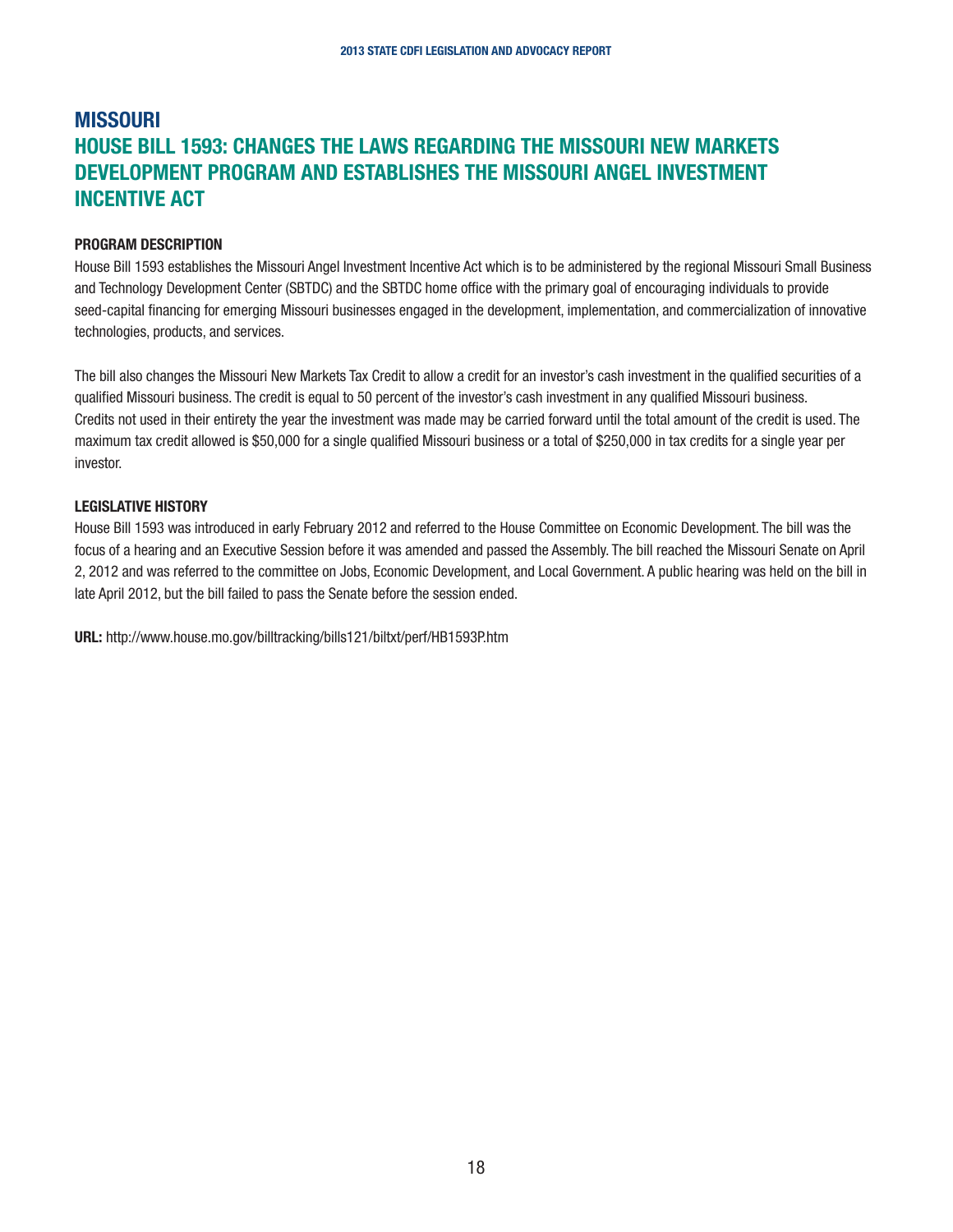## <span id="page-18-0"></span>NORTH CAROLINA HOUSE BILL 1149: AN ACT TO ENACT NEW MARKETS JOB GROWTH INVESTMENT INITIATIVE PROGRAM DESCRIPTION

House Bill 1149 creates the New Markets Job Growth Initiative which provides tax credit for a qualified equity investment. The bill, to be administered by the Department of Revenue, limits the annual cap on credits to \$40 million. Only CDES that received an allocation through the federal New Markets Tax Credit program are eligible to receive the credit.

The bill allows a credit equal to 39 percent of the purchase price paid to the investment's issuer, and the credit may be claimed annually as follows:

- **E** zero percent multiplied by the purchase price paid, in the first two years;
- **I** seven percent multiplied by the purchase price paid, in the third year; and
- **E** eight percent multiplied by the purchase price paid for the succeeding four years.

The bill also instructs the Department of Revenue to look for guidance on section 45D of the Internal Revenue Code of 1986, as amended, and the rules and regulations in rendering letter rulings and making other determinations. Under this bill, applications for qualified equity investments will not be accepted by the Department after January 1, 2015.

#### LEGISLATIVE HISTORY

The bill was introduced in the North Carolina House on May 29, 2012 and referred to the Committee on Commerce and Job Development, where the bill was substituted and reported favorably out of committee. The bill was then referred to the Committee on Finance, where it died when the legislative session ended.

URL: http://www.ncleg.net/Sessions/2011/Bills/House/HTML/H1149v2.html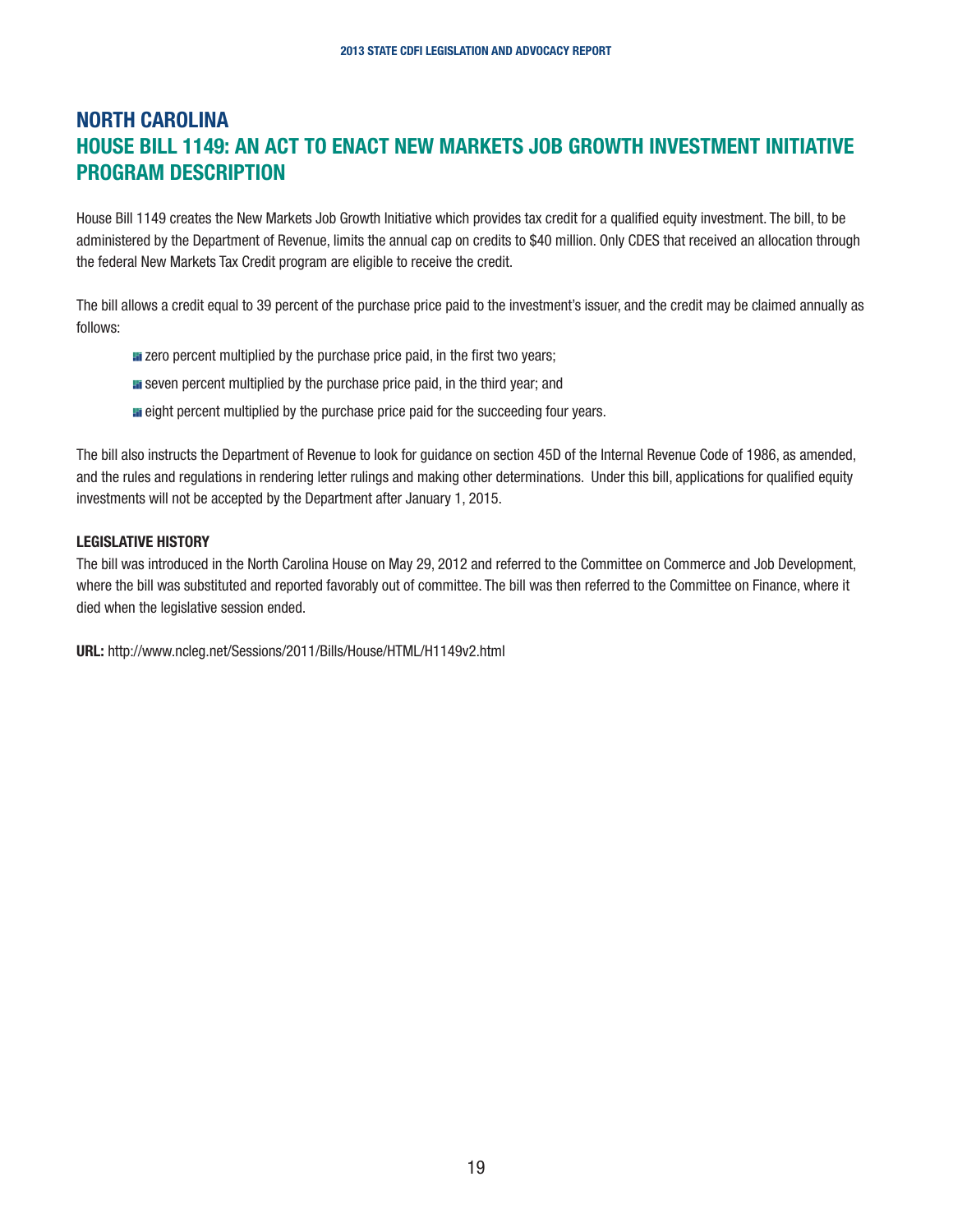## <span id="page-19-0"></span>**NEBRASKA** LEGISLATIVE BILL 1128: NEW MARKETS JOB GROWTH INVESTMENT ACT\*

#### PROGRAM DESCRIPTION

Legislative Bill 1128 amends the Nebraska Revised Statutes dealing with revenue and taxation to create the New Markets Job Growth Investment Act. The bill would provide a nonrefundable nontransferable income tax credit for investment in entities that invest in low-income community businesses. The credit may be used against the state's financial institutions, the insurance premium and income taxes. The bill allows a credit equal to 39 percent of the purchase price paid to the investment's issuer, and the credit may be annually claimed as follows:

- **E** zero percent multiplied by the purchase price paid, in the first two years;
- **I** seven percent multiplied by the purchase price paid, in the third year; and
- **I** eight percent multiplied by the purchase price paid for the succeeding four years.

The total amount of credits is limited to \$15 million in any fiscal year.

#### LEGISLATIVE HISTORY

The bill was introduced in the Nebraska Legislature on Jan 19, 2012 and referred to the Revenue Committee. There was a hearing held on the bill in mid-February, and the bill passed the legislature on April 5, 2012. The bill was approved by Governor Dave Heineman (R-NE) on April 11, 2012.

URL: http://nebraskalegislature.gov/FloorDocs/Current/PDF/Slip/LB1128.pdf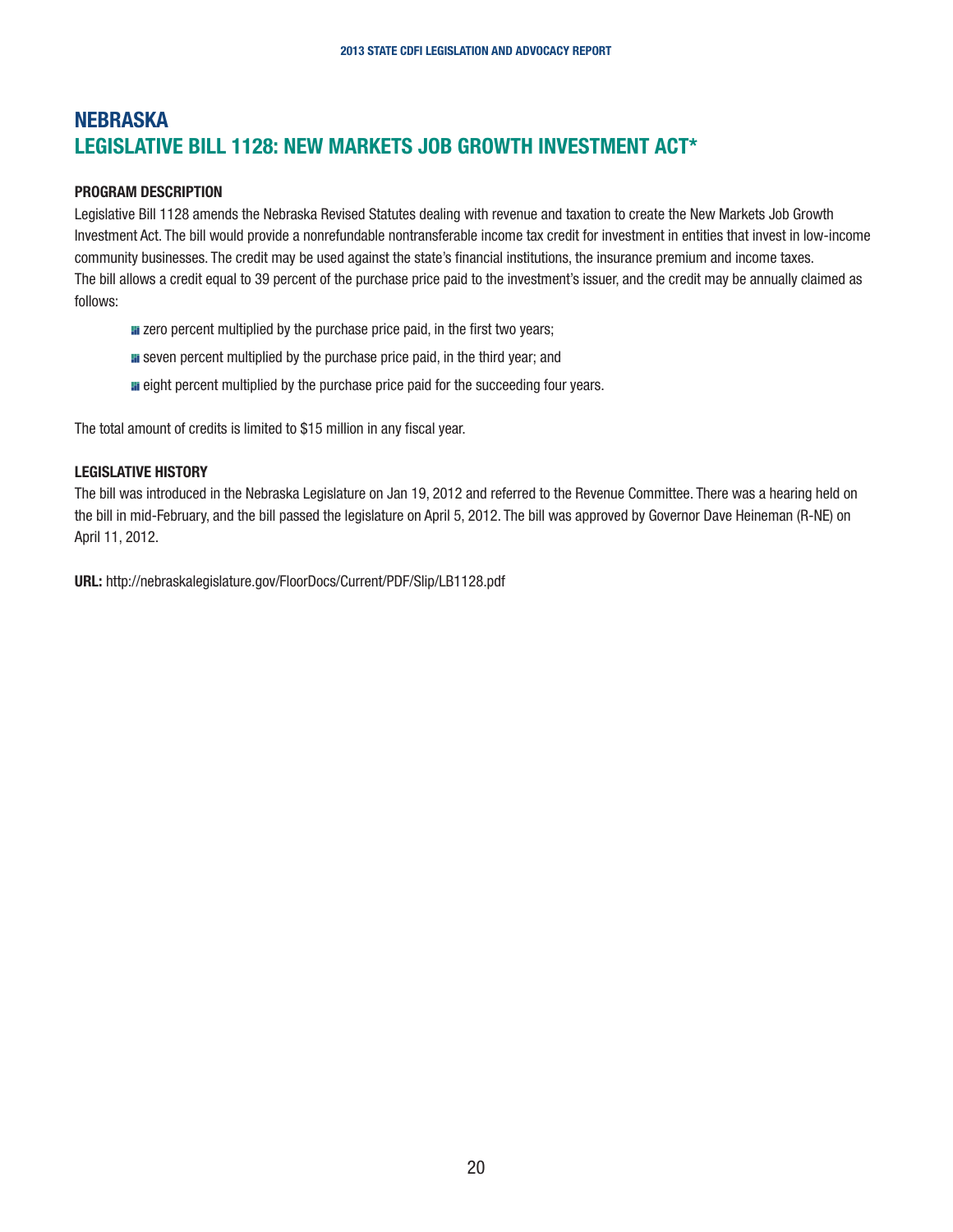## <span id="page-20-0"></span>NEW JERSEY SENATE BILL 531: CONCERNING FUNDING OF THE NEW JERSEY FOOD ACCESS INITIATIVE WITH CERTAIN SALES TAX REVENUE

#### PROGRAM DESCRIPTION

This bill dedicates five percent of the sales tax generated in Urban Enterprise Zones to the New Jersey Economic Development Authority (NJEDA) to cover the costs of implementing the Fresh Food Access Act. NJEDA is required to use that revenue to expand the New Jersey Food Access Initiative, which is currently administered as part of a public-private partnership between the NJEDA and The Reinvestment Fund (TRF), a CDFI and OFN Member.

The Food Access Initiative is a program of loan and grant funds primarily administered by TRF and is designed to meet the financing needs of supermarket operators that are seeking to locate within an area where infrastructure costs and credit needs are often high and unmet by conventional financing institutions. The initiative currently provides below-market-rate loans and is modeled on the Pennsylvania Fresh Food Financing Initiative.

The bill directs the NJEDA to establish a loan and grant fund within the initiative. The grant fund will provide loan recipients under the program with direct pass-through funds or interest rate subsidies in order to increase the effectiveness of the program. The grants are to be administered by the NJEDA or through a contract with a private entity. Loans and grants are to be administered based upon three primary considerations: supplying the areas with the greatest need for fresh food, generating the most jobs and supporting businesses that will become self-sustaining and successful without the need for any further assistance.

#### LEGISLATIVE HISTORY

The bill was introduced in the Senate on January 10, 2012, and referred to the Senate Economic Growth Committee, where the bill is still pending.

URL: http://www.njleg.state.nj.us/2012/Bills/S1000/531\_I1.HTM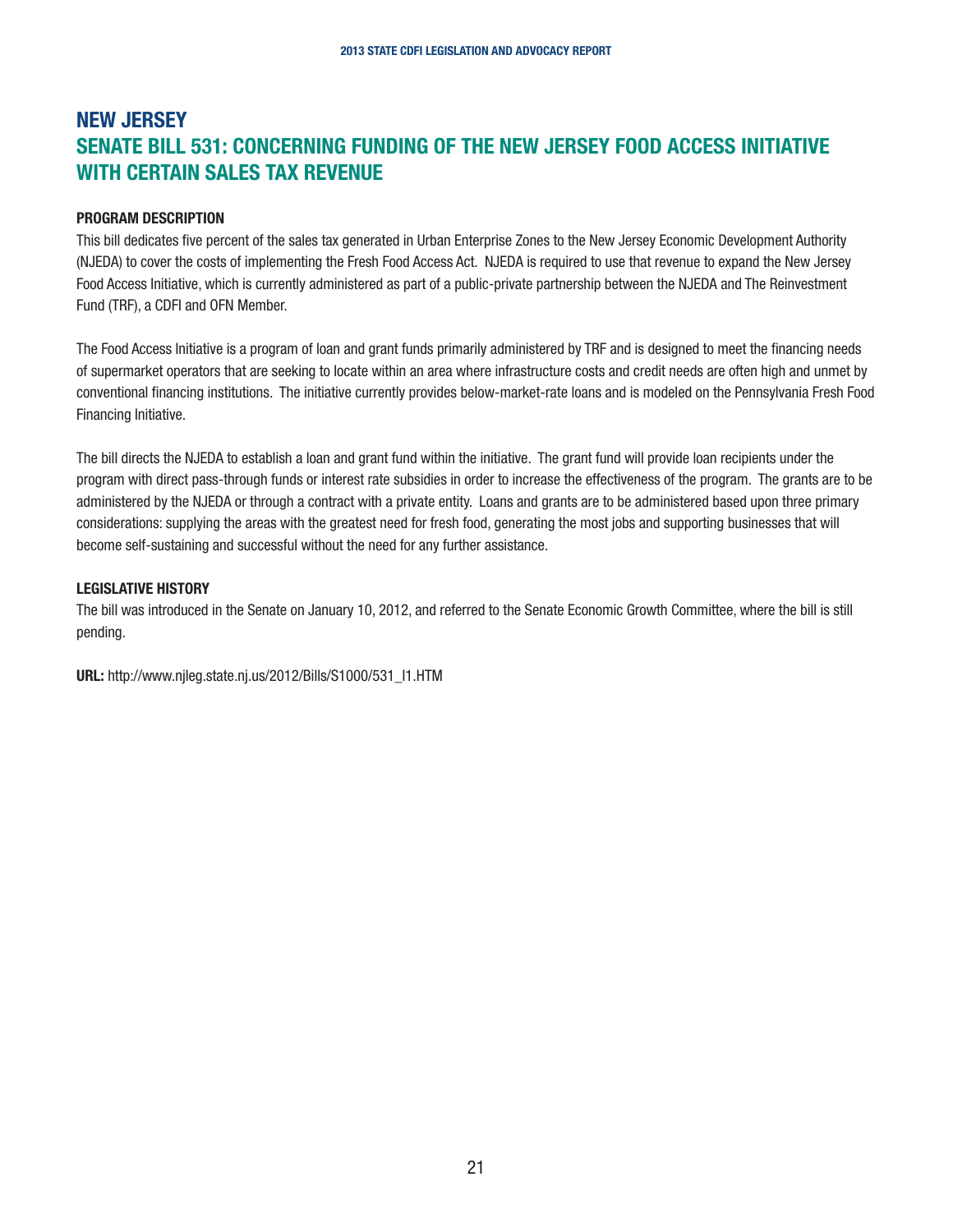## <span id="page-21-0"></span>NEW MEXICO SENATE BILL 76: STATE NEW MARKETS CORPORATE INCOME TAX CREDIT

#### PROGRAM DESCRIPTION

Senate Bill 76 provides corporate income tax or premium tax credits for taxpayers who qualify for federal New Markets Tax Credits and who invest in loans and other financing for businesses in certain low-income areas. The bill adds a new section of the Corporate Income and Franchise Tax Act to allow a taxpayer that files a New Mexico corporate income tax return for a taxable year to claim a tax credit against the corporate income tax liability equal to 39 percent of the purchase price of a qualified equity investment.

The purposes of the state new markets corporate income tax credit are:

- **III** to provide a 39 percent state tax credit for taxpayers that qualify to receive the federal new markets tax credit for the same qualified equity investment in a qualified active low-income community business;
- **to** promote long-term job creation and investment in new, viable businesses; and
- **III** to fulfill the goals adopted by the New Mexico Finance Authority in its federal new markets tax credit program economic impact policies

The tax credits are to be administered by the New Mexico Finance Authority. The maximum amount of aggregate new markets tax credits allowable in a calendar year \$16 million, and the bill authorizes the credits through 2019.

#### LEGISLATIVE HISTORY

The bill was introduced in January 2012 and referred to the Senate Corporations and Transportation Committee, where it was postponed indefinitely.

URL: http://www.nmlegis.gov/Sessions/12%20Regular/bills/senate/SB0076.html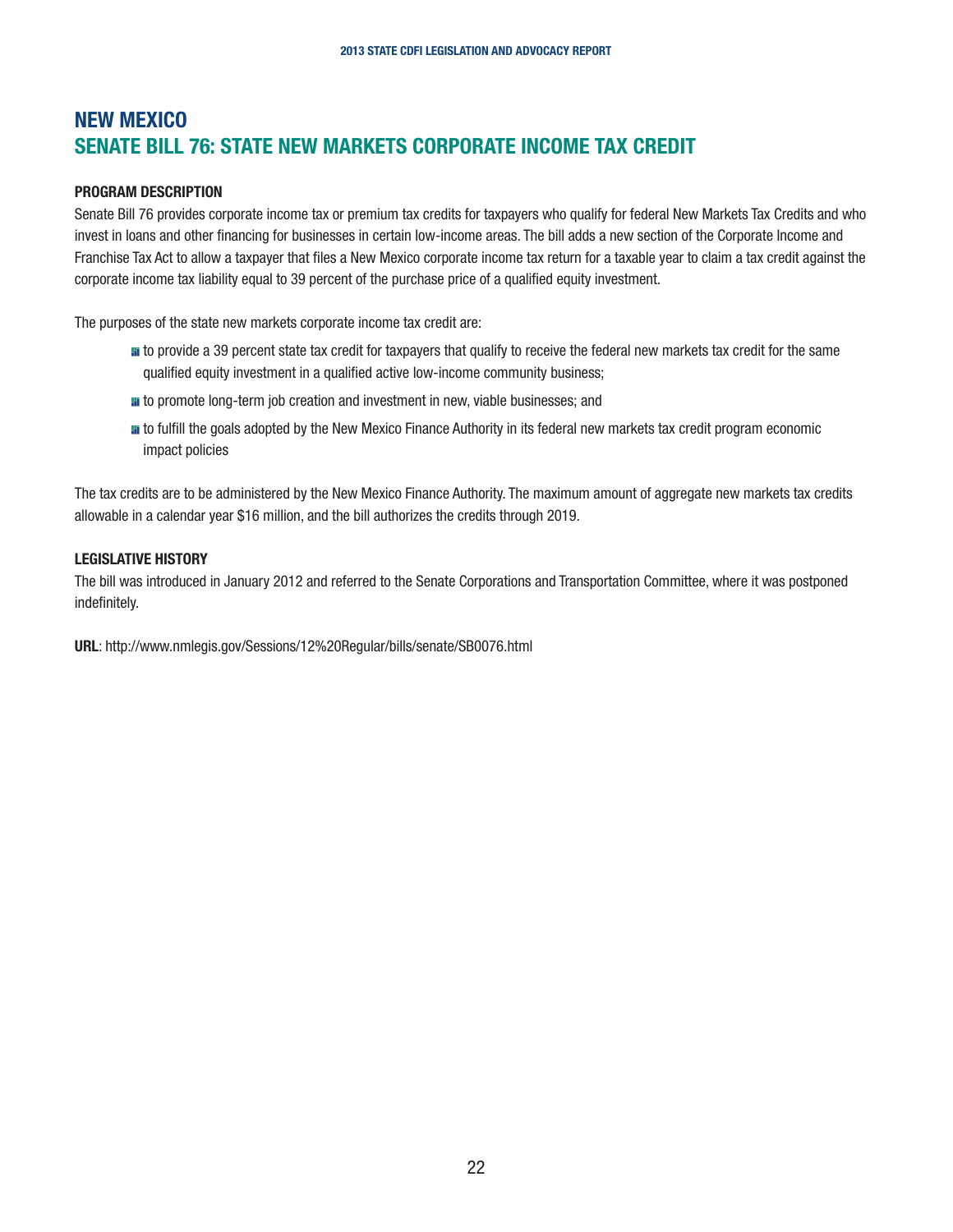## <span id="page-22-0"></span>NEW MEXICO HOUSE BILL 176/SENATE BILL 198: TAX CREDIT FOR CERTAIN BUSINESS INVESTMENTS

#### PROGRAM DESCRIPTION

House Bill 176, like Senate Bill 76, provides a tax credit against the state corporate income and insurance premium taxes for qualified investments. The New Mexico Economic Development Department (EDD), which administers the program, is required to determine eligibility and certification requirements for the tax credits.

The maximum amount of qualified equity investments is \$200 million. The maximum amount of a qualified low-income community investment in any one qualified active low-income community business is \$10 million.

A negative fiscal impact statement adversely impacted this legislation's chance of passage.

#### LEGISLATIVE HISTORY

The Senate bill was introduced in January 2012 and referred to the Senate Corporations & Transportation Committee, where it was postponed indefinitely.

URL: http://www.nmlegis.gov/Sessions/12%20Regular/firs/SB0198.pdf http://www.nmlegis.gov/Sessions/12%20Regular/bills/house/HB0176.html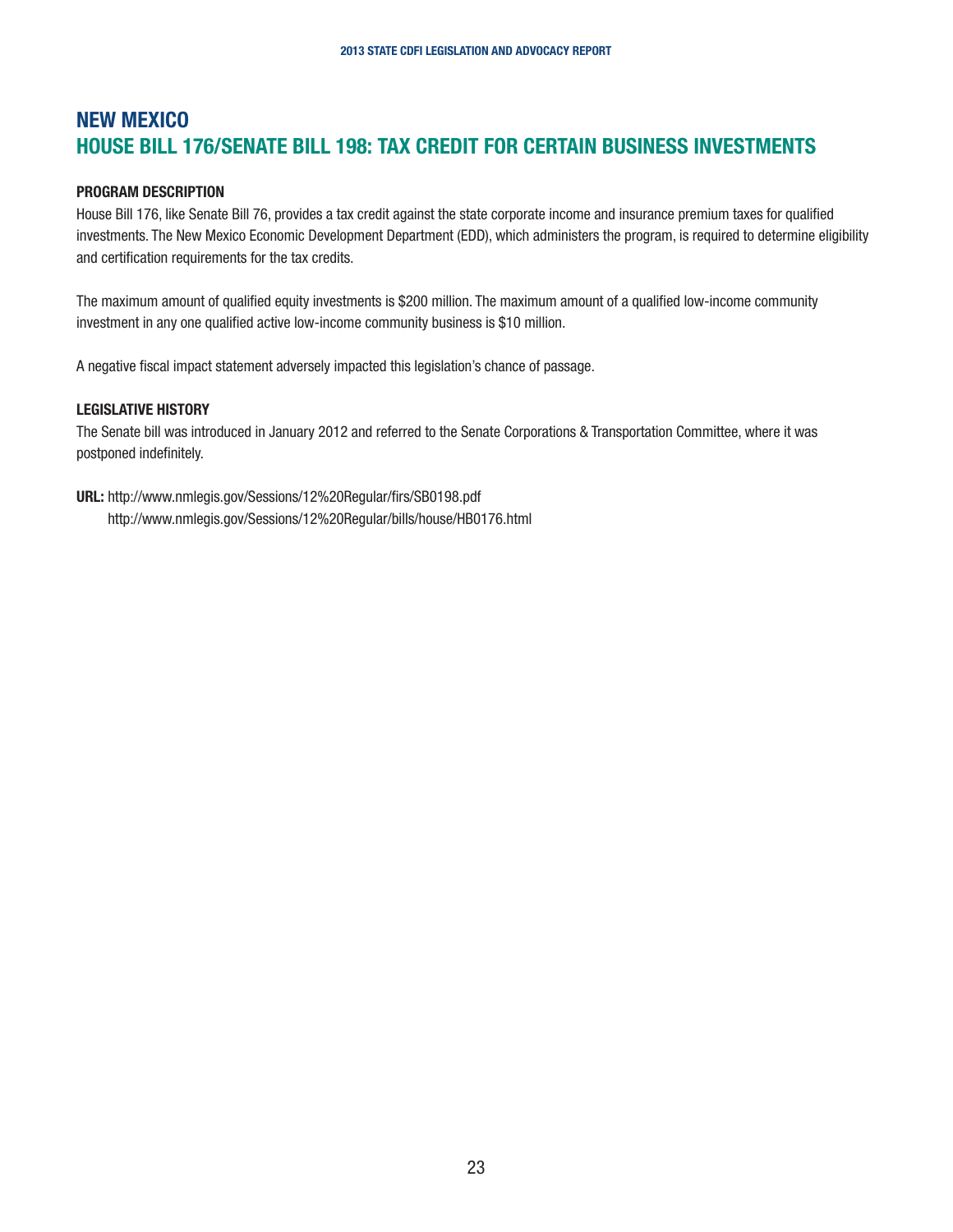## <span id="page-23-0"></span>OHIO HOUSE BILL 558: TO MAKE VARIOUS CHANGES TO THE ADMINISTRATION OF THE NEW MARKETS TAX CREDIT

#### PROGRAM DESCRIPTION

House Bill 558 amends the Ohio New Markets Tax Credit Program, expands the definition of eligible businesses, and adjusts the amount of credit that may be claimed each year.

The bill accelerates an investor's receipt of credit installments by permitting credits of five percent of qualified equity investments in community development entities (CDEs) for the first three years and six percent for the final four years, compared with the current schedule of zero percent in the first two years, seven percent in the third year, and eight percent in the final four years. The new credit allocation is the same credit allocation used in the federal New Markets Tax Credit.

The bill allows a CDE to make eligible investments in a low-income community business that derives 15 percent or more of its annual revenue from renting or selling real estate. Under current law, investments in such businesses would not be counted towards the required investment that would allow an investor to be eligible to claim the Ohio credit.

#### LEGISLATIVE HISTORY

The bill was introduced to the House Ways and Means Committee on May 23, 2012 where it died when the legislative session ended.

URL: http://www.legislature.state.oh.us/BillText129/129\_HB\_558\_I\_Y.html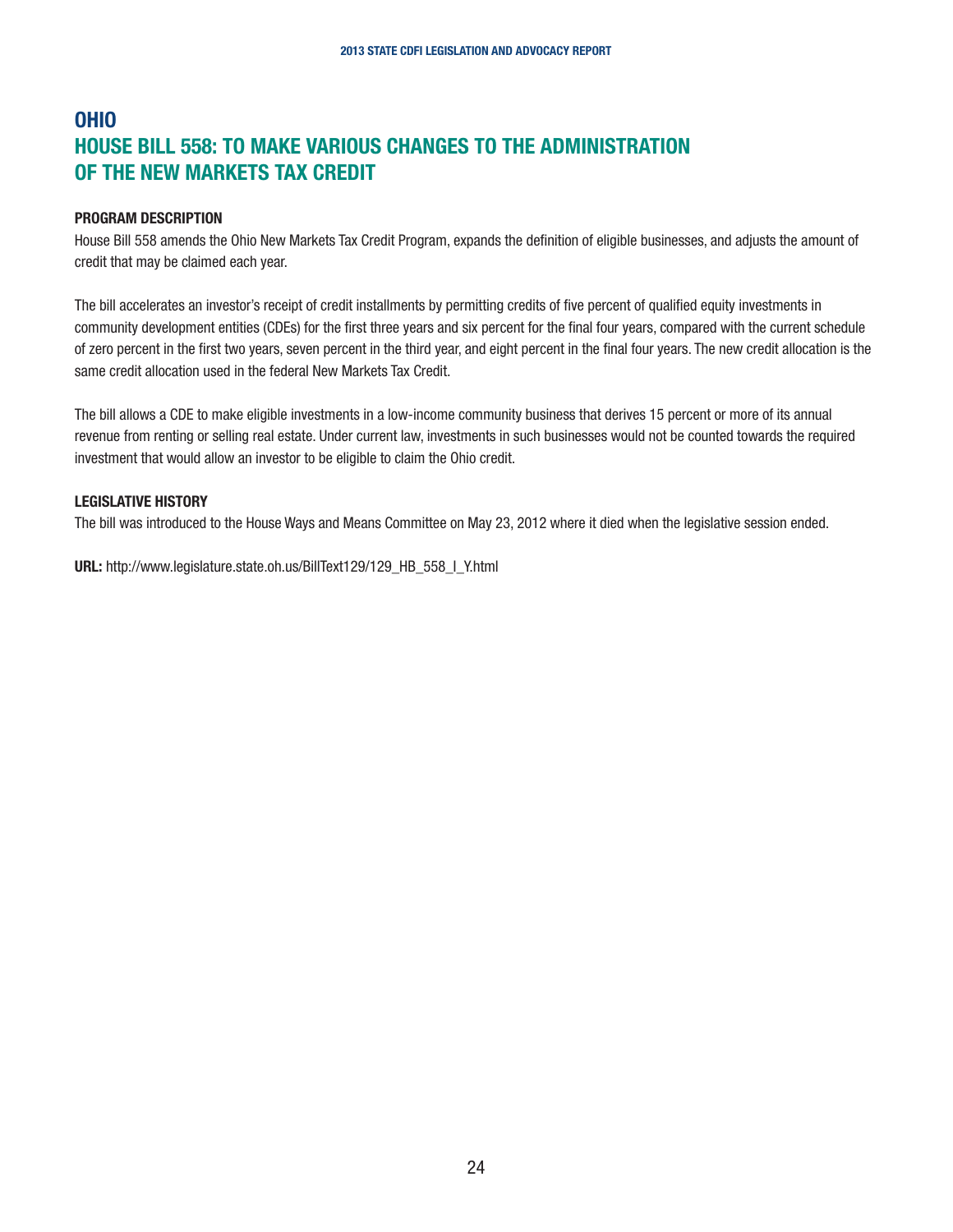## <span id="page-24-0"></span>OHIO SENATE BILL 327: REGARDING THE NEW MARKETS TAX CREDIT

#### PROGRAM DESCRIPTION

Senate Bill 327 divides Ohio's New Markets Tax Credit into two separate programs – the New Markets Revitalization Tax Credit and the New Markets Expansion Tax Credit. The bill increases the annual limit on the total amount of credits that may be awarded per fiscal year from \$10 million to \$50 million, and divides the overall limit to allow \$15 million of Revitalization Credits and \$35 million of Expansion Credits to be claimed per Fiscal Year. The bill would also increase the limit on the amount of eligible investments that a qualified low-income community business may receive in a Fiscal Year, from \$2.564 million to \$4 million under the Revitalization Credit program or \$10 million under the Expansion Credit program.

Similar to House Bill 558, Senate Bill 327 accelerates, with respect to the Revitalization Credit, an investor's receipt of a credit by permitting credits equal to five percent of a qualified investment for each of the first three years of the seven-year credit period and six percent for each of the final four years. The Senate bill also maintains the current law's credit allocation process with respect to Revitalization Credits, but prescribes a new application process for certification of credit-eligible investments under the Expansion Credit program.

#### LEGISLATIVE HISTORY

The bill was introduced in the Ohio Senate in April 2012 and was referred to the Senate Committees on Ways And Means and Economic Development, where the bill remained when the legislative session ended. For more information on the Ohio New Markets Tax Credit, read the Finance Fund Case Study on page 41.

URL: http://www.legislature.state.oh.us/BillText129/129\_SB\_327\_PS\_Y.html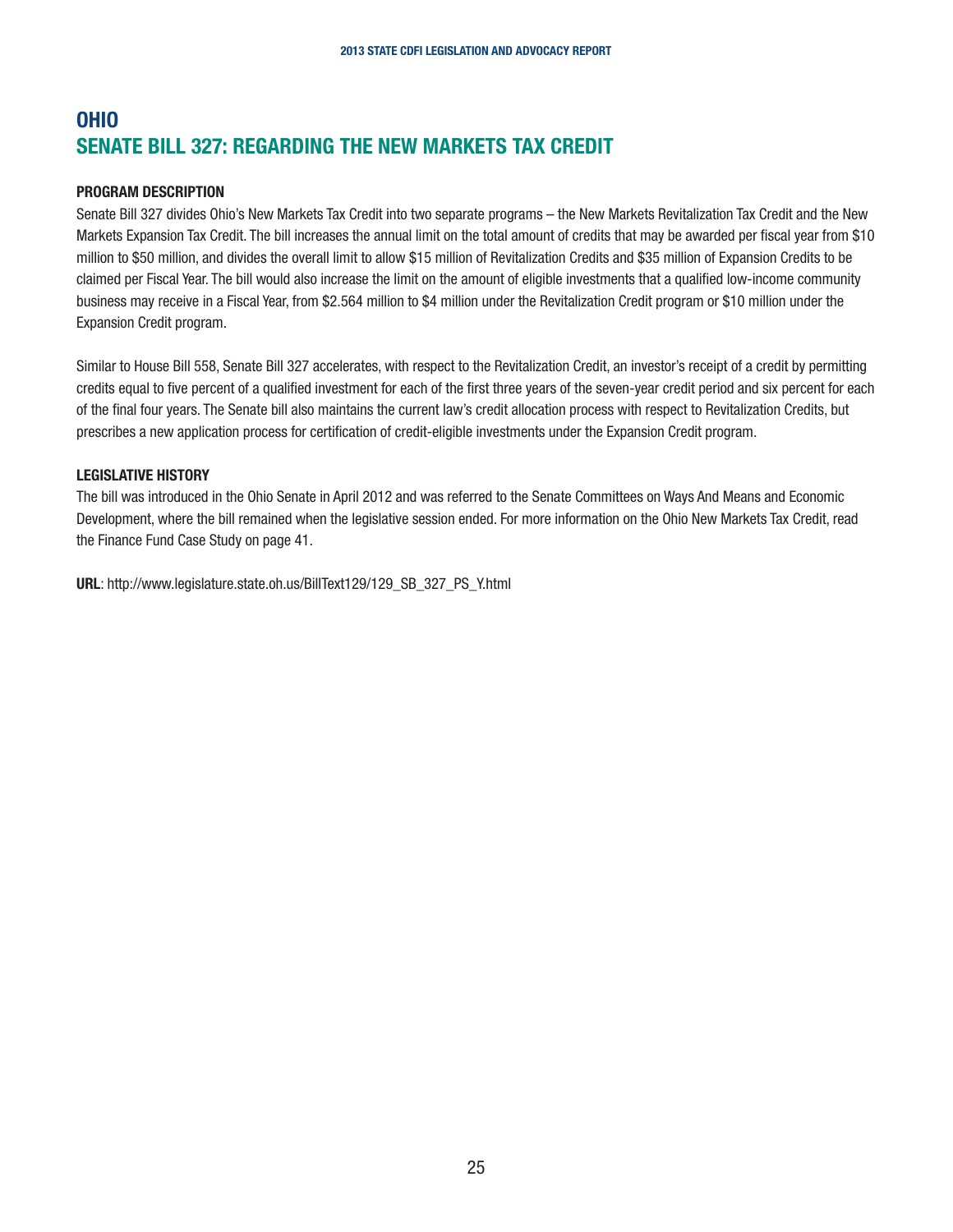## <span id="page-25-0"></span>WASHINGTON HOUSE BILL 1490: CONCERNING A BUSINESS AND OCCUPATION TAX DEDUCTION FOR CERTIFIED COMMUNITY DEVELOPMENT FINANCIAL INSTITUTIONS

#### PROGRAM DESCRIPTION:

House Bill 1490 provides a business and occupation tax deduction on interest received on loans issued by eligible entities as part of a firsttime home buyer program. The bill defines "eligible entity" as a nonprofit organization certified as a CDFI by the CDFI Fund.

#### LEGISLATIVE HISTORY

The bill was first introduced January 24, 2011 and referred to the House Community Development and Housing Committee. The bill passed that committee and the Ways and Means committee in mid-February, after a public hearing was held. The bill passed the full House in March 2011, and after another public hearing, passed the Senate. The bill was returned to the House Rules committee and held over through both 2011 special sessions. House Bill 1490 was reintroduced during the 2012 session, but failed to pass the Senate Ways and Means before the legislative session ended.

URL: http://apps.leg.wa.gov/documents/billdocs/2011-12/Pdf/Bills/House%20Bills/1490.E.pdf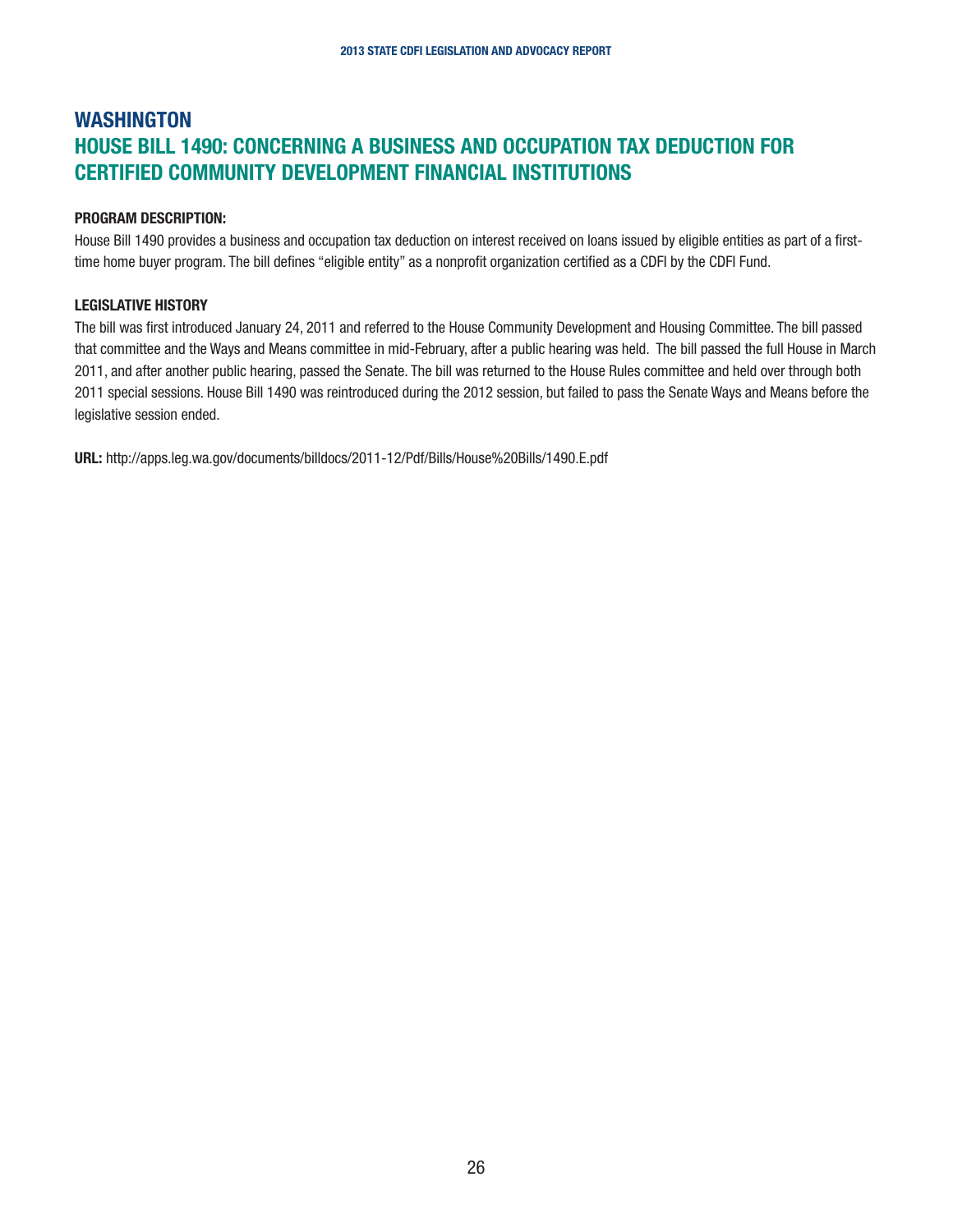## ADVOCACY CASE STUDIES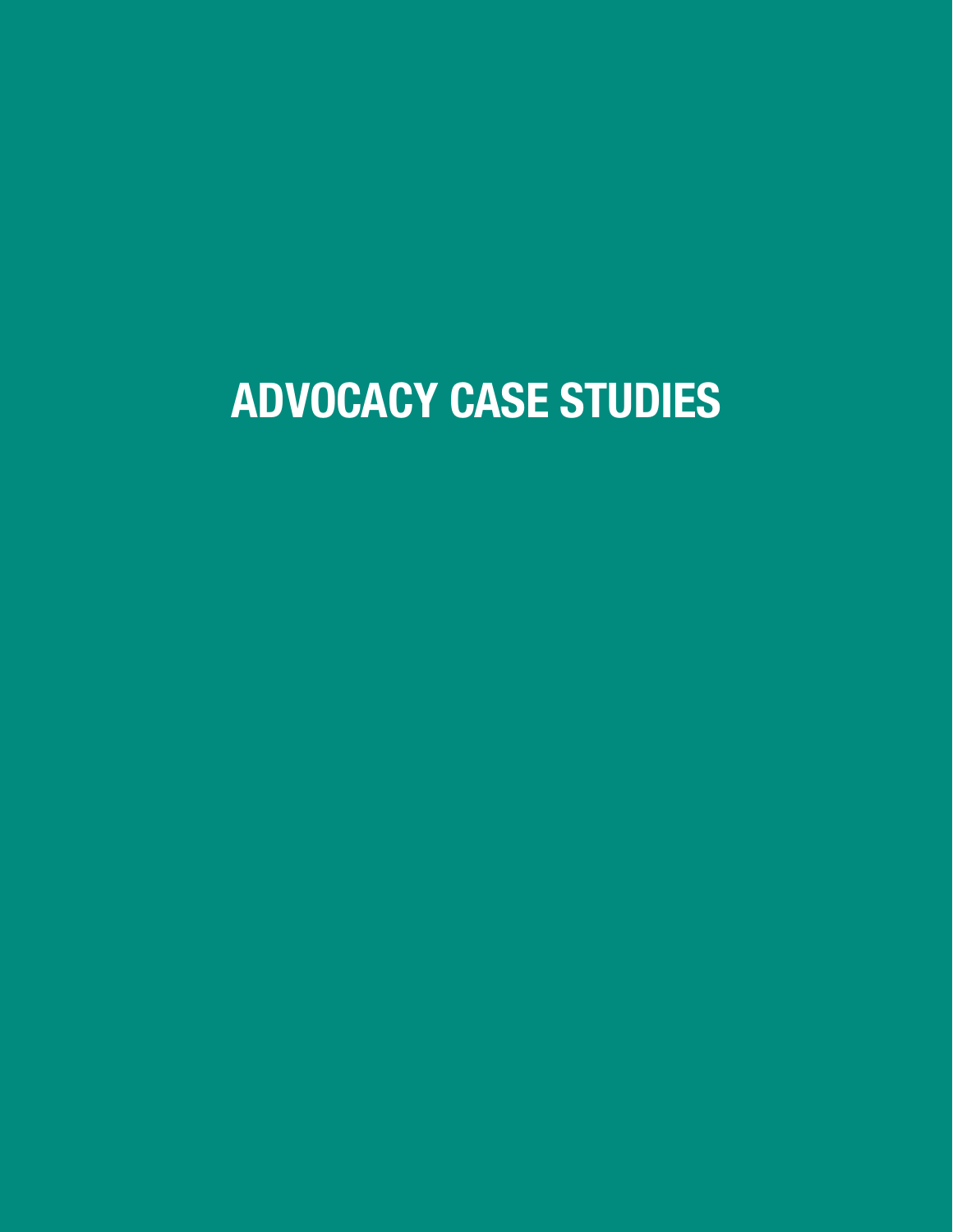## <span id="page-27-0"></span>HOUSING FINANCE REFORM: NATIONAL MORTGAGE SETTLEMENT

#### **BACKGROUND**

In February 2012, 49 state attorneys general, the District of Columbia and the federal government announced a historic \$25 billion joint state-federal settlement with the country's five largest mortgage servicers: Ally/GMAC, Bank of America, Citi, JPMorgan Chase, Wells Fargo. The settlement, which represents the largest consumer financial protection settlement in U.S. history, seeks to address and remedy misconduct in mortgage loan servicing and widespread foreclosure abuses.

The settlement followed ten months of intense negotiations between the five banks and a coalition of state attorneys general and federal agencies, including the Departments of Justice, Treasury, and Housing and Urban Development. As a result, the National Mortgage Settlement will provide at least \$25 billion in relief to distressed borrowers in the states who signed on to the settlement and direct payments to signing states and the federal government.<sup>4</sup>

The communities in which CDFIs work were particularly vulnerable to mortgage abuses and hard hit by foreclosures. There are numerous opportunities for CDFIs involved with housing financing to work closely with state governments to provide some of the counseling, foreclosure, and mortgage restructuring. The National Mortgage Settlement presents an opportunity for CDFIs to become involved in the housing and foreclosure programs in their states. The additional financial resources available under the settlement can fund housing counseling and new foreclosure remediation programs, and assist the borrowers and distressed communities served by CDFIs.

#### KEY PROVISIONS

The settlement has several key provisions including financial relief for homeowners, payments to states and the federal government, and mortgage servicing reforms. There are numerous opportunities, detailed later in this section, for CDFIs involved with housing financing to work closely with state governments to provide some of the counseling, foreclosure, and mortgage restructuring.

#### FINANCIAL RELIEF FOR HOMEOWNERS:

- Up to \$10 billion dedicated to reducing principal for borrowers who, as of the date of the settlement, owe more on their mortgages than their homes are worth and are either delinquent or at imminent risk of default;
- Up to \$3 billion in refinancing for "underwater" homeowners who are current on their mortgages but owe more than their homes' current market value; and
- Up to \$7 billion to other forms of relief, including facilitation of short sales which allow houses to be bought and sold when the mortgage balance exceeds the value of the property, unemployed payment forbearance, which will defer payments for homeowners who are between jobs, relocation assistance for homeowners facing foreclosure, waiving of deficiency balances, benefits for service members who are forced to sell their homes at a loss as a result of a Permanent Change in Station and funding for remediation of blighted properties.

#### PAYMENTS TO STATE AND FEDERAL GOVERNMENTS:

- **#61.5 billion Borrower Payment Fund to provide cash payments to homeowners who lost their homes to foreclosure between** Jan. 1, 2008 and Dec. 31, 2011;
- **#52.25 billion in direct cash payments to the 49 signing states include efforts to support the prevention of foreclosure as well as** consumer protection and education programs, and for civil penalties. Each state's allocation was determined based on a formula that takes into account the state's share of foreclosure starts nationwide, seriously delinquent loans, residential loans serviced, and underwater mortgages; and
- **E** \$750 million in direct payments to the federal government.

4 Borrowers from Oklahoma will not be eligible for any of the relief directly to homeowners because Oklahoma elected not to join the settlement.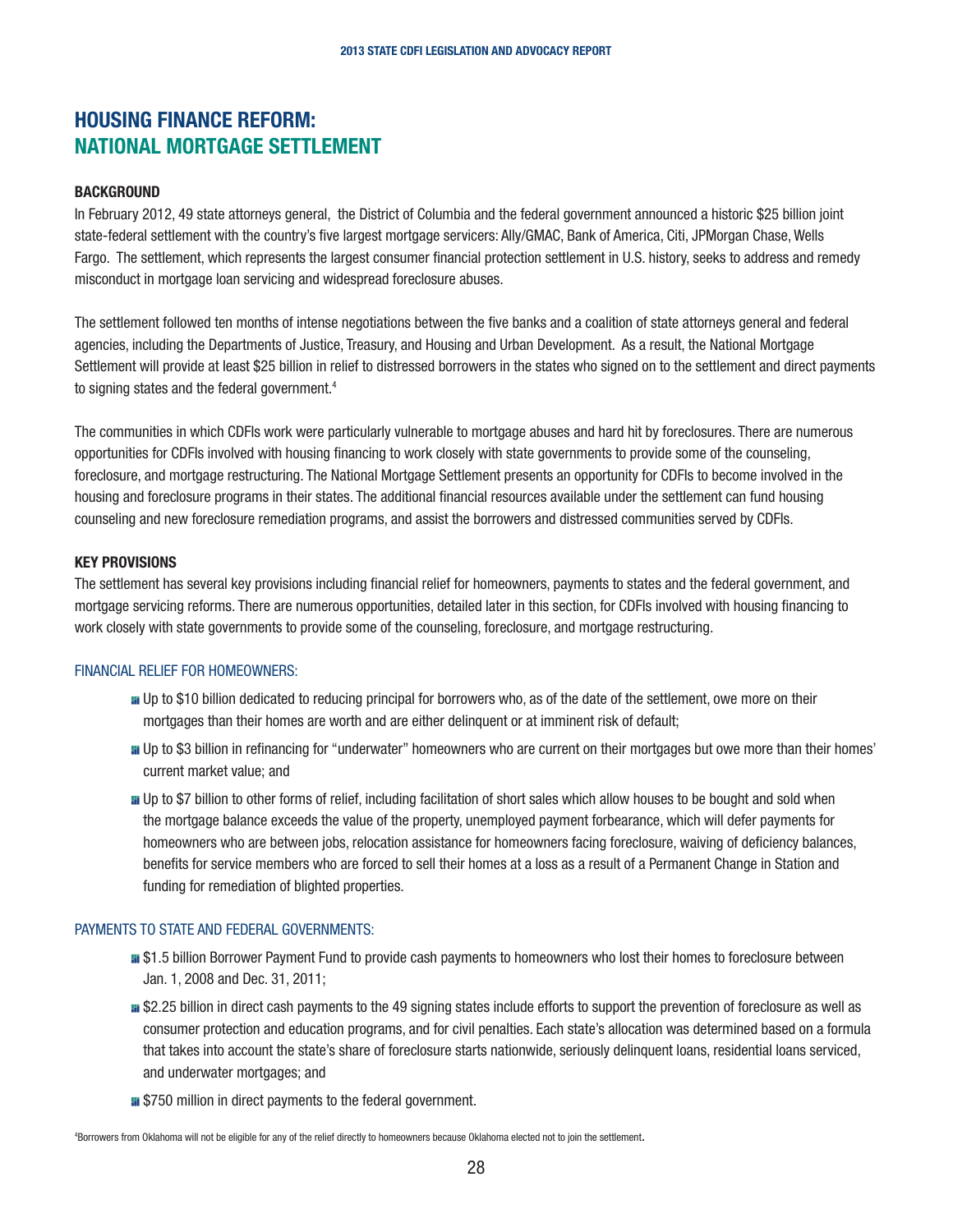#### MORTGAGE SERVICING REFORMS:

The settlement establishes nationwide reforms to mortgage servicing standards. The standards will require banks to offer loss mitigation alternatives to borrowers before pursuing foreclosure. They also increase the transparency of the loss mitigation process, impose time lines to respond to borrowers, and restrict the unfair practice of "dual tracking," where foreclosure is initiated despite the borrower's engagement in a loss mitigation process.<sup>5</sup>

The new standards will prevent mortgage servicers from engaging in robo-signing and other improper foreclosure practices. In addition, the settlement created a Monitor whose job it is to oversee the servicers and ensure their compliance with the consent judgments. National banks will be required to regularly report compliance with the settlement to the independent, outside monitor that reports to state Attorneys General. Servicers will have to pay heavy penalties for non-compliance with the settlement, including missed deadlines.

#### STATES' USE OF FUNDS

After the settlement was announced, states were charged with the task of deciding how to disperse the settlement funding. The terms of the settlement dictated how much of the funding was to be directed to housing activities with the exception of the \$2.5 billion in payments allocated directly to the states. State legislatures and attorneys general were given discretion to decide how that portion of the settlement funding was allocated. Amidst a continuing housing problem and teetering on the edge of an economic meltdown, some states are taking allocated funds and diverting them to non housing-related activities, angering housing advocates and distressed homeowners. As millions of homeowners continue to struggle some states, including some with higher than the national average foreclosure rates, are not using their funds for housing-related activities.

For example, California and Georgia, both states with higher than national average foreclosure rates, used the entire settlement funding for non-housing related programs. According to American Banker, California sent its full \$400 million settlement to the general fund pay for the state's housing debt service to plug holes in their general funds and operating budgets.<sup>6</sup> In Georgia, the entire \$99 million settlement will be used to fund two existing economic development programs. In South Carolina, Governor Nikki Haley attempted to stop the legislature from using its funding for non-housing activities, but was overridden by the legislature. Missouri is using its \$39.5 million to prevent cuts in the state's higher education budget, while New Jersey's \$72 million was sent directly into the state's general fund.<sup>7</sup>

Although some states are using the settlement funds for other purposes, the majority of states are using the funds for housing related activities to support and stabilize a still troubled market. Their activities present opportunities for CDFIs involved with housing financing to work closely with state governments to provide some of the counseling, foreclosure, and mortgage restructuring.

#### CDFI PARTICIPATION IN NATIONAL MORTGAGE SETTLEMENT

Some states, like Colorado, have already contracted directly with CDFIs to administer programs, while states like Michigan and Maryland have issued Requests for Proposals for innovative housing counseling programs that are designed to deal with the foreclosure crisis. Many OFN Members are involved in these efforts; for example New York State has an extensive network of CDFIs in its housing counseling program, including three OFN Members: La Fuerza Unida Inc., Home Headquarters, Inc., and AAFE Community Development Fund. This section of the report details activities in states that are already directly working with CDFIs to implement their portion of the National Mortgage Settlement.

7 Levin, Adam. "Back From the Vomitorium: The Looting of the Mortgage Settlement Agreement"

<sup>5</sup> Specifics can be found in the NMS Executive Summary Servicing standards https://www.mortgageoversight.com/wp-content/uploads/2012/03/Servicing-Standards.pdf.

<sup>6</sup> Kevin Wack. The State That Ate the National Mortgage Settlement. December 27, 2012. Accessed January 11, 2013. http://www.americanbanker.com/countdown2013/news/california-the-state-that ate-the-national-mortgage-settlement-1055479-1.html?pg=2

http://abcnews.go.com/Business/back-vomitorium-looting-mortgage-settlement-agreement/story?id=17571324&page=2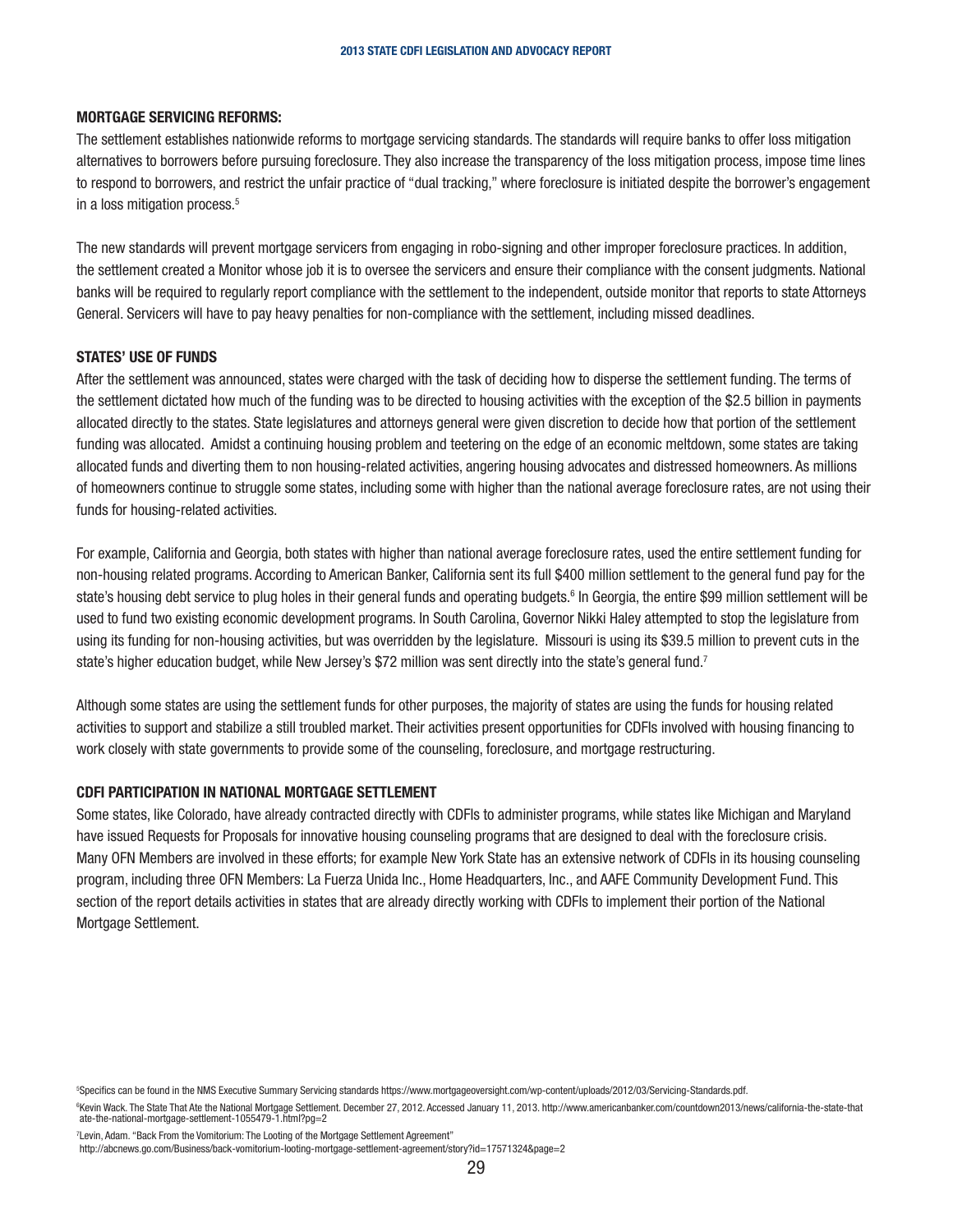#### COLORADO

In Colorado, the state's Attorney General was committed to using the settlement funds to focus on the states' foreclosure problem. After the terms of the settlement were announced, the state held numerous stakeholder meetings for input on how the state should allocate funds. After much public input, Colorado allocated its \$51.17 million to a series of programs and organizations to provide statewide foreclosure and housing relief over the next three years:

- **E** \$24.0 Million to fund four supplemental loan modification programs.<sup>8</sup>
- **#518.196 million for affordable housing programs including \$13.2 million allocated to the Colorado Housing Investment Fund** (CHIF) to address Colorado's need for affordable rental housing. The CHIF funds can be used for short term, low interest loans to bridge the long-term permanent financing sources (a portion of loan may remain in the project as permanent debt) and short term loan guarantees for new construction and rehabilitation. Eligible borrowers are nonprofit and for-profit housing developers and Housing Authorities. Eligible activities include acquisition, bridge loans, new construction, and rehabilitation. The first applications were reviewed through March 2013 for the soundness of each project's financial plan and the need of the proposed projects.
- $\blacksquare$  5.625 million for housing counseling, including \$4.4 Million for fee-for-service counseling support over the course of three years, \$625,000 in ramp-up costs to meet new demand and \$275,000 in ramp-up costs for expansion of rural housing counseling agencies;<sup>9</sup>
- **11** \$1.5 million for Colorado Legal Services;
- **E** \$750,000 for temporary staffing at the Attorney General's Office;
- **## \$600,000 for the Colorado Foreclosure Hotline Colorado foreclosure hotline; and**
- $\blacksquare$  \$500,000 for marketing and outreach efforts.

OFN Member Colorado Housing Assistance Corporation (CHAC), a U.S. Department of Housing and Urban Development Certified Housing Counseling Agency, was chosen to work with the state to administer the Delinquent Payment Assistance Program, a foreclosure loan prevention program. CHAC's program offers flexible low interest loans to eligible homeowners in the County and and City of Denver in order to help them catch up on past due mortgage payments. CHAC's Foreclosure Prevention Loan program helps low to moderate income homeowners keep their home in the face of a hardship via a secured loan that brings the homeowner's mortgage current, allowing them to resume regular monthly payments.

CHAC was not previously experienced with policy advocacy or working with the state government, and the state was relatively new to working with CDFIs. Big bank servicers in the state were also initially resistant to working with CDFIs, but the CDFI industry had a strong ally in the Colorado Division of Housing, who really understood the role that CHAC could play in the housing recovery. The Division of Housing encouraged the big five banks to find ways to work with CDFIs to maximize the impact of the new foreclosure settlement programs.

In the end, CHAC was selected because of its statewide service area, broad reach, and experience in housing lending. Michelle Martin of CHAC, states that selecting a smaller CDFI to administer the program as opposed to a large state agency such as the Division of Housing demonstrates the high level of support for CDFIs in the Colorado Attorney General's office. So far, CHAC has been very pleased with the program.

While difficult to determine if the change is related to the foreclosure programs, Colorado's housing market is showing signs of improvement. Foreclosures filings in February 2013 dropped 28 percent when compared to February 2012, according to RealtyTrac.10

8 http://www.chfainfo.com/documents/SuppLoanMod\_ProgramChart.pdf

9 http://www.chfainfo.com/documents/HousingCounselingSupportProgram1.pdf

<sup>10</sup>Heather Draper. "RealtyTrac: Colorado foreclosure filings in Feb. up from Jan., but down from 2012," Denver Business Journal. Mar 13, 2013. Accessed March 15, 2013. http://www.bizjournals.com/ denver/news/2013/03/13/realtytrac-colorado-foreclosure.html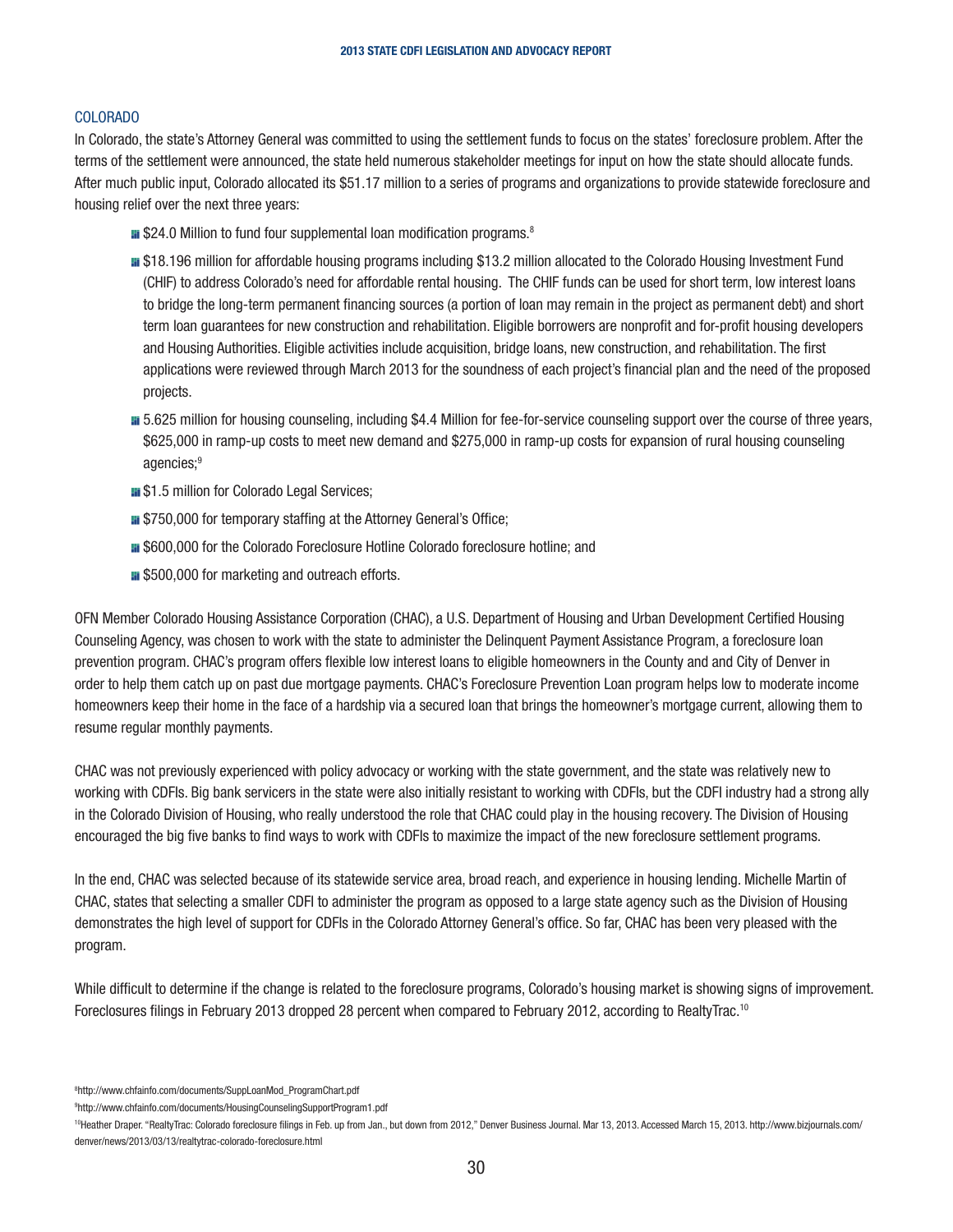#### KENTUCKY11

Kentucky received \$19.2 million, 79 percent of which will go to housing-related activities. Kentucky Housing Corporation (KHC) received \$7.5 million, including \$3 million to the NeighborWorks Alliance, which will leverage matching grants for an additional \$7.5 million. There are several CDFIs in the Kentucky Neighborworks Alliance, including OFN Members Federation of Appalachian Housing Enterprises and Community Ventures Corporation.11

Funds will be provided to federally-supported housing programs in Kentucky's 120 counties to assist with purchase and rehabilitation of existing properties, purchase and rehabilitation of affordable rental properties, and purchase of mortgages to restructure payment in an effort to allow homeowners to retain properties. It will also set aside \$3 million to establish a down payment pool and closing cost assistance pool for owners who want to purchase vacant or foreclosed properties.

The settlement also provides:

- $\blacksquare$  \$1.5 million to the City of Louisville:
	- \$750,000 to the city's Vacant Abandoned Property Initiative that targets properties in Louisville that have been abandoned by foreclosing on the city liens to return them to productive use and the property tax rolls. The money is eligible for a match by the Bloomberg Foundation;
	- \$500,000 to the Targeted Demolition Program that addresses the problem of blight by removing deteriorated structures that have been abandoned;
	- \$250,000 to the Affordable Housing Trust Fund, which provides grants to organizations dedicated to creating or preserving affordable housing for low and moderate-income families;
- **#51.5 million to the Homeownership Protection Center, which will fund 19 Kentucky Housing Corporation approved counseling** agencies that provide foreclosure prevention and pre-purchase counseling;
- **#** \$250,000 to each of the four regional Legal Aid centers in Kentucky. Money will be used to assist homeowners who are going through the foreclosure process or seeking to avoid foreclosure;
- **#4** S4 million to update the Kentucky All Schedule Prescription Electronic Reporting Program. Money will be used to enhance software to ensure compliance with Kentucky's newly enacted prescription drug abuse law;
- $\blacksquare$  **\$5** million to the Office of the Attorney General to assist consumers and investigate mortgage and securities issues, including potential litigation regarding MERS involvement in wrongful foreclosures; and
- $\blacksquare$  \$150,000 to the Cabinet for Health and Family Services. Funds will provide lead abatement through the Division of Public Health.

#### **MASSACHUSETTS**

Massachusetts received \$44.45 million, of which \$6.9 million will go to the state general fund as civil penalties and fees. Another \$26 million of the allocation will create the HomeCorps program, which includes loan modifications, borrower representation, and borrower recovery initiatives, and the remaining \$14.6 million will provide compensation for homeowners who lost their homes to foreclosure. Under the HomeCorps program, Massachusetts awarded \$5.8 million in Municipal and Community Restoration Grants to 18 organizations, cities and towns across the state, including OFN Member Worcester Community Housing Resources, the only certified CDFI to receive funding under the program.<sup>12</sup>

<sup>11&</sup>quot;Attorney General Conway Announces Allocation of National Mortgage Foreclosure Settlement". Kentucky Office of the Attorney General. July 30, 2012. Accessed January 14, 2013. http://migration.kentucky.gov/newsroom/ag/mortgagesettlementmoney.htm

<sup>&</sup>lt;sup>12"</sup>More Than \$19 Million in HomeCorps Grants Awarded to Address Foreclosure Crisis Across the Commonwealth", Massachusetts Office of Attorney General. August 20, 2012. Accessed February 23, 2013.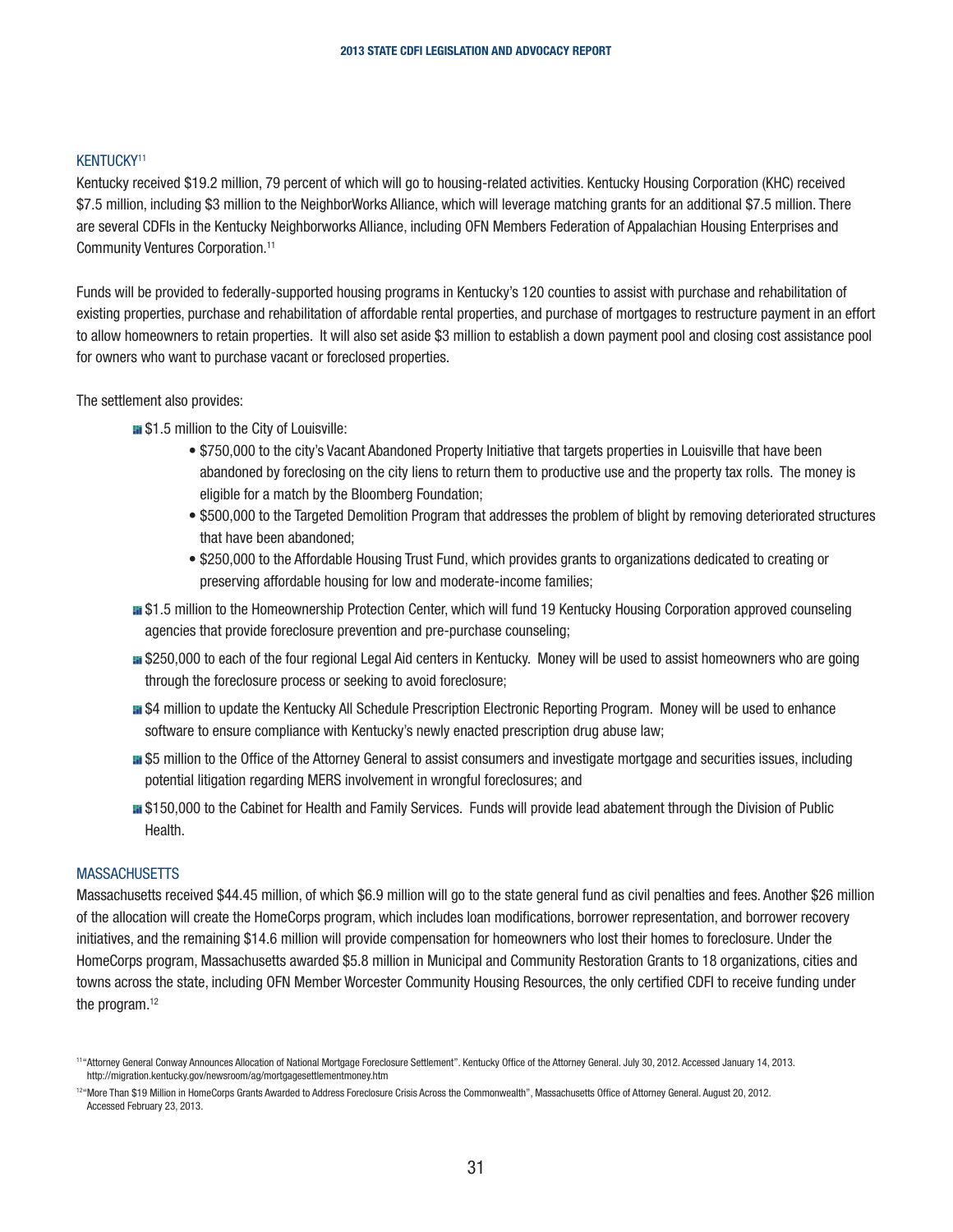Community Restoration Grants are designed to help Massachusetts and its communities mitigate the impacts of the foreclosure crisis on cities and towns, revitalize distressed neighborhoods and communities that have suffered the impact of foreclosure clusters, promote home ownership and affordable housing in our communities, and achieve other related revitalization goals. The grants were awarded to innovative programs with a focus on assisting and revitalizing communities heavily impacted by the foreclosure crisis.

#### **TENNESSEE**

Tennessee received \$41.21 million through the settlement. Ten percent of direct settlement dollars will go into the state general fund as civil penalties. Of the remaining \$37 million, \$34.5 million is designated for the "Keep My Tennessee Home" foreclosure prevention program. The remaining \$2.5 million will support legal aid, consumer education, and law enforcement programs. OFN Member The Housing Fund, and two other certified CDFIs, Affordable Housing Resources and United Housing, are participants in Tennessee's foreclosure prevention programs, including the "Keep My Tennessee Home" program.<sup>13</sup>

The "Keep My Tennessee Home" program provides loans to unemployed or substantially underemployed homeowners who, through no fault of their own, are financially unable to make their mortgage payments and are in danger of losing their homes to foreclosure. The Keep My Tennessee Home program provides a zero percent interest, non-recourse, deferred-payment, forgivable, subordinate loan to allow borrowers to make homeowners' payments on their mortgage and mortgage related expenses such as property taxes, homeowner insurance, homeowner association dues, and/or past-due mortgage payments that accumulated during a period of unemployment.<sup>14</sup>

Homeowners who qualify for financial assistance may receive up to 18 months of monthly mortgage payments and/or funds to pay past due mortgage payments to bring the mortgage current; these funds are paid directly to the loan servicer/lender. The maximum benefit in all 95 counties in Tennessee is up to \$40,000 over a period of up to 36 months. A forgiveness clause will reduce the loan amount by 20 percent a year for every year the borrower stays in the home up until five years. At the end of five years the note will be considered satisfied and Tennessee Housing Development Agency (THDA) will release the lien securing the note.

13THDA Foreclosure Prevention Counselors http://www.thda.org/DocumentCenter/Home/View/52

<sup>14</sup>Tennessee is one of 18 states plus the District of Columbia that are receiving Hardest Hit Funds due to having an unemployment rate that is higher than the national average. The Hardest Hit Fund is being administered in Tennessee by the Tennessee Housing Development Agency (THDA)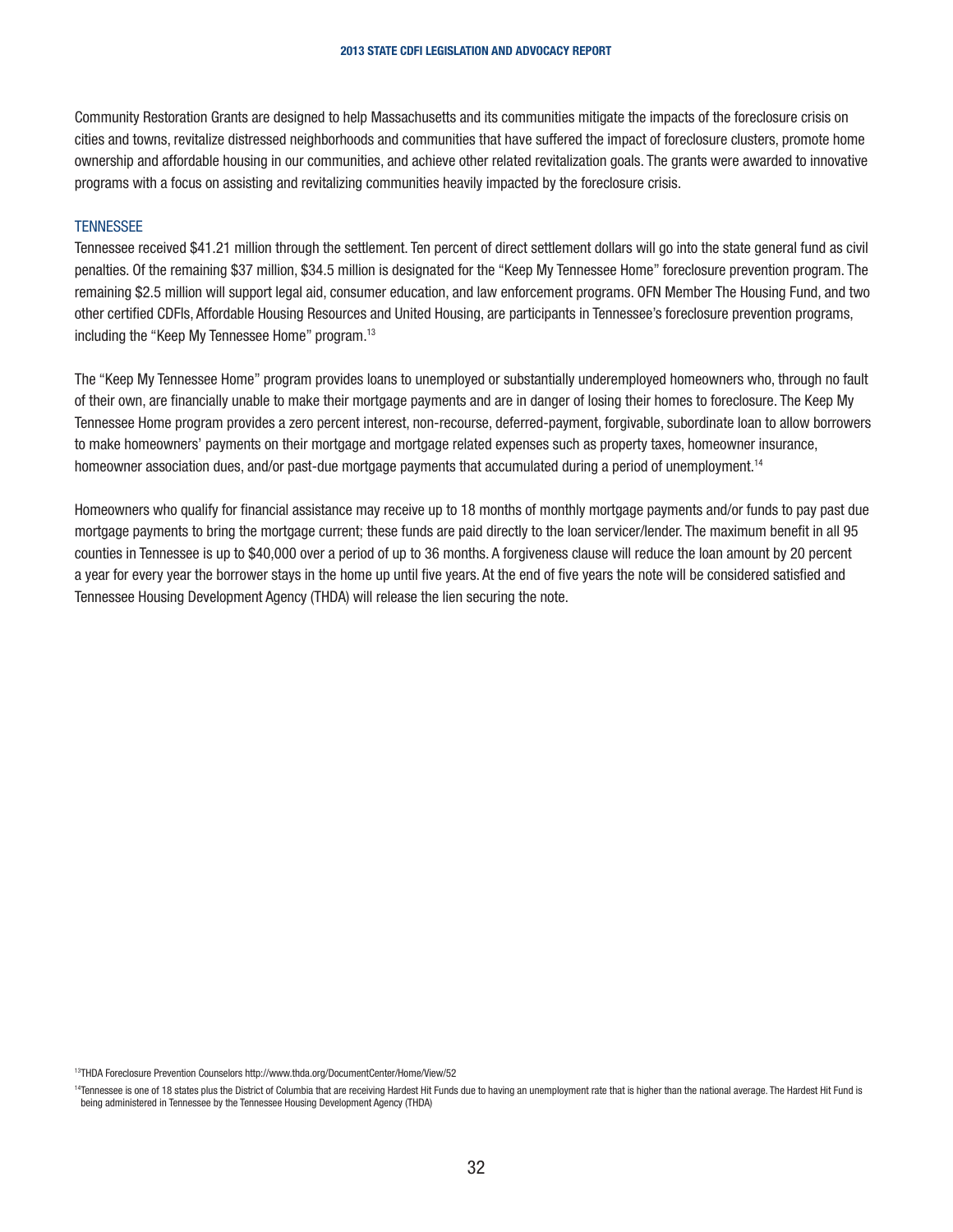## STATE NEW MARKETS TAX CREDIT PROGRAMS **BACKGROUND**

State New Markets Tax Credits are an increasingly popular way for state governments to stimulate economic development by offering an additional state tax credit for certain types of investments. The federal New Markets Tax Credit Program (NMTC Program) was established by Congress in 2000 to spur new or increased investments into operating businesses and real estate projects located in low-income communities. The NMTC Program attracts investment capital to low-income communities by permitting individual and corporate investors to receive a tax credit against their Federal income tax return in exchange for making equity investments in specialized financial institutions called community development entities (CDEs). The credit totals 39 percent of the original investment amount and is claimed over a period of seven years (five percent for each of the first three years, and six percent for each of the remaining four years).15

When the federal New Markets Tax Credit program was enacted in 2000, with the exception of California's COIN program<sup>16</sup>, there were few state programs providing tax credits for promoting investments in targeted low-income communities in a similar manner as the federal program. However, the success of the federal NMTC at stimulating economic development and investment in low-income communities led many states to consider enacting programs of their own to complement the federal program and provide investors with even greater incentives. State NMTC programs have the potential to unlock new sources of capital for distressed communities across the country, and to provide CDFIs with an additional source of financing to meet ever growing capital needs.

By the end of the 2012 legislative sessions, fourteen states (Alabama, Connecticut, Florida, Illinois, Kentucky, Louisiana, Maine, Mississippi, Missouri, Nebraska, Ohio, Oklahoma, Oregon, and Texas) had enacted programs similar to the New Markets Tax Credit program.<sup>17</sup> Ten of these programs were enacted between 2009 and 2012 alone. An additional seven states introduced legislation to create a state NMTC program, but these measures failed to pass their legislatures.18

State governments are taking notice of the trend of creating state New Markets Tax Credit programs to encourage additional investment when layered with the federal credit. Allocatees, including CDFIs, often combine the state tax credit programs with the federal program. Administering a state tax credit program can present challenges, and oversight can be difficult, time-consuming, and costly. By paralleling the federal program, states can greatly reduce their administrative burden by relying on the existing rules and regulations governing the federal program. In practice, not all state tax credit programs exactly parallel the federal NMTC, as states attempt to adjust the parameters of the programs to address the individual needs of their state.

Some of the most common differences in state and federal programs are credit schedules and the timing of credit allocations. Under the federal program, the tax credit is claimed over seven years: five percent for the first three credit allowance dates and six percent for the last four credit allowance dates. However, in many state programs, the credit schedule is zero percent for the first two years, seven percent in year three, and eight percent in years four through seven. In addition, uncertainly about the timing and availability of federal tax credits can create challenges for CDFIs looking to apply for state credits, particularly in states that require the receipt or use of federal credits as a precondition to receiving state credits.

<sup>&</sup>lt;sup>15</sup>http://cdfifund.gov/what\_we\_do/programs\_id.asp?programID=5

<sup>16</sup>California's COIN program was created in 1997. For more information, see page 35.

<sup>17</sup>Texas, Connecticut, and California all have existing tax credit programs that allow for investments in CDFIs but are markedly different from the federal program.

<sup>18</sup>Arizona, California, Hawaii, Indiana, Indiana, New Mexico, North Carolina, and Wisconsin.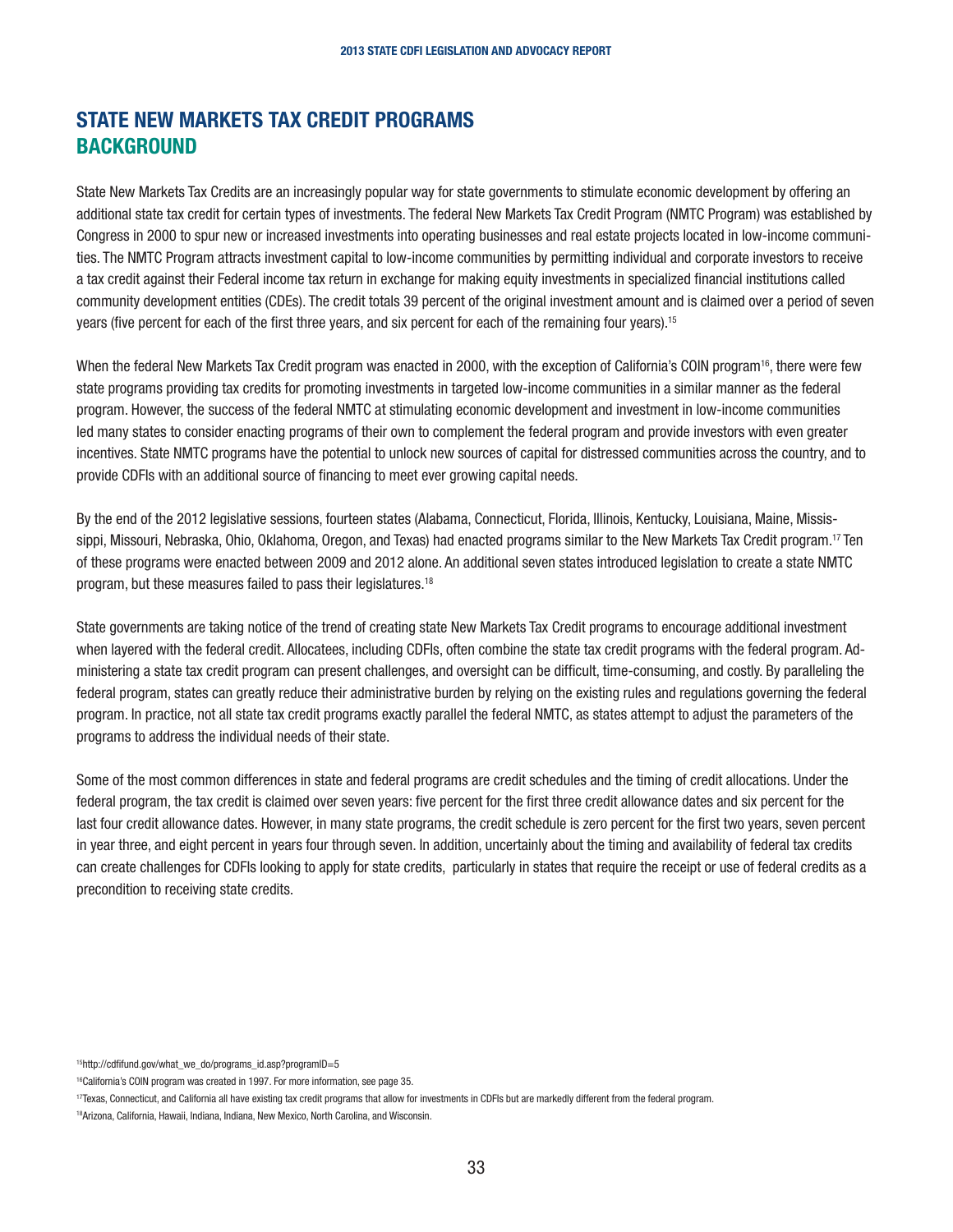<span id="page-33-0"></span>CDFIs, which are automatically designated as CDEs by the CDFI Fund, can be valuable partners in the success of state tax credit programs as in the federal program. Yet CDFIs are not always successful applicants for the state credits; there are several states with active NMTC program where CDFIs have not received any allocations. However, state governments can engage in education and outreach efforts in which to ensure thriving, robust tax credit programs that work for CDFIs, and allow them to channel the capital into low- and moderate-income communities in which they work.

The increase in state NMTC programs as a tool to stimulate investment into low income communities is encouraging, but states can do more to promote their tax credit programs to CDFIs and encourage them to become allocatees, and to foster understanding about CDFIs within their new markets programs. The following section of the report provides information on existing state New Markets Tax Credit programs, or programs that provide tax credits for investments in CDEs or CDFIs.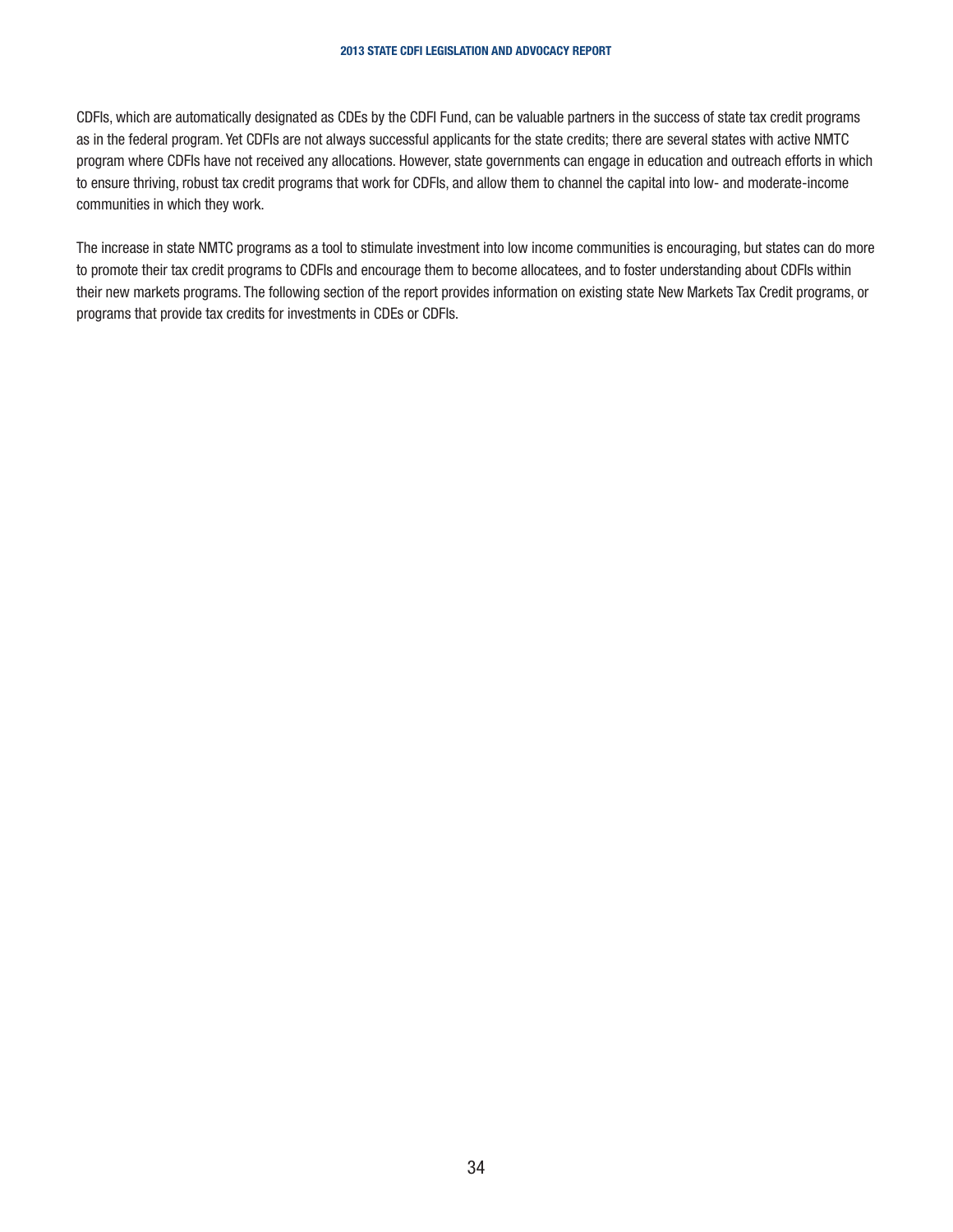## STATE TAX CREDIT PROGRAMS

#### ALABAMA

The Alabama New Markets Development program (see bill description on page 6) began accepting applications in September 2012The credits reduce tax liability against the state income, financial institution excise, and insurance premium taxes. Credits are available to investors in CDEs that provide qualified equity investments in businesses located in certain low-income communities in Alabama. The credit, administered by the Alabama Department of Commerce, is limited to \$20 million per year and the maximum qualifying credit for a particular project is \$10 million.

[Alabama New Markets Development Program Regulations](http://commerce.alabama.gov/content/ouraccolades/newmarketsrules.pdf) 

#### **CONNECTICUT**

Enacted in 2000, the Connecticut Urban and Industrial Sites Reinvestment Tax Credit provides a tax credit for projects that create significant jobs and capital investment in underserved areas. Investments in urban and industrial site projects through community development entities are eligible to receive the tax credit.

Direct investments must be made in a minimum amount of \$5 million or, in the case of an investment in an eligible project for the preservation of an historic facility and redevelopment of the facility for mixed uses that includes at least four housing units, a total asset value of not less than \$2 million dollars. A project using these credits must be, at a minimum, revenue neutral to the state. The law provides strict audit, compliance and penalty provisions that are strictly adhered to throughout the life of the project.

The Credit is administered by the Department of Economic and Community Development (DECD). Under the program, the state may provide up to \$100 million in tax credits over a ten-year period. The corporate tax credit is dispersed to the recipient over a ten-year period on the following schedule: zero percent years 1-3, ten percent years 4-7, and 20 percent years 8-10. Any requests for credits over \$20 million must be submitted to the legislature for review.

In October 2011, the aggregate amount of business tax credits available under the Urban and Industrial Site Reinvestment Program was reduced from \$750 million to \$650 million, and \$540 million of those credits have already been allocated. Officials at the DCED are unsure if the credit will be renewed when all the money has been allocated.

#### Urban and Industrial Site Reinvestment Tax Credit Program Description

#### FLORIDA

Florida's New Markets Development Program was created to encourage capital investment in rural and urban low-income communities by allowing taxpayers to earn credits against specified taxes by investing in qualified community development entities that make qualified lowincome community investments in qualified active low-income community businesses to create and retain jobs. The legislation creating the program passed the Florida legislature in 2010.

Florida's credits can be taken on the following schedule: zero percent in years one through three, ten percent years four through seven, and eight percent years eight through ten. CDEs that received a federal NMTC allocation are eligible to participate in the Florida program. At the time of publication, all available tax credits have been allocated. None of the recipients were CDFIs. In April 2012, Florida Governor Rick Scott signed H.B. 7087 to increase the amount of credits available under the New Markets Development Program. The bill increases the amount of credits available under the program to \$163.8 million, and sets a yearly cap of \$33.6 million.

#### New Markets Development Program Act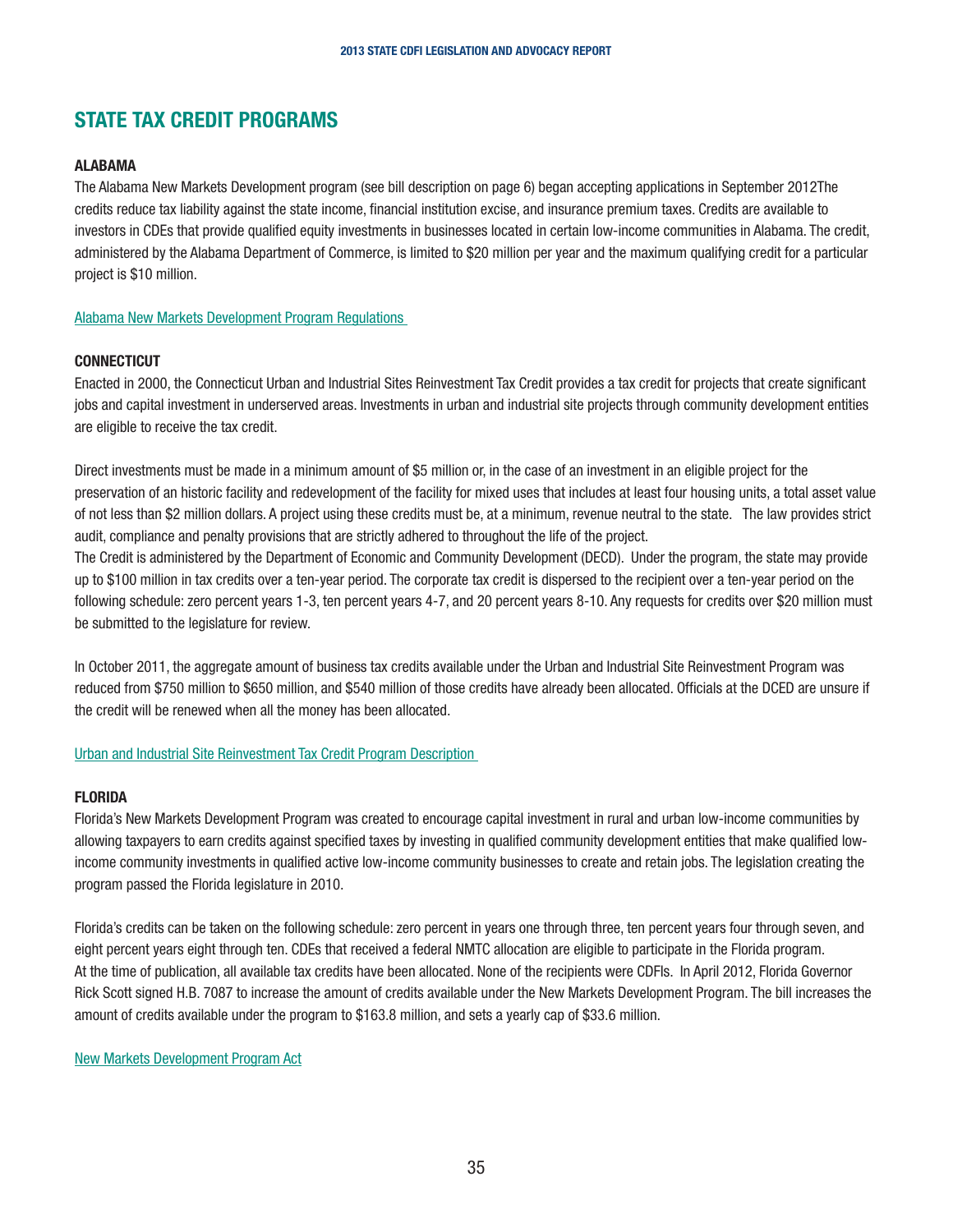#### ILLINOIS

The Illinois New Markets Development Program provides state tax credits to investors against their state income tax liability. Only CDEs certified by the Federal NMTC program and has entered into an allocation agreement with the CDFI Fund is eligible to apply for the Illinois NMTC Program. The Illinois program was enacted in 2009, and provides a 39 percent tax credit for qualified investments.

As in Florida's program, credits can be taken on the following schedule: zero percent in years one through three, ten percent years four through seven, and eight percent years eight through ten. The program is administered by the Illinois Department of Commerce and Economic Opportunity.

Illinois New Markets Development Program (NMTC) Guidelines

#### **KENTUCKY**

Enacted in 2010, the Kentucky New Markets Development program encourages investment in promising small businesses located in distressed communities throughout the state. Modeled after the federal New Markets Tax Credit program, the goal of the state program is to attract large, long-term investors to Kentucky's low-income communities, promoting new expansion, creating new job opportunities and building on existing growth in the state.

Like Florida and Illinois, credits can be taken on the following schedule: zero percent in years one through three, ten percent years four through seven, and eight percent years eight through ten. The total amount of tax credits that may be awarded by the department is limited to \$5 million each Fiscal Year.

#### Kentucky New Markets Development Act

#### **MISSISSIPPI**

Mississippi's Equity Investment Tax Credit passed the legislature in 2009. The program allows a state credit equal to 24 percent of the Qualified Equity Investment (QEI) against a income or insurance premium tax for eligible investments made by CDEs in designated low income census tracts in the state, The credit is allocated eight percent over three years, and is intended to be used in conjunction with the federal program, and applicants

Credits are based on a Mississippi investment being maintained for a minimum of seven years, as required under the federal program. The maximum investment eligible for credits on any project is \$10 million, and total Mississippi Equity Investment Credits are \$15 million per year. The state credits act as companion credits to the Federal New Markets Tax Credits (NMTC) Program.

#### Mississippi Tax Incentives, Exemptions, and Credits

#### MISSOURI

The Missouri New Markets Tax Credit was created to help small businesses that could not get bank loans expand and hire more Missouri workers. An Applicant CDE that is certified by the Federal NMTC program and has entered into an allocation agreement with the CDFI is eligible to apply for the state NMTC program. The state application will be a two part process:

The Department of Economic Development administers the credit on a first come, first serve basis. The tax credit can be claimed as follows: zero percent for each of the first two credit allowance dates; seven percent for the third credit allowance date; and eight percent for the next four credit allowance dates.

#### Missouri New Markets Tax Credit Guidelines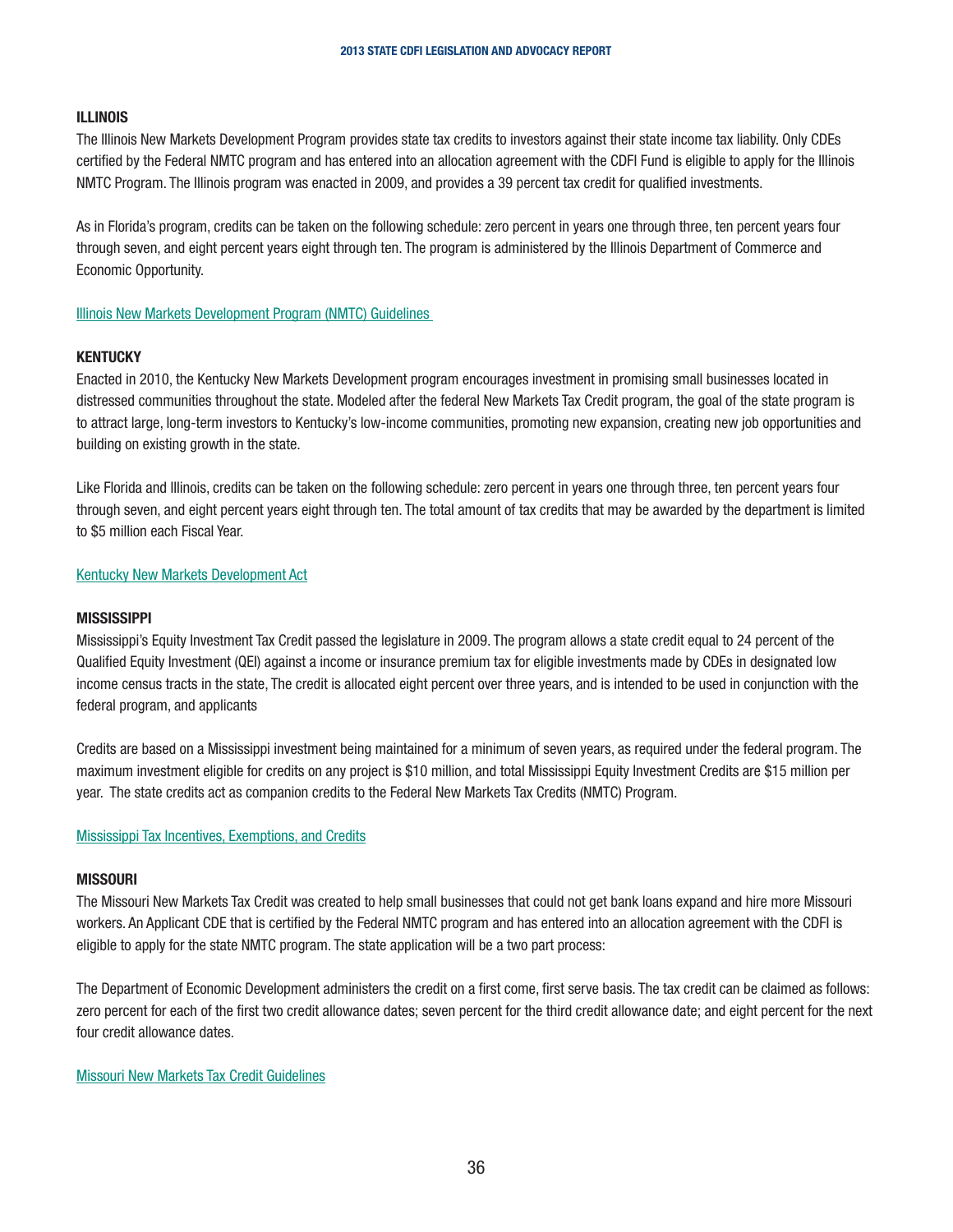#### NEBRASKA

The Nebraska New Markets Job Growth Investment Tax Credit allows individuals, corporations, estates and trusts, financial institutions, and insurance companies to claim nonrefundable, nontransferable tax credits for an investment in a qualified community development entity (CDE). The credits may be used against income tax, the premium tax imposed on insurance companies, or the franchise tax imposed on financial institutions.

Nebraska's definition of a "qualified low-income community investment" is more restrictive than the definition used under the federal NMTC program Internal Revenue Code Both the Nebraska and federal definitions include "any capital investment in, or loan to, any qualified active low-income community business." The Nebraska definition does not include the purchase from another CDE of any loan made by an entity that is a qualified low-income community investment; financial counseling and other services specified in regulation prescribed by the Secretary to businesses located in, and residents of, low-income communities; and any equity investment in, or loan to, any qualified CDE.

Applications for the program were released November 2012. Eligible recipients must already be allocates of the federal program. The funding cap is set at \$15 million per year for seven years, and is taken as follows zero percent year one and two, seven percent in year three, and eight percent in years four through seven.

#### New Markets Job Growth Investment Act

#### **OKLAHOMA**

Oklahoma's Small Business Capital Formation Tax Credit provides a 20 percent tax credit over five years for a minimum investment of \$1 million made in qualified small business capital companies which are subsequently invested in an Oklahoma small business venture by the qualified small business capital company. In 2010, legislators placed a two-year moratorium on nearly 30 tax credit programs, including the Small Business Capital Formation Tax, to help deal with significant state revenue shortfalls brought on mostly by the national recession. That moratorium expired December 31, 2012.

#### Small Business Capital Formation Incentive Act

#### **OREGON**

Oregon's New Markets Development Program was enacted in 2011. A total of \$16 million in tax credits is available each Fiscal Year. The maximum amount of Oregon tax credits invested in any one project cannot exceed \$4 million. The total tax credit is calculated as 39 percent of the total qualified investment. The qualified investment amount is not to exceed \$4 million per project or \$1.56 million in tax credits per project. The credit is taken as follows zero percent year one and two, seven percent in year three, and eight percent in years four through seven.

Fifteen percent of the total \$16 million in available credits, or \$2.4 million, is reserved for investments in clean energy projects that: produce goods that directly reduce emissions of greenhouse gases or are designed as environmentally sensitive replacements for products in current use; or have a primary purpose of improving the environment or reducing emissions of greenhouse gases. Only five applications have been submitted and all five received allocations.

Oregon New Markets Tax Credit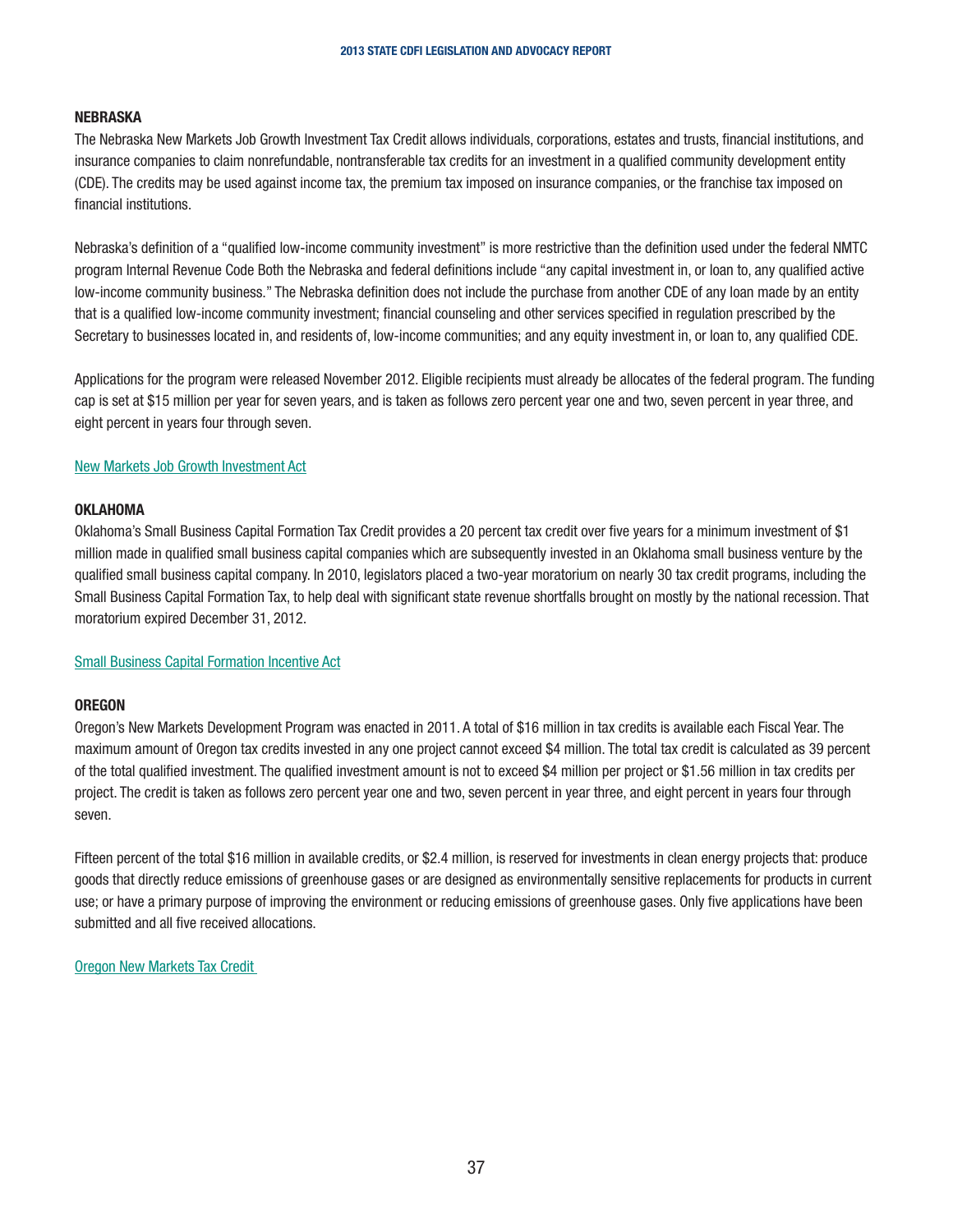#### TEXAS

The Texas Certified Capital Company (CAPCO) program supports economic development and generates tax revenues for the state through business growth and job creation. In 2007 the legislature approved HB 1741 which authorized an additional \$200 million in investment credits and added low-income community business as an investment option for CAPCOs.

A CAPCO must invest 25 percent of the total certified capital in operations defined as early-stage businesses (centered on manufacturing and research and development). In addition, at least 15 percent must be invested in businesses with principal business operations in strategic investment areas or low income communities.

Funds are provided to CAPCOs by participating insurance companies who, in turn, received premium tax credits equal to the amount of their investment, plus interest income and, in some cases, an opportunity to participate in the profits of CAPCO. Funds must be distributed on a schedule established by the legislature with 30 percent of certified capital invested within three years and 50 percent invested within five years.

Texas CAPCO Regulations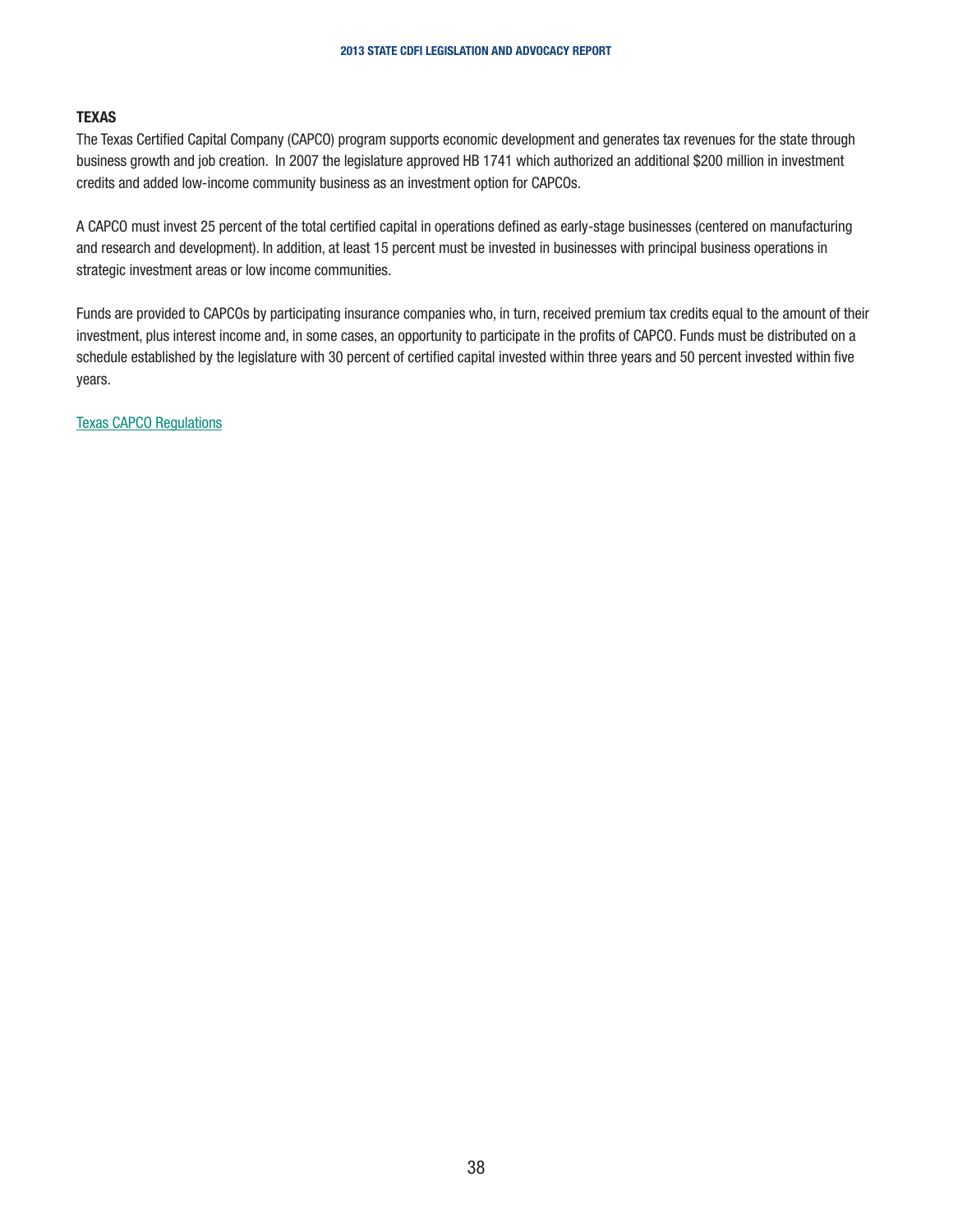## CDFIS AND STATE TAX CREDIT PROGRAMS

#### CALIFORNIA19

Established in 1997, the CDFI Tax Credit Program was created to attract and leverage private capital to fund investments that yield social benefits for California's underserved markets. Administered by the California Office of Insurance (COIN), COIN allocates a state tax credit of 20 percent on qualified investments defined as: a deposit or loan that does not earn interest; an equity investment; or an equity-like debt instrument. Investors must place a minimum of \$50,000 on funds on deposit or in equity with a CDFI for 60 months at zero percent interest to qualify for the tax credit.

The COIN program has invested more than \$100 million into underserved communities. During 2011, COIN certified 26 investments in 11 CDFIs totaling \$23.58 million. In contrast, only \$1.65 million investments were made in 2010.20 A 2011 law (Assembly Bill 624) extended the COIN program through Jan. 1, 2015. Prior to the passage of this bill, investments were certified only on a first-come-first-served basis. Under AB 624, if the Commissioner determines that demand will outstrip the supply of tax credits, COIN now grants priority to applications that foster investments that benefit economically disadvantaged communities and low-income people in California or Investments Made by Insurance Companies that yield social and/or environmental benefits. Applications that satisfy criteria will receive a higher priority.

| <b>CDFI</b>                                        | 2009        | 2010        | 2011         |
|----------------------------------------------------|-------------|-------------|--------------|
| Clearinghouse CDFI                                 | \$1,750,000 | \$250,000   | \$700,000    |
| <b>Community Commerce Bank</b>                     |             |             | \$300,000    |
| Faith Based Federal Credit Union                   | \$100,000   |             |              |
| Impact Community Capital CDE, LLC                  |             |             | \$5,500,000  |
| <b>Impact Community Capital LLC</b>                |             |             | \$5,500,000  |
| <b>Local Initiatives Support Corporation</b>       | \$300,000   |             |              |
| Low Income Investment Fund                         |             |             | \$9,000,000  |
| <b>Marin Workforce Housing Trust</b>               |             |             | \$200,000    |
| <b>NCB Capital Impact</b>                          | \$5,000,000 |             |              |
| NHS Neighborhood Lending Services, Inc.            | \$100,000   |             |              |
| Neighborhood Housing Services of Orange County     | \$200,000   |             | \$100,000    |
| Northeast Community Federal Credit Union           | \$100,000   | \$100,000   |              |
| Northern California Community Loan Fund            | \$50,000    | \$50,000    | \$50,000     |
| <b>Opportunity Fund Northern California</b>        | \$350,000   | \$250,000   |              |
| Rural Community Assistance Corporation             | \$500,000   |             | \$415,000    |
| Santa Cruz Community Credit Union                  | \$100,000   |             |              |
| Self-Help Federal Credit Union California Division | \$750,000   | \$1,000,000 | \$815,000    |
| Southern California Reinvestment CDFI              | \$50,000    |             |              |
| The Housing Trust of Santa Clara County            |             |             | \$1,000,000  |
| <b>Total Investment</b>                            |             | \$1,650,000 | \$23,580,000 |
| <b>Total State Tax Credit</b>                      |             | \$330,000   | \$4,716,000  |

19California's COIN program, although not a state New Markets Tax Credit program, provides a tax credit for investments in CDFIs, and is featured in the case studies.

20The 2011 report contains the most recent data available. The 2012 report will not be released until later in 2013. http://www.insurance.ca.gov/0400-news/0200-studies-reports/0700-commissionerreport/upload/2011CDIAnnualReportFinal.pdf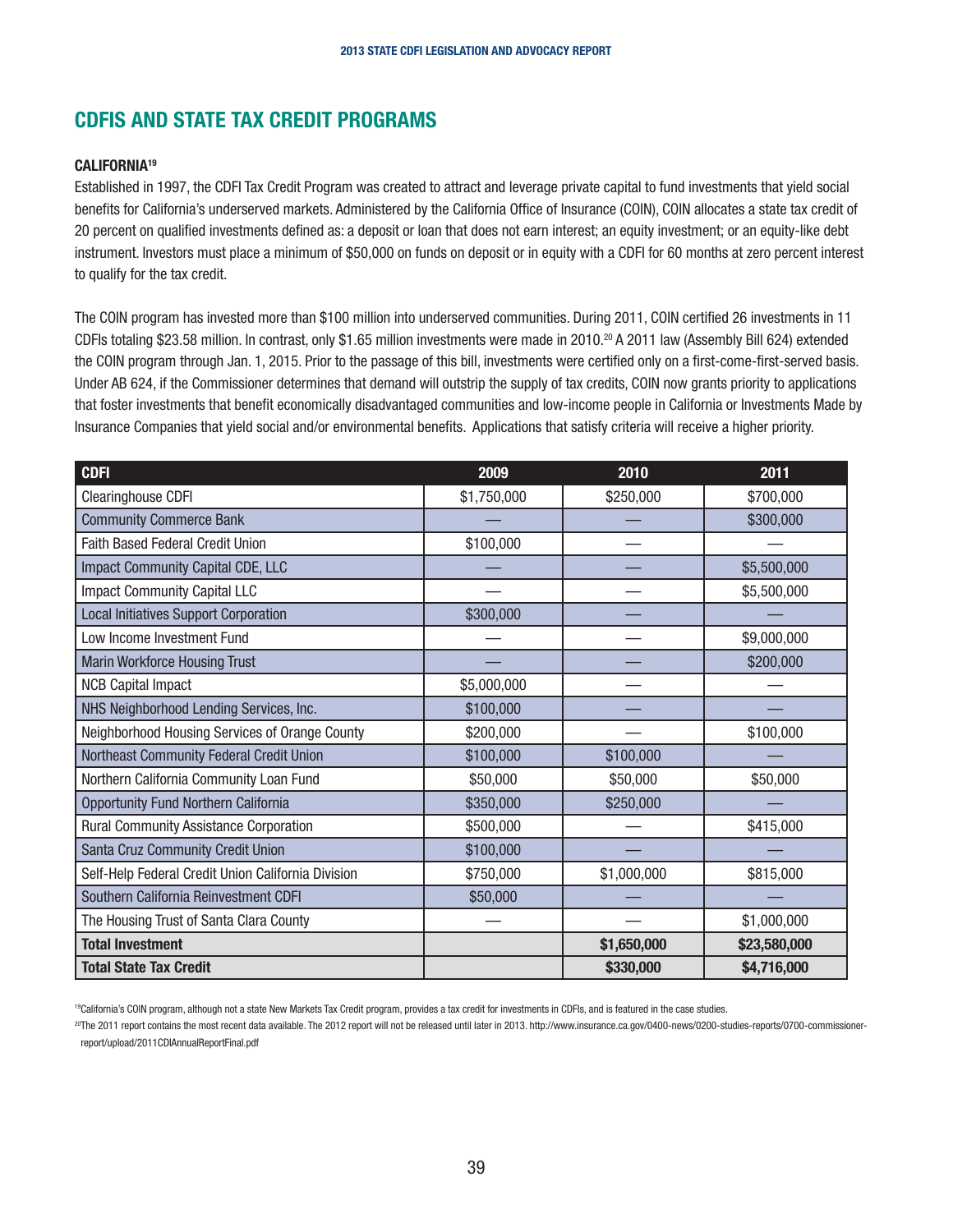#### MAINE

The Maine New Markets Capital Investment Program provides refundable state tax credits of up to 39% to investors in qualified community development entities (CDEs) that reinvest in certain businesses in eligible low-income communities in Maine. The program, which went into effect January 1, 2012 is modeled after the federal New Markets Tax Credit Program, and is administered by the Finance Authority of Maine (FAME), in cooperation with Maine Revenue Services and the Maine Department of Economic and Community Development.

Maine had been a successful applicant to the federal NMTC program several times, receiving \$778 million in tax credit authority, all of which flowed through OFN Member Coastal Enterprises, Inc (CEI).<sup>21</sup> CEI is the only organization in the state of Maine authorized to distribute the New Markets Tax credits. Although CEI was very successful in receiving tax credit allocations from the federal program, statutory limits on the credits were making it very difficult for the credits to reach certain parts of the state.

The issue stems from how the federal government designates which census tracts are eligible for NMTC investments. Under the federal NMTC guidelines, low-income communities are defined as census tracts in which the poverty rate is greater than 20% or in which the median income is less than 80 percent of the statewide average. This left Maine underserved, as there are areas in the state that may not meet the definition of low- income but have high levels of unemployment and a need for investment. CEI saw this dearth in the market and wanted to make a broader footprint. As a CDE and certified CDFI, CEI was accessing the federal NMTC program in Maine already, having received tax credit allocations totaling \$220 million since the program's inception. To that end, CEI joined with other like-minded organizations in the state and formed a coalition to create a state NMTC program for Maine to advocate for a state version of the federal NMTC program.

After months of meeting with legislators and other elected officials, the bill to create the Maine New Markets Capital Investment Program finally became law in 2011. The Legislature enacted the Maine New Markets Investment Program to attract additional investment in the state by providing investors a 78 percent tax credit (39 percent federal and 39 percent state of Main) for making a qualified equity investment in a Maine CDE. The CDE then uses the proceeds of the equity investment to make loans to businesses located in low-income communities. Maine's program provided a one-time allocation \$250 million in credits. FAME opened the application process in January 2012, and by February 2012, six CDEs were approved to receive tax credits, each receiving \$42 million in eligible investment.

The tax credits are awarded on a first-come first-served basis provided they meet criteria established in the federal program. No more than \$20 million in state tax credits can be paid out in any given Fiscal Year, and companies receive their credits over a seven-year period. Allocatees have two years to find a qualifying project or the funding is lost. CEI Capital Management, a subsidiary of CEI, is the only allocatee that is a certified CDFI. An amendment to the state's FY 2013 budget increased the individual tax credit cap for the state's New Markets Capital Investment Program (NMCIP) program from \$10 million to \$40 million in an effort to encourage private sector investment and job creation in rural areas of Maine that have not received as much economic investment as other areas. CEI hopes there will be an additional allocation of funding under Maine's New Tax Credit Program, and they are looking forward to closing its first deals with the initial round of tax credit allocations.

<sup>21</sup>http://cdfifund.gov/awardees/db/basicSearchResults.asp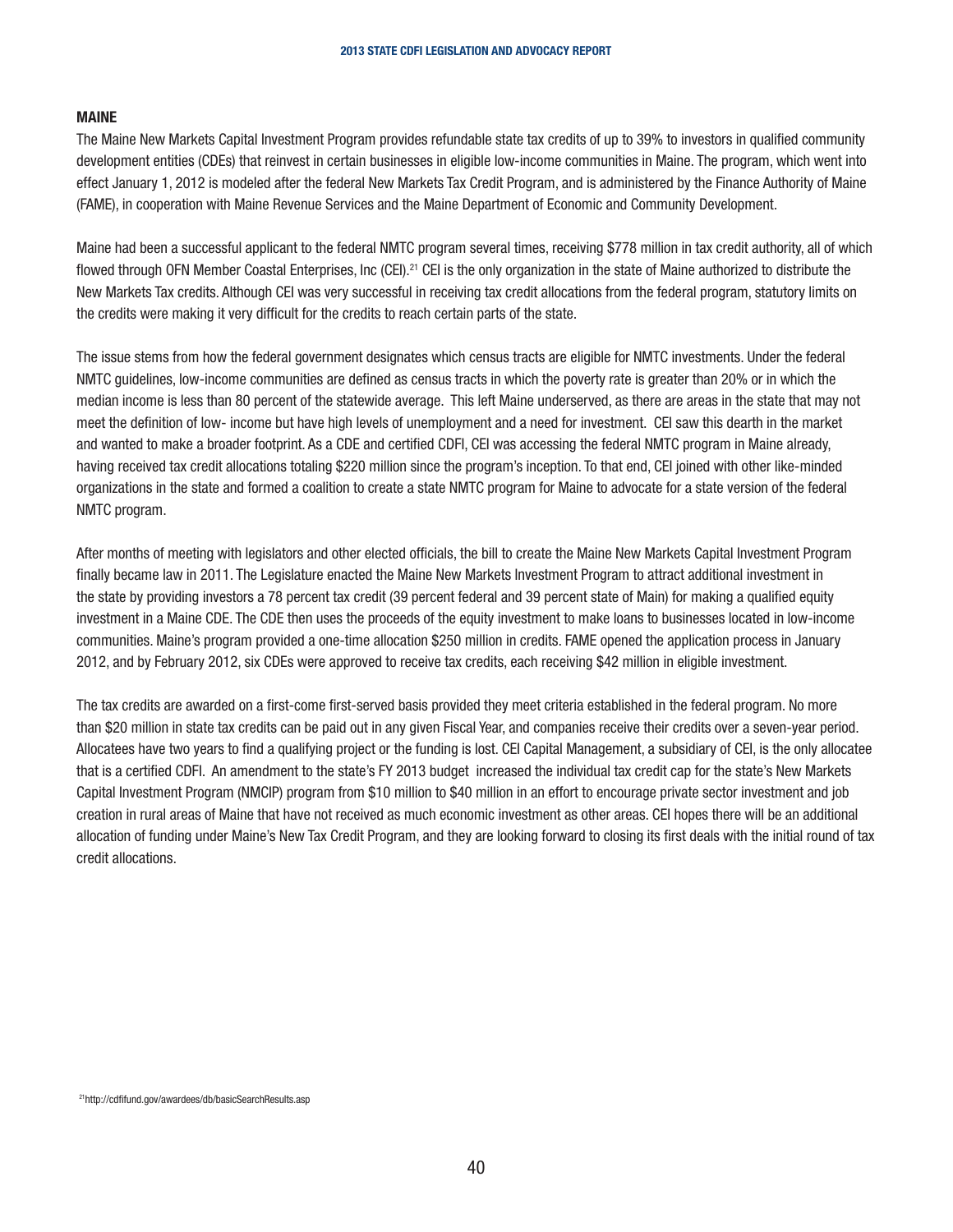#### OHIO

The Ohio New Markets Tax Credit Program is designed to leverage the Federal New Markets Tax Credit Program by offering state tax credits to attract additional federal tax credits and private investments in Ohio businesses. The program is designed to help finance business investments in low-income communities by providing investors with state tax credits in exchange for delivering below-market-rate investment options to Ohio businesses. OFN Member Finance Fund, an experienced lender serving the state of Ohio and federal NMTC allocatee, was an integral part of creating the Ohio program, providing advice and suggestions to the Governor's staff as the created the legislative proposal.

The state tax credits are limited to \$4 million per community development organization and cannot exceed \$1 million in tax credits for a single project. The original credit, authorized in 2009, focused on urban areas near transportation hubs. Finance Fund, as a statewide lender, recognized the need to broaden that focus, and successfully advocated for expansion of the programs focus. Entities that received a tax credit allocation from the federal New Markets Tax Credit program are eligible to apply.

The current Ohio law requires applicants to layer the state credit with the federal credit. This can present a challenge to investors because it becomes difficult to time the deals properly with the federal credit due to uncertainty concerning extension of the federal program, and CDEs being unsure if they will receive a federal allocation due to timing issues. Further, Ohio's program operates under a July 1-June 30 Fiscal Year, while the federal credits are on calendar year, further complicating the effort to effectively find qualified deals and close them in a timely manner.

In addition, the redemption schedule of the Ohio credits is not the same as the federal program. Under the federal program, the applicable percentage is five percent for the first three credit allowance dates and six percent for the last four credit allowance dates. However, Ohio's program provides a 39 percent tax credit taken over ten years, with no credit available in the first two years, a seven percent credit for years four through seven, and an eight percent credit in years eight through ten.

Due to some of the difficulties in attempting to use both tax credits at once, there have been efforts made to adjust the program to make it more efficient. In the 2012 legislative session, there was a push in the Ohio Senate last year to make changes to the program and expand from \$10 million to \$50 million. However, Governor was opposed to the changes in the legislation and threatened to use the line item veto to combat any changes made to the program by the legislature. The CDEs in Ohio also worked together to tweak to the program, including increasing the amount of available credits. Finance Fund is supportive of increasing the amount of available credits in Ohio, and plans to advocate for those changes in 2013 legislative session.

Finance Fund has been very successful applying and receiving credit allocations from the Ohio program, and attributes that success to careful evaluation of proposed projects to determine if they can qualify for both the state and federal credits before proceeding with a deal. As a result, a recent Finance Fund transaction awarded a total of \$15.36 million in federal and state New Markets Tax Credit (NMTC) financing to Ironville Improvement, LLC a subsidiary of Midwest Terminals of Toledo, Inc. The investments will be used to build a rail system and infrastructure, upgrade the dock face with sheet tile, purchase and install a material handling system, and make land improvements. The project will create 40 permanent full-time jobs and 160 construction jobs in a low-income census tract with a 17 percent poverty rate where unemployment is approaching 13 percent.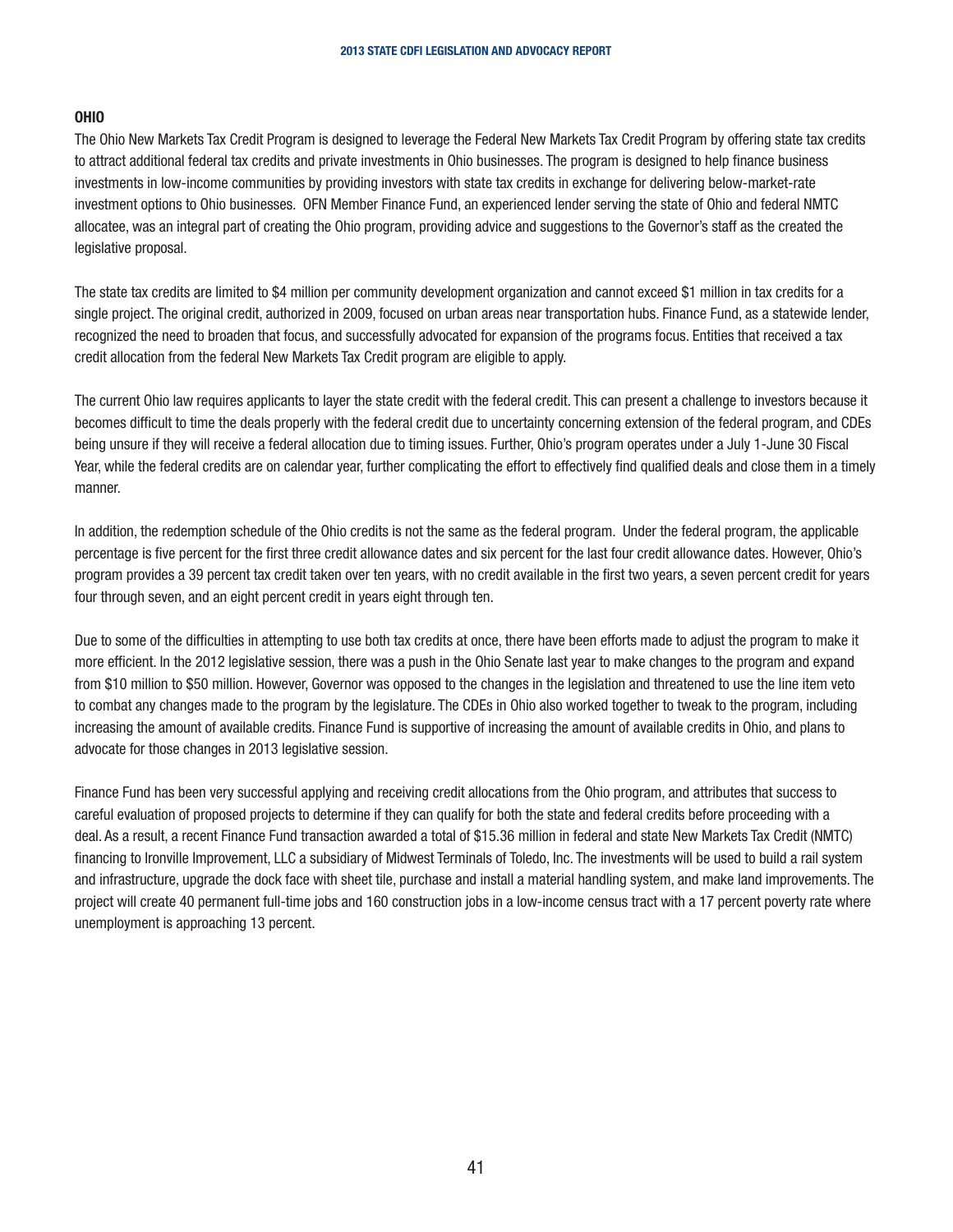## STATE SMALL BUSINESS CREDIT INITIATIVE **BACKGROUND**

The State Small Business Credit Initiative (SSBCI) was created in the Small Business Jobs Act of 2010, and implemented by the Obama Administration starting in 2011. The program provided \$1.5 billion in funding to strengthen state programs that support lending to small businesses and small manufacturers. In the legislation, Community Development Financial Institutions (CDFIs) are specifically listed as eligible lenders. Increasingly, state governments are looking to CDFIs as partners to deploy SSBCI funding and increase the amount of credit available to small businesses and small manufacturers in their states.

State agencies received the first funding allocations from the SSBCI in mid-2011, and are required under the statute to draw down their entire allocation within two years of signing their Allocation Agreement with the Treasury Department. Several states, including California, Hawaii, Indiana, Kansas, Maryland, Missouri, North Carolina, and Vermont signed allocation agreements in June 2011, and are approaching the two year deadline. States with a significant portion of their funding left to deploy risk having to return undisbursed portions of their allocation to the Treasury are looking to adopt changes that will increase their ability to deploy SSBCI funding in a timely manner. As a result, states are looking to new strategies and partners to find ways to stimulate small business lending, including partnering with CDFIs.

Under the Small Business Jobs Act, state governments were given considerable flexibility to create SSBCI programs suited to the needs of the businesses and communities in their state. With so much latitude left to the states, multiple successful models for working with CDFIs have been implemented. In some states, like California and New York, CDFIs are enrolled as eligible lenders in existing programs; in others, like Georgia and Montana, CDFIs are partnering with state agencies and banks in loan participation programs. Still other states, such as Pennsylvania and Washington, provided grant capital directly to CDFIs, which CDFIs use to lend to small businesses in the communities they serve.

Although there are many successful models for CDFIs working with the SSBCI, incomplete knowledge of CDFI operations and concern from state agencies and traditional lenders about partnering with non-depository financial institutions has created barriers to the participation for CDFIs in some states.

While variation of program types and knowledge of CDFI business practices can pose challenges to states looking to implement CDFI-focused SSBCI programs, early results show that states which have incorporated CDFIs into their strategy are having success deploying their capital, while some states that are not working as closely with CDFIs are encountering more difficulty lending their capital in a timely manner. There are several factors contributing to the success of CDFIs as SSBCI lenders. CDFIs have the capacity and knowledge of the low- and moderate-income communities targeted in the statute, and can therefore help SSBCI funding reach underserved communities. CDFIs also often have established relationships with local banks, local chambers of commerce, economic development authorities and small business owners, and typically already possess the lending infrastructure required to make SSBCI loans, allowing them to quickly provide much needed funds to small businesses.

Some CDFI-SSBCI programs, such as those in Montana and Georgia, allow CDFIs to retain SSBCI funding as equity on balance sheets after the loans are repaid. Opportunity Finance Network believes that this is a key component for success. In other states, funds may revert back to the state agencies after December 2016. Allowing participating CDFIs to retain the capital creates the opportunity for SSBCI funds to revolve indefinitely, further stimulating lending, providing more capital for businesses, and increasing SSBCI's impact in low- and moderate-income communities.

The Treasury Department's CDFI Fund reports that, on average, CDFIs leverage \$13 in capital from non-federal sources for every \$1 of federal subsidy – an impressive track record of direct relevance to the goals and design of the SSBCI program.<sup>22</sup> The confluence of these factors makes CDFIs excellent partners for helping deploy SSBCI funding, particularly in distressed communities.

The following section of this report highlights three states that are working with CDFIs to deploy SSBCI capital. For more information on other states that are working with their state government to create SSBCI programs with significant CDFI components, read OFN's interim status report.

<sup>&</sup>lt;sup>22"</sup>Creating Jobs and Transforming Communities: Funding for the Small Business Administration and the Community Development Financial Institutions Fund." Testimony before the Senate Appropriations Subcommittee on Financial Services and General Government. May 25, 2011. Accessed January 16, 2013.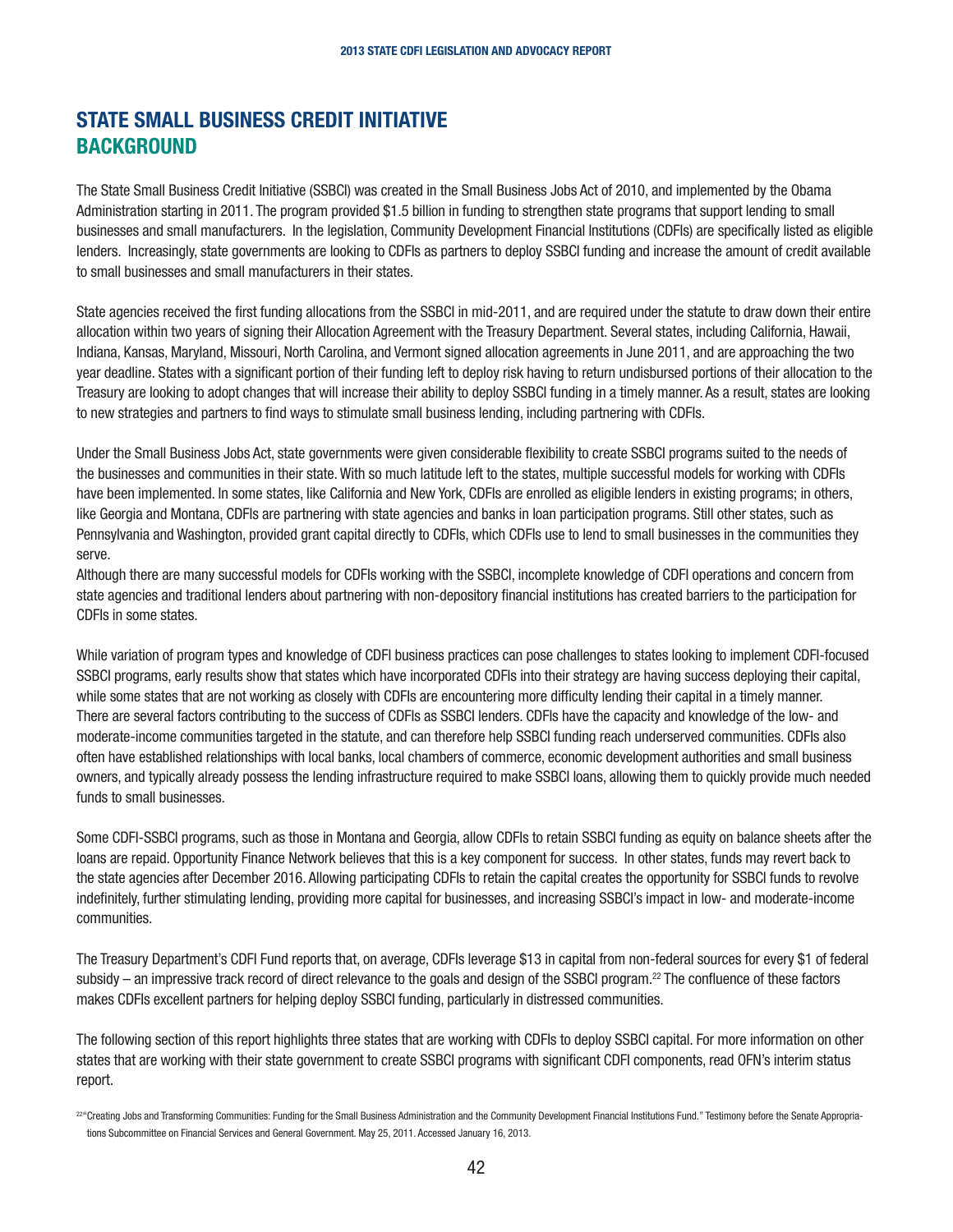## <span id="page-42-0"></span>CDFIs AND THE STATE SMALL BUSINESS CREDIT INITIATIVE

#### **CALIFORNIA**

California was one of the first states to have a Capital Access Program, and they have seen much success in operating the program, enrolling loans, and deploying funds. The state also supported CDFIs through their CAP program before the SSBCI, including several OFN Members.

Of the loans enrolled in the California Capital Access Program using SSBCI funds, more than 89 percent have been made through CDFIs. As of the beginning of 2013, more than 1700 loans made through CDFIs in California were assisted with SSBCI funds. California officials state that California has supported more CAP lending loans through CDFIs than all other states combined. In 2012 alone, OFN Members 3CORE, Arcata Economic Development Corporation, CA Coastal Rural Development Fresno CDFI, Opportunity Fund, and TMC Working Solutions enrolled 948 loans totaling nearly \$10.6 million in the CalCAP program.23

For some states, the most difficult parts of creating and administering a Capital Access Program under the SSBCI can be creating and funding the loan loss reserve accounts, and deploying capital in a timely manner.

For the CalCAP program the loan loss reserve requirements were not a significant barrier for the state, as the current CalCAP loan loss reserve accounts had a separate funding source for loan loss reserves funded by fees from state bond issuances. However, administrative costs of running the program were still an issue, and to help streamline the high volume, low-dollar lending in the CAP program, California used a trustee bank to help administer the CalCAP program. Having a trustee bank for the CalCAP program was hugely important; CalCAP bargained with the bank to pay \$500, 000 per year, and the bank handles backend accounting like holding the funds, monitoring LLR accounts, and providing CDFIs with monthly statements.

Experienced with CAP programs for many years, California officials understood that the issue with the SSBCI funds for the CAP program was loan size and volume as opposed to structural deficiencies in the program. However, the some of the loan amounts can be as low as \$500, meaning the state contribution would be about \$35 per loan. While the program was functioning effectively, it was not deploying capital at a rate that would allow California to draw down its allocation in a timely manner.

To address this deployment issue, in 2012, California sought to amend its application with the Treasury department to create a Collateral Support Program. In this program, if a lender is facing a collateral shortfall, they can apply for a cash deposit for up to 50 percent of the loan amount.

After presenting the plan to create a Collateral Support Program to lenders, CPCFA hosted a public discussion regarding the addition of this Program and sought received feedback from lenders and investors about how this type of program would work for their institutions and in their fields. California continues to work with CDFIs to deploy SSBCI funds to underserved communities and continues to promote the CalCAP and Collateral Support Programs as vital tools to stimulate small business lending throughout the state.

For some states, the most difficult parts of creating and administering a Capital Access Program under the SSBCI can be creating and funding the loan loss reserve accounts, and deploying capital in a timely manner.

For the CalCAP program the loan loss reserve requirements was not a significant barrier for the state, as the current CalCAP loan loss reserve accounts had a separate funding source for loan loss reserves funded by fees from state bond issuances. However, administrative costs of running the program were still an issue, and to help streamline the high volume, low dollar lending in the CAP program, California used a trustee bank to help administer the CalCAP program. Having a trustee bank for the CalCAP program was hugely important; CalCAP bargained with the bank to pay \$500, 000 per year, and the bank handles backend accounting like holding the funds, monitoring LLR accounts, and providing CDFIs with monthly statements.

23http://www.treasurer.ca.gov/cpcfa/calcap/sb/institutions.pdf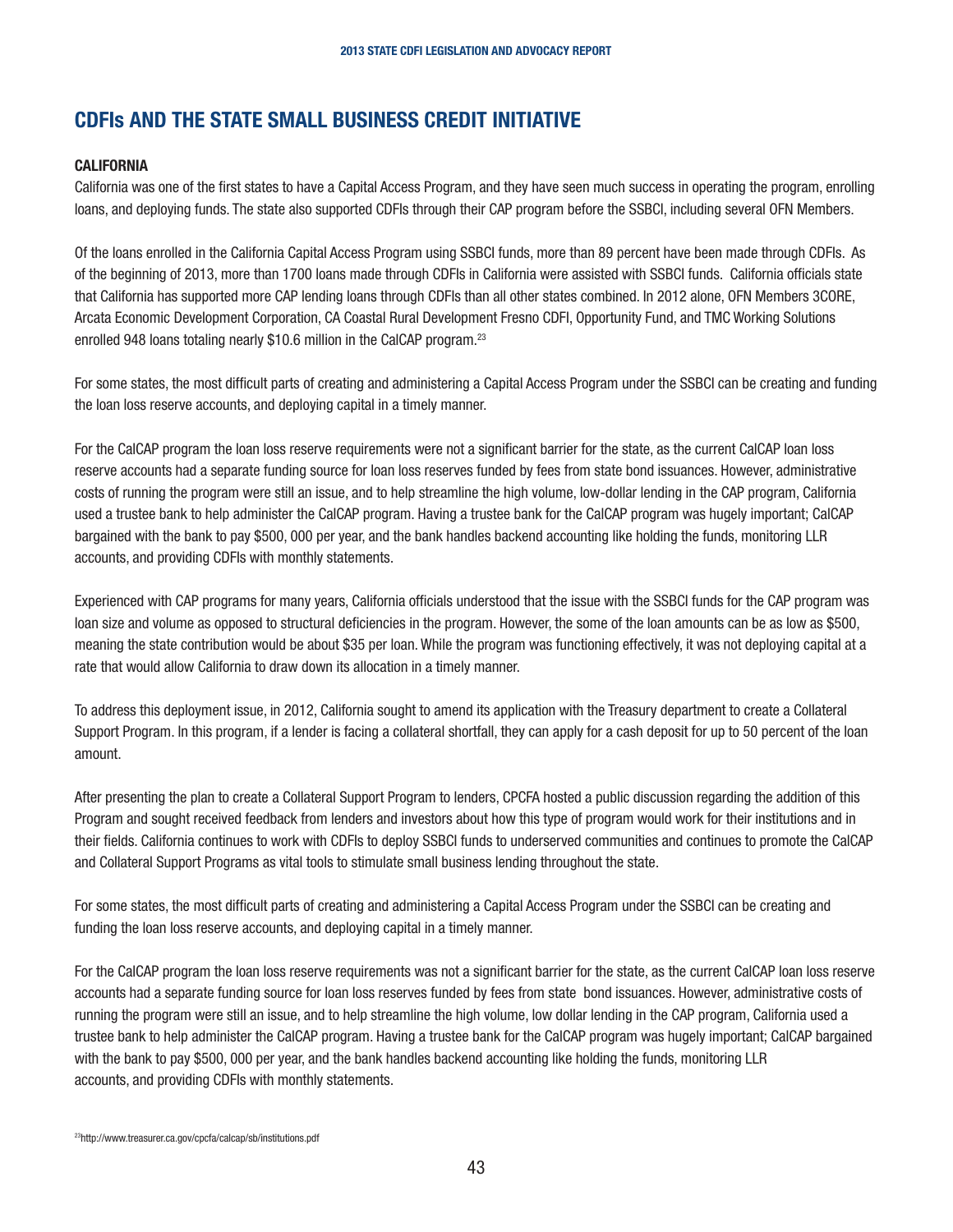<span id="page-43-0"></span>Experienced with CAP programs for many years, California officials understood that the issue with the SSBCI funds for the CAP program was loan size and volume as opposed to structural deficiencies in the program. However, the some of the loan amounts can be as low as \$500, meaning the state contribution would be about \$35 per loan. While the program was functioning effectively, it was not deploying capital at a rate that would allow California to draw down its allocation in a timely manner.

To address this deployment issue, in 2012, California sought to amend its application with the Treasury department to create a Collateral Support Program. In this program, if a lender is facing a collateral shortfall, they can apply for a cash deposit for up to 50 percent of the loan amount.

After presenting the plan to create a Collateral Support Program to lenders, CPCFA hosted a public discussion regarding the addition of this Program and sought received feedback from lenders and investors about how this type of program would work for their institutions and in their fields. California continues to work with CDFIs to deploy SSBCI funds to underserved communities and continues to promote the CalCAP and Collateral Support Programs as vital tools to stimulate small business lending throughout the state.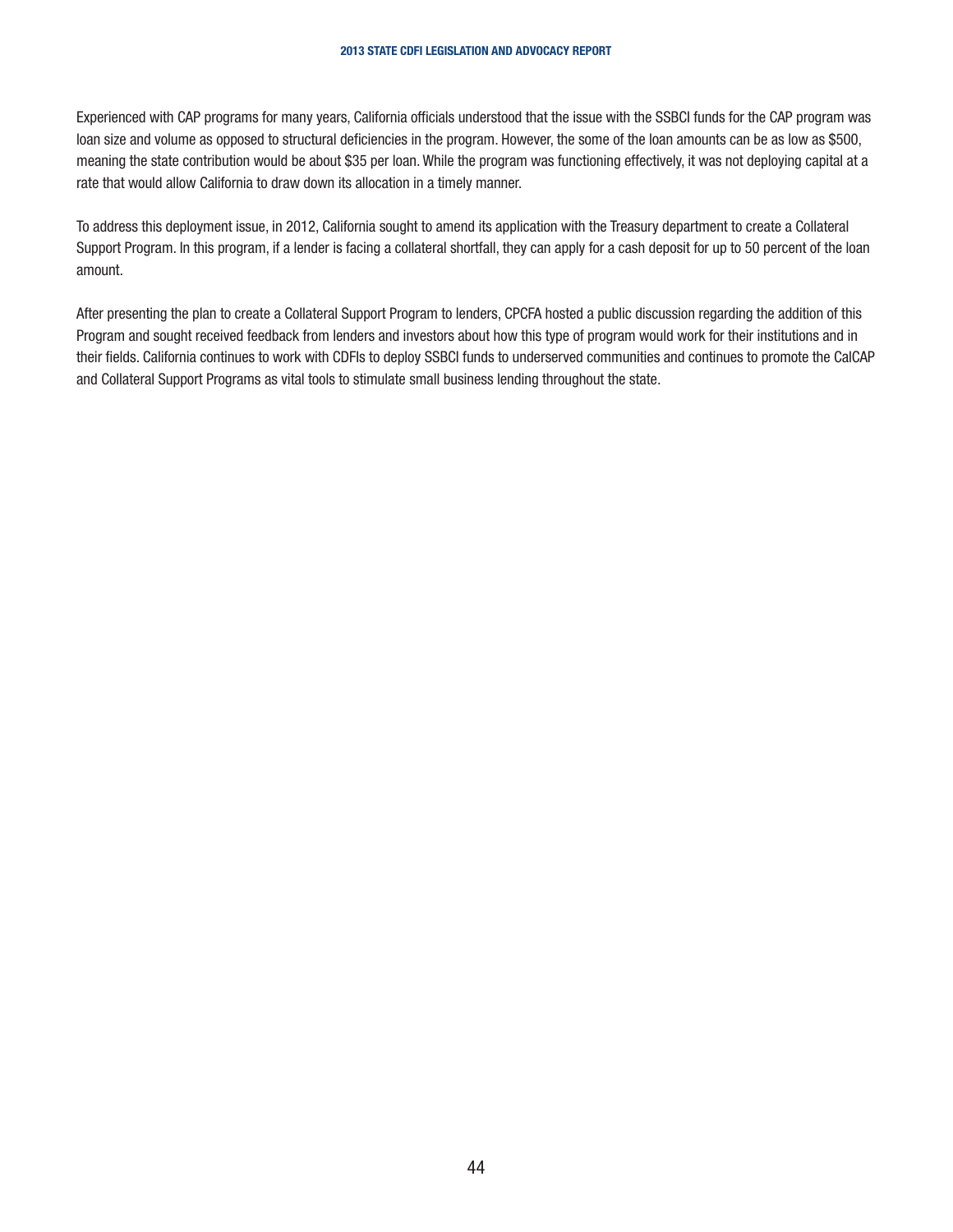#### NORTH CAROLINA

North Carolina's \$27.1 million allocation of State Small Business Credit Initiative (SSBCI) funds to the state have been committed to three programs and have leveraged an additional commitment of \$191.3 million in private capital for loans and investments. During the first round of funding alone, North Carolina made 260 loans and investments.24

North Carolina operates several programs using SSBCI funds, including the North Carolina Capital Access Program and the Loan Participation Program. The NC Capital Access Program provides matching reserve funds for business loans that are just outside a lender's usual standards. The average NC-CAP loan is \$100,000. When a loan is approved and enrolled in NC-CAP, the borrower pays a fee, which is matched with money from the program. The funds together are deposited into a reserve account held by the lender, to offset losses in case of default. Potential borrowers may apply through their local lenders. Sixty lenders across the state are participating in the NC Capital Access Program with an average loan size of \$122,000, including three OFN Members: The Support Center, Natural Capital Investment Fund, Inc., and Mountain Biz Capital, Inc.

The NC Loan Participation Program reduces a lender's risk by purchasing up to 20 percent of a loan. The program typically assists loans of \$250,000 to \$5 million. Special consideration may be given for loans to businesses in underserved communities and to businesses owned by women and minorities. Potential borrowers apply through their local lenders. In addition to for-profit businesses, loans are available to charitable, religious, and nonprofit institutions for business purposes. Loans have been made to a wide range of borrowers, ranging from manufacturing plants, distribution centers, medical practices, retail and service businesses to non-profit daycares and charter schools.

Twenty-eight lenders are participating in the NC Loan Participation Program, with an average loan of \$1.2 million. Participating lenders are located in 98 of North Carolina's 100 counties, and loans have been made in 45 counties, both rural and urban, with a special emphasis on low to moderate income communities. OFN Members North Carolina Community Development Initiative Capital and the Support Center are participating lenders in the program.

NC-CAP information for lenders NC-CAP lenders by county Loan Participation Program information for lenders Loan Participation lenders

<sup>24</sup>http://www.governor.state.nc.us/NewsItems/PressReleaseDetail.aspx?newsItemID=2637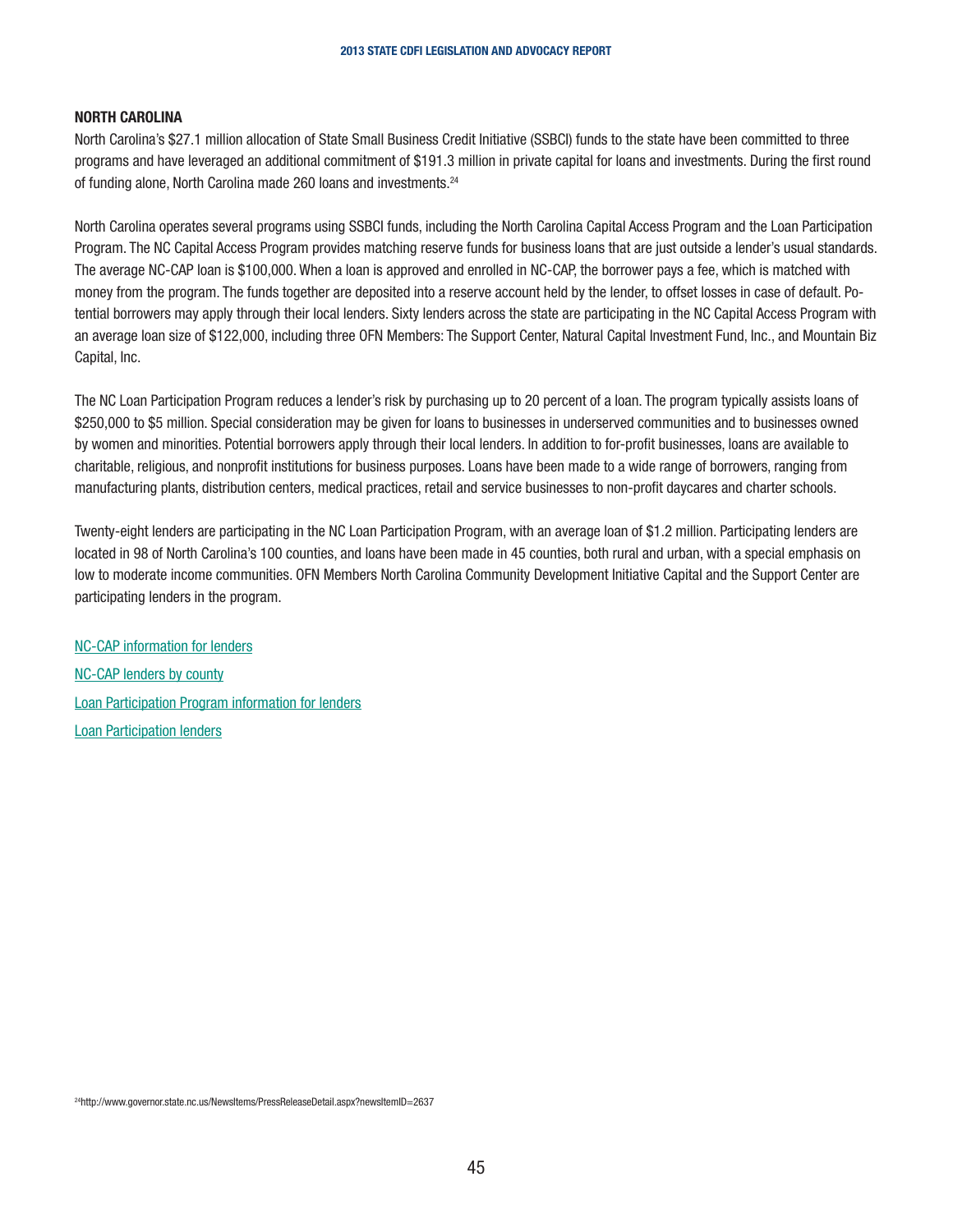#### **WISCONSIN**

Wisconsin's Housing and Economic Development Agency (WHEDA) provided \$3 million to the statewide CAP program offered through the Wisconsin Business Development (WBD) in partnership with Milwaukee Economic Development Corporation (MEDC), a CDFI and OFN Member, to fund bank loan loss reserves for eligible Wisconsin lenders. CAP is expected to generate over \$30 million in private capital investment in Wisconsin businesses. These investments are expected to create or sustain approximately 6,500 jobs in the state over the next five years.

The Capital Access Program (CAP) provides access to financing for companies in the state of Wisconsin, especially start-ups and small businesses, which may not be able to obtain conventional financing. CAP is a flexible loan loss reserve program that provides lenders with a way to fund projects considered too risky for conventional lending through creating a lender specific loan loss reserve.

Each bank participating in CAP has its own reserve to protect against losses on loans approved by the bank and enrolled in the program. The bank sets its own criteria for determining whether to make the loan, as well as determines the loan term, interest rate, fees, collateral requirements and other loan conditions, and the reserve percent for each loan. The lender along with the borrower set aside funds as a reserve, the combined total of which is matched by MEDC. The reserve amount is 3 percent to 7% of the loan, with a minimum contribution of 1.5 percent each, from bank and borrower. MEDC matches combined contributions up to 7 percent. If the bank and borrower each contribute 1.5% of the loan amount, MEDC contributes 3 percent.

If a borrower defaults, this reserve can be used to reduce the bank's loss. If the funds aren't needed, they become part of a permanent reserve for future loans made by the lender through CAP. Nonprofit and for-profit companies are eligible for CAP and can couple the program with other short-term loans and/or lines of credit. CAP loan sizes range from \$1,000 to \$500,000.

MEDC Cap Program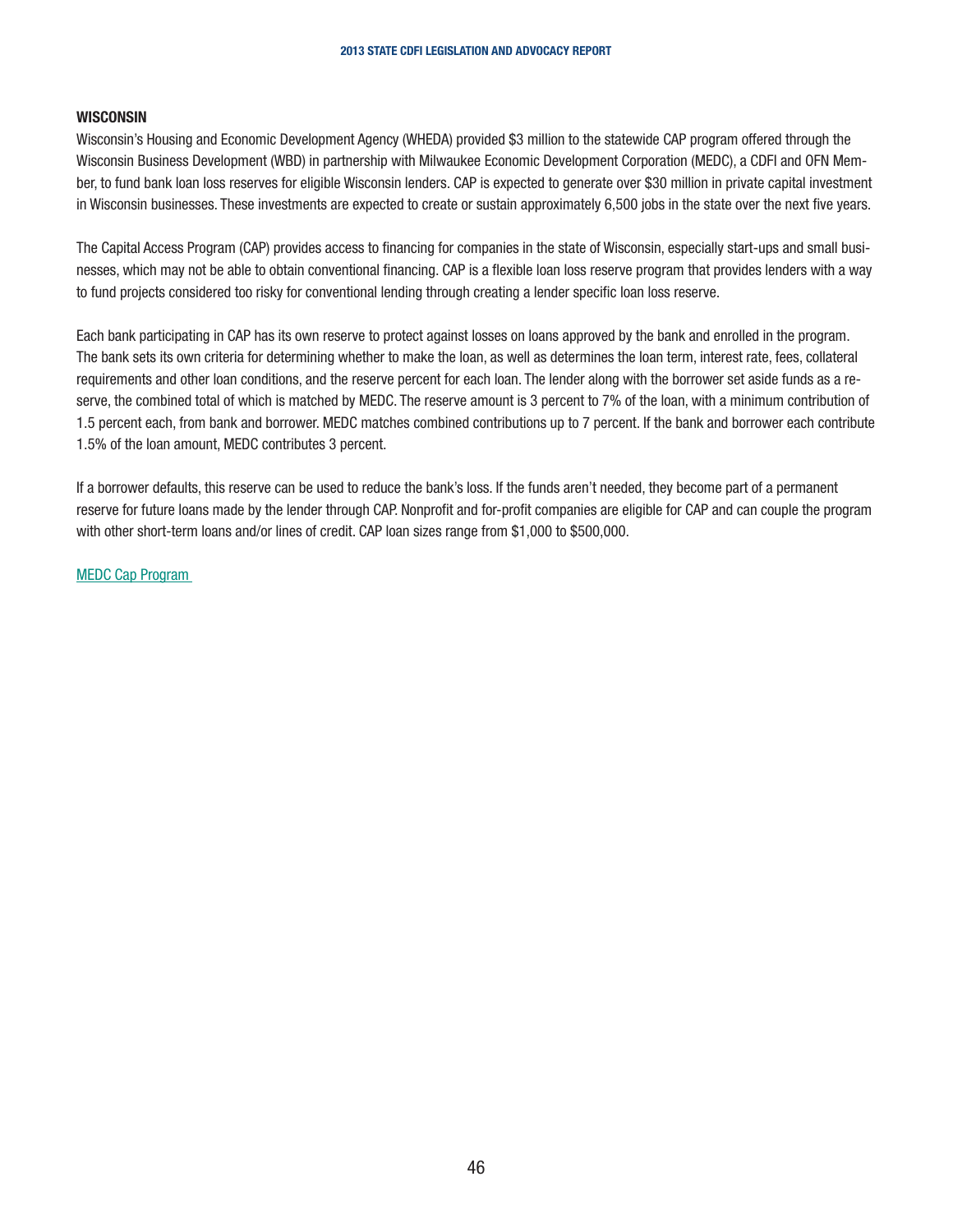## MAINE FORECLOSURE PREVENTION PROGRAM

While the terms of the National Mortgage Settlement were being negotiated, other states, like the state of Maine, were already actively working to mitigate the impact of the housing crisis in their communities. Foreclosures are not often thought to provide opportunities, but that is exactly what the housing crisis in Maine provided for OFN Member Coastal Enterprises, Inc (CEI). The collapse of the housing market in 2007 led to a widespread foreclosure crisis across the country. As the federal government looked to solutions to stabilize the crisis on a national scale, many states and regions were looking to implement their own solutions to the crisis erupting in their own back yards.

An early leader on addressing and remedying the housing crisis, CEI played a leadership role in helping to pass Maine's 2007 anti-predatory lending and 2009 foreclosure prevention laws. In March 2009, the Judiciary set up a commission to look into foreclosure problem and concluded that judicial mediation was needed to combat the crisis and keep people in their homes. Learning from judicial foreclosure models in Connecticut and Philadelphia, PA, the Judicial Branch Commission on Foreclosure Diversion was established to develop and propose a foreclosure diversion process. On the commission were stakeholders from all sectors of the housing finance industry in Maine, including CEI's Vice President for Policy, Carla Dickstein.

Simultaneously, CEI and other housing advocates in Maine were working together to create infrastructure to mobilize stakeholders around this issue. Traditional financial institutions initially expressed some opposition, but community banks and credit unions supported the foreclosure prevention model. CEI worked diligently to craft a coalition and promote the coalition's interests, including finding clients to testify at legislative hearings and working to organize other interested groups.

In June 2009, the Maine Legislature passed "The Act to Preserve Homeownership and Stabilize the Economy by Preventing Unnecessary Foreclosure."25 Implementation of the new law was left to the Maine Supreme Court, and the Foreclosure Diversion Program (FDP) created in the legislation is governed by Maine Rule of Civil Procedure 93.<sup>26</sup>

The Foreclosure Diversion Program provides, through mediation, the opportunity for parties in foreclosure to consider alternatives that might allow distressed homeowners to stay in their homes through enhanced loan modifications. It also provides payments to victims of unfair foreclosure practices and support for housing counseling and state-level foreclosure prevention programs.

The judicial mediation in Maine provided homeowners a chance to save their homes their present case by meeting directly with their lender and a mediator to try to negotiate the best possible outcome for the borrower. CEI's role is to help these homeowners understand and prepare for the process. Under the FDP, CEI provides support and representation to borrowers without legal aid. CEI also assists borrowers in gathering appropriate documents, which enables the bank and mediator to use that information to determine the cost effectiveness of foreclosure versus other alternatives, such as mediation or loan modification.

The Foreclosure Diversion program exemplifies CEI's strategy for its policy advocacy: combining the experience of what they do on the ground through their foreclosure and housing programs with policy and advocacy work, and trying to come up with solutions that benefit the people of Maine. Although CEI undertook significant advocacy efforts that were critical to the bill's passage, the work was not done when the bill passed.

In 2010, after the elections, CEI was concerned that banks would take the opportunity of a change in composition of the legislature and a new Governor to push back on some of the foreclosure remediation processes in place. However, CEI discovered that the banks were not interested in rolling back the foreclosure prevention programs, and the pilot program continues to show signs of success.

<sup>&</sup>lt;sup>25</sup>Maine Public Law Chapter 402 http://www.mainelegislature.org/legis/bills/bills\_124th/chapters/PUBLIC402.asp

<sup>26</sup>State of Maine Judicial Branch http://www.courts.state.me.us/maine\_courts/fdp/index.html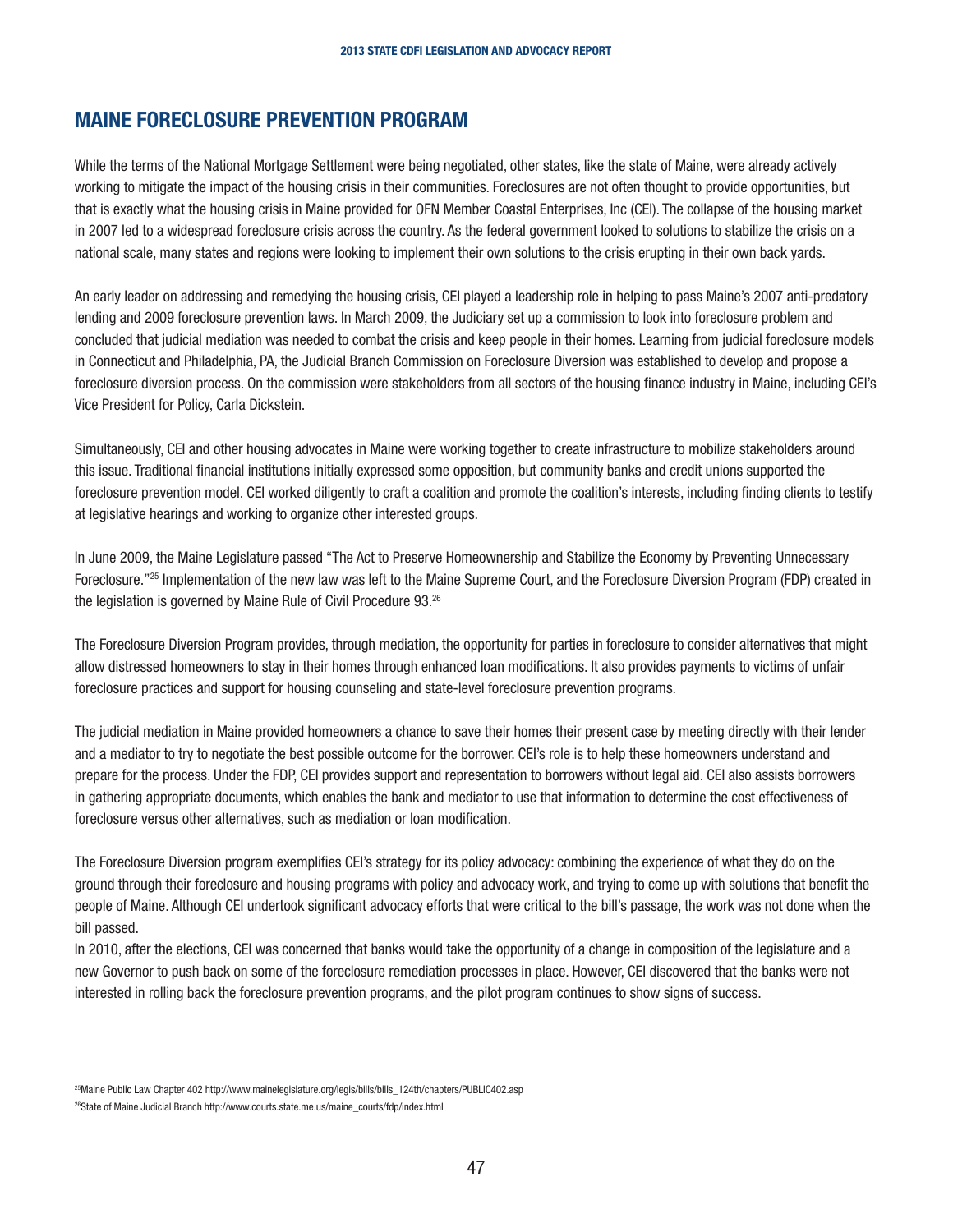<span id="page-47-0"></span>According to the annual report to the legislature, over the last three years, 6,242 mediation sessions were held in 3,789 cases, or 26 percent of the 14,437 foreclosure cases filed from 2010 through 2012. In that time period, the rate of participation in the FDP also increased. In 2012, parties in 43 percent of foreclosure cases requested mediation, up from 30 percent in 2010.<sup>27</sup>

The data shows that mediation has achieved positive results. An increasing number of foreclosure cases in the FDP have concluded in dismissal, which generally indicates that both the home and the loan were maintained. To date, more than half of the cases mediated in 2010 and 2011 have been dismissed. Including 2012 data, 40% of all mediated foreclosure cases have been dismissed so far. Foreclosure judgments have been issued in 21% of cases mediated in the last three years, but in 33% of the cases mediated in 2010.<sup>28</sup>

CEI is now looking at ways to tweak the program to make it even more effective. For example, the court could improve access to its foreclosure data because although the program serves many people, it can still be difficult to judge its effectiveness. In addition, reporting requirements can be burdensome. For CEI, the program has brought new growth opportunities. CEI was already a HUD-certified housing counselor, but since the FDP, has greatly expanded its role and is now is the largest housing counseling agency serving the entire state.

27Judicial Branch Foreclosure Diversion Program Report to the Joint Standing Committee on Insurance and Financial Services 126th Legislature February 15, 2013. http://www.courts.state.me.us/maine\_courts/fdp/pdfs/FDP%20Annual%20Report%202012.pdf

 $28$  Ibid.

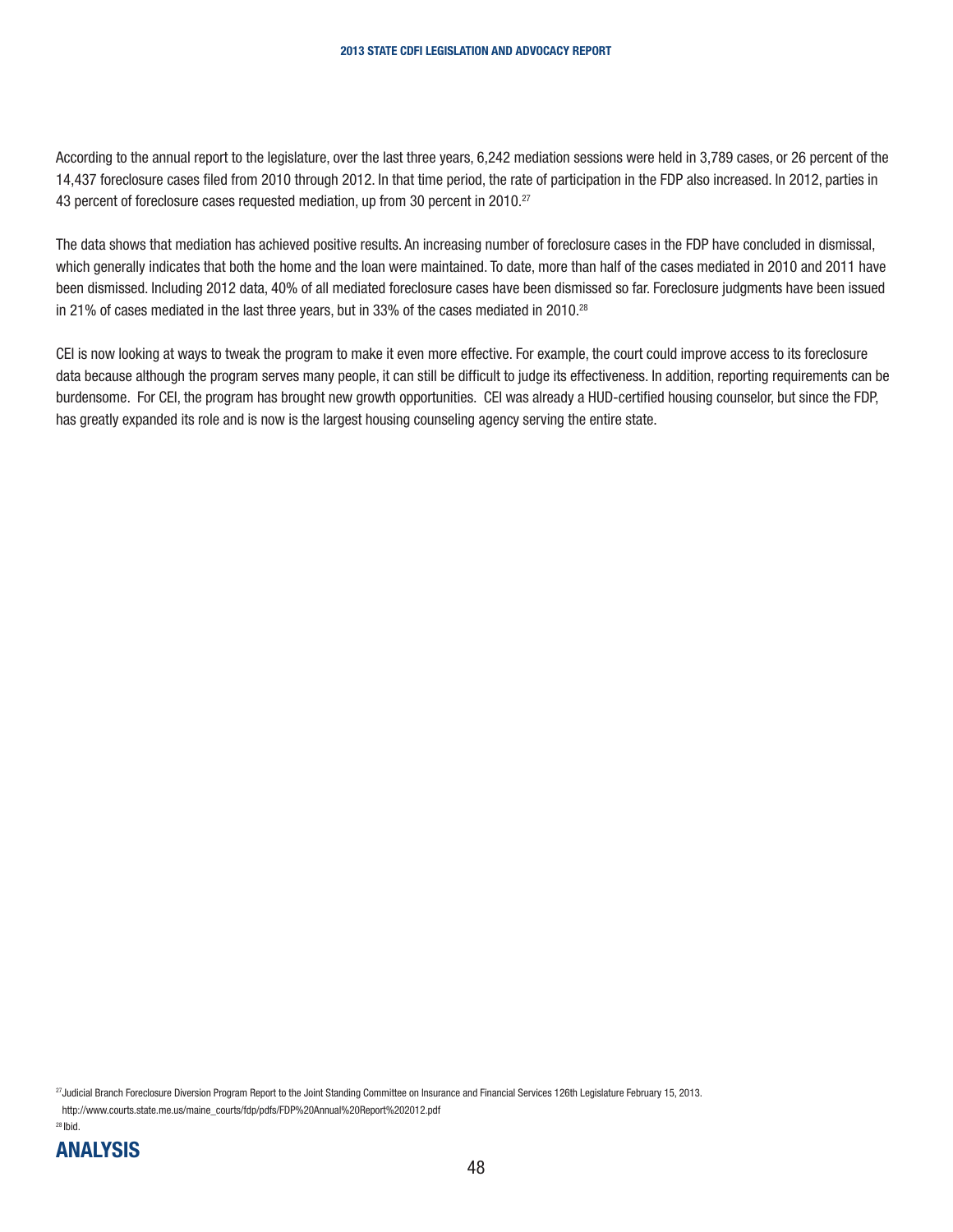In the 2012 legislative session, there were 20 CDFI-specific bills introduced in 16 states.<sup>30</sup> This is three more than the numbers of CDFIspecific bills than were introduced in 2011, when there were 17 bills that specifically mentioned CDFIs. Of the 20 bills, four passed their legislatures and were signed into law, including legislation in Alaska, Alabama, Florida, and Nebraska. Only one bill is currently pending in New Jersey, and the remaining bills died when the legislative session ended.

The map below shows the states where CDFI-specific legislation was introduced in 2012, and is color coded based on the number of bills introduced in the state.



Tax credit legislation, including legislation modeled after the federal New Markets Tax Credit (NMTC) program, continues to be a popular legislative model for states seeking to spur investment. Nine states introduced bills modeled after the NMTC program: Alabama, Arizona, California, Hawaii, Indiana, Nebraska, New Mexico, and North Carolina. Alaska, Missouri, and Ohio introduced legislation making technical changes to existing tax credit programs.

Tax credit legislation passed in three states: Alaska, Alabama, and Nebraska.

29 See methodology for the criteria used to select CDFI-specific legislation.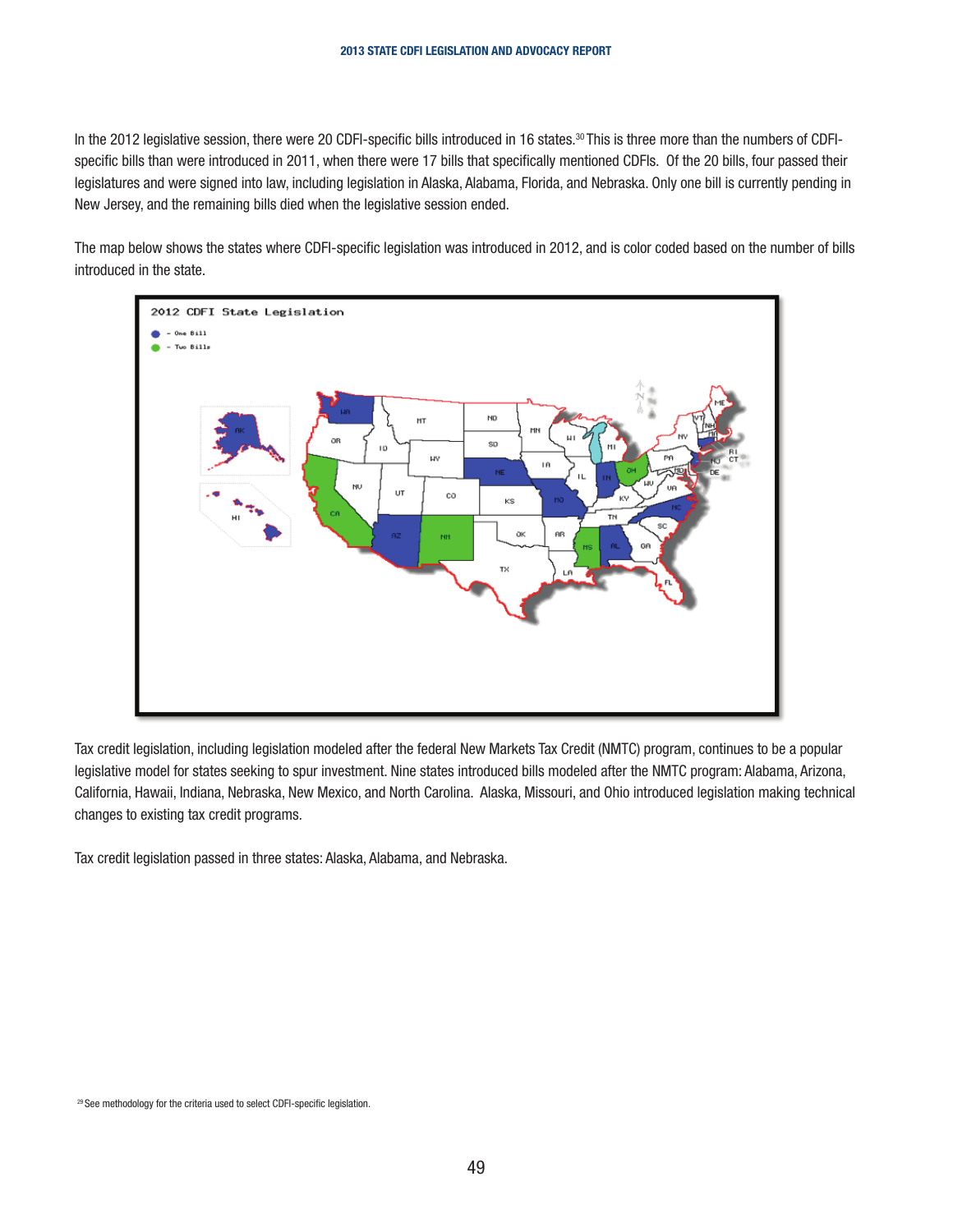## **METHODOLOGY**

#### LEGISLATIVE RESEARCH

The report features only legislation that has the greatest potential impact on the opportunity finance industry. Finding relevant legislation involved a systematic search of Congressional Quarterly's Statetrack legislative tracking software, and state assembly websites for legislation that contained the term "community development financial institution." These bills were considered "CDFI-specific".

Not every bill containing the words CDFI is listed in the guide; bills are screened for relevance and potential impact, so legislation containing only substantive policy changes instead of making technical and conforming changes is listed. An effort was made to exclude programs that sounded incidental or very small. The demarcation line of whether or not an initiative is relevant is subjective.

For legislation discovered through assembly searches, it was usually possible to identify the status of the bill. Where the bill had stalled beyond the current assembly, we contacted the state legislature to determine if the bill was dead or if it carried over into a new session.

There are a number of states that have legislative sessions lasting two years, which carry bills over into the second session. For more than half of state legislatures, 2012 was the second year in a two-year session, and bills that remained in committee at the adjournment of the session will be considered inactive or dead.

#### **CAVEATS**

Uniform resource locators (URLs) included with descriptions of legislation may not be valid beyond the current session of a state legislature.

Users can likely find bills online using the bill number cited here by searching the appropriate year's database on a state legislature's site.

Inclusion of legislation in this guide does not imply endorsement by OFN. We do not analyze the impact of any bill on CDFIs or their constituents, or evaluate any other factors affecting a bill's progress though the legislature.

#### PROFILES

Information about the State Small Business Credit Initiative was compiled from a variety of sources, particularly federal and state agency websites, and websites of participating OFN Members and other organizations. Footnotes and citations are presented where relevant.

#### ADVOCACY CASE STUDIES

OFN conducted interviews with CDFI practitioners for the advocacy case studies. In addition, research, relevant documents related to legislation, media and press coverage were used to supplement the interviews. Special thanks to Michelle Mitchell of Colorado Housing Assistance Corporation, Moniqua Spencer and Amanda Hoyt of Finance Fund, Charlie Spies and Laura Buxbaum of CEI, and Nancy Tromblee from California's SSBCI Program for their significant input and advice.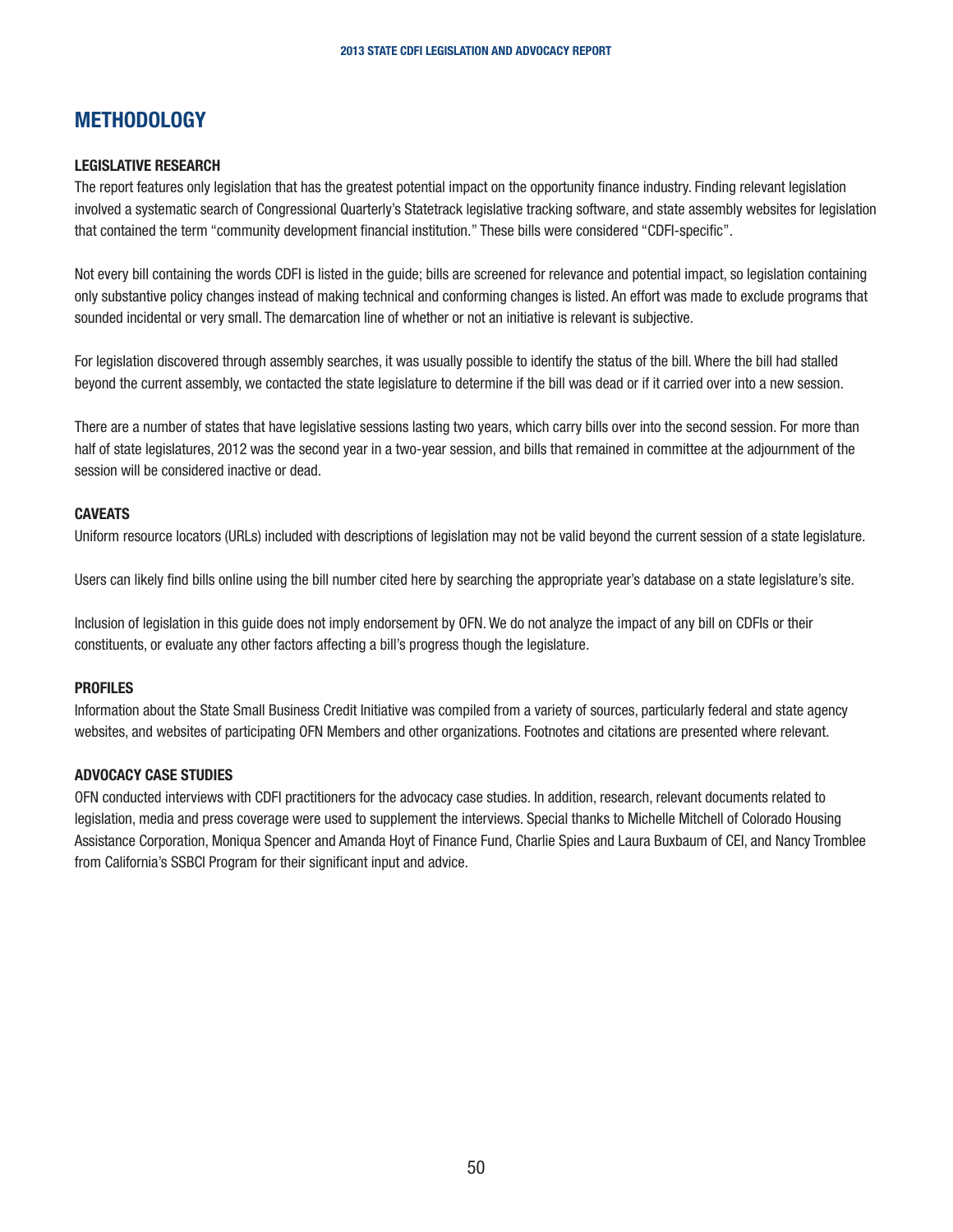## NOTES

<span id="page-50-0"></span>